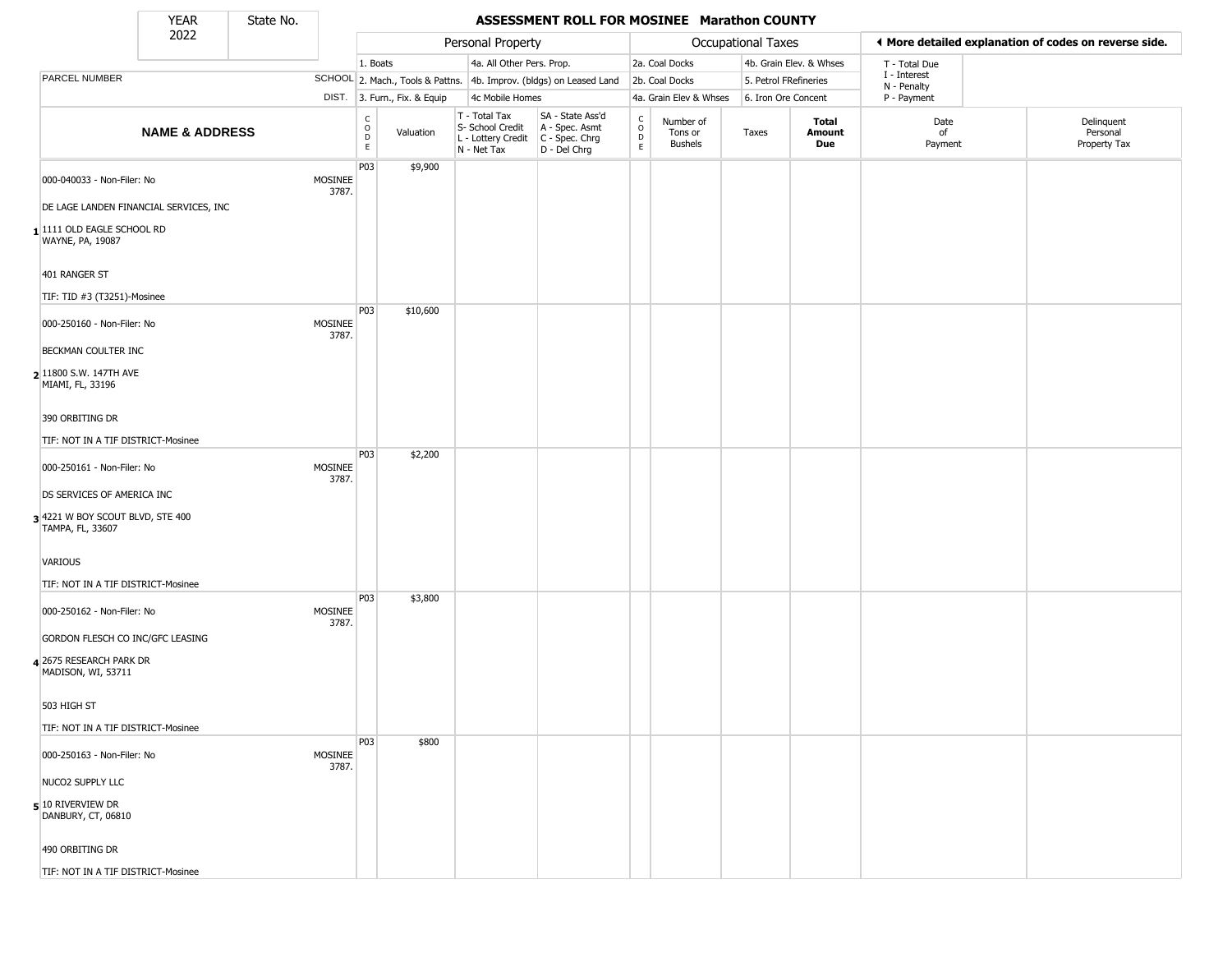|                                                                                                                                                                                   | <b>YEAR</b>               | State No.           |                         |                         |                              |                                                                        | ASSESSMENT ROLL FOR MOSINEE Marathon COUNTY                          |                                         |                                        |       |                               |                             |                                                       |
|-----------------------------------------------------------------------------------------------------------------------------------------------------------------------------------|---------------------------|---------------------|-------------------------|-------------------------|------------------------------|------------------------------------------------------------------------|----------------------------------------------------------------------|-----------------------------------------|----------------------------------------|-------|-------------------------------|-----------------------------|-------------------------------------------------------|
|                                                                                                                                                                                   | 2022                      |                     |                         |                         |                              | Personal Property                                                      |                                                                      |                                         | <b>Occupational Taxes</b>              |       |                               |                             | ♦ More detailed explanation of codes on reverse side. |
|                                                                                                                                                                                   |                           |                     |                         | 1. Boats                |                              | 4a. All Other Pers. Prop.                                              |                                                                      |                                         | 2a. Coal Docks                         |       | 4b. Grain Elev. & Whses       | T - Total Due               |                                                       |
| <b>PARCEL NUMBER</b>                                                                                                                                                              |                           |                     |                         |                         |                              |                                                                        | SCHOOL 2. Mach., Tools & Pattns. 4b. Improv. (bldgs) on Leased Land  |                                         | 2b. Coal Docks                         |       | 5. Petrol FRefineries         | I - Interest<br>N - Penalty |                                                       |
|                                                                                                                                                                                   |                           |                     |                         |                         | DIST. 3. Furn., Fix. & Equip | 4c Mobile Homes                                                        |                                                                      |                                         | 4a. Grain Elev & Whses                 |       | 6. Iron Ore Concent           | P - Payment                 |                                                       |
|                                                                                                                                                                                   | <b>NAME &amp; ADDRESS</b> |                     |                         | C<br>$\circ$<br>D<br>E. | Valuation                    | T - Total Tax<br>S- School Credit<br>L - Lottery Credit<br>N - Net Tax | SA - State Ass'd<br>A - Spec. Asmt<br>C - Spec. Chrg<br>D - Del Chrg | $_{\rm o}^{\rm c}$<br>$\mathsf{D}$<br>E | Number of<br>Tons or<br><b>Bushels</b> | Taxes | <b>Total</b><br>Amount<br>Due | Date<br>of<br>Payment       | Delinquent<br>Personal<br>Property Tax                |
| 000-250164 - Non-Filer: No                                                                                                                                                        |                           |                     | MOSINEE P03<br>3787.    | P <sub>4</sub> A        | \$400<br>\$96,600            |                                                                        |                                                                      |                                         |                                        |       |                               |                             |                                                       |
| PIZZA WHOLESALE OF LEXINGTON INC<br>6 PO BOX 757<br>PARIS, KY, 40362                                                                                                              |                           |                     |                         |                         |                              |                                                                        |                                                                      |                                         |                                        |       |                               |                             |                                                       |
| 508 EDISON ST<br>TIF: NOT IN A TIF DISTRICT-Mosinee                                                                                                                               |                           | <b>Parcel Total</b> |                         |                         | \$97,000                     |                                                                        |                                                                      |                                         |                                        |       |                               |                             |                                                       |
|                                                                                                                                                                                   |                           |                     |                         | P <sub>03</sub>         | \$48,400                     |                                                                        |                                                                      |                                         |                                        |       |                               |                             |                                                       |
| 000-250165 - Non-Filer: No<br>GREATAMERICA FINANCIAL SERVICES CORP<br>7 625 1ST ST SE, STE 800<br>CEDAR RAPIDS, IA, 52401<br><b>VARIOUS</b><br>TIF: NOT IN A TIF DISTRICT-Mosinee |                           |                     | <b>MOSINEE</b><br>3787. |                         |                              |                                                                        |                                                                      |                                         |                                        |       |                               |                             |                                                       |
| NO. OF PARCELS 7                                                                                                                                                                  |                           | <b>TOTALS</b>       | ▶                       |                         | 172,700.00                   |                                                                        |                                                                      |                                         |                                        |       |                               |                             |                                                       |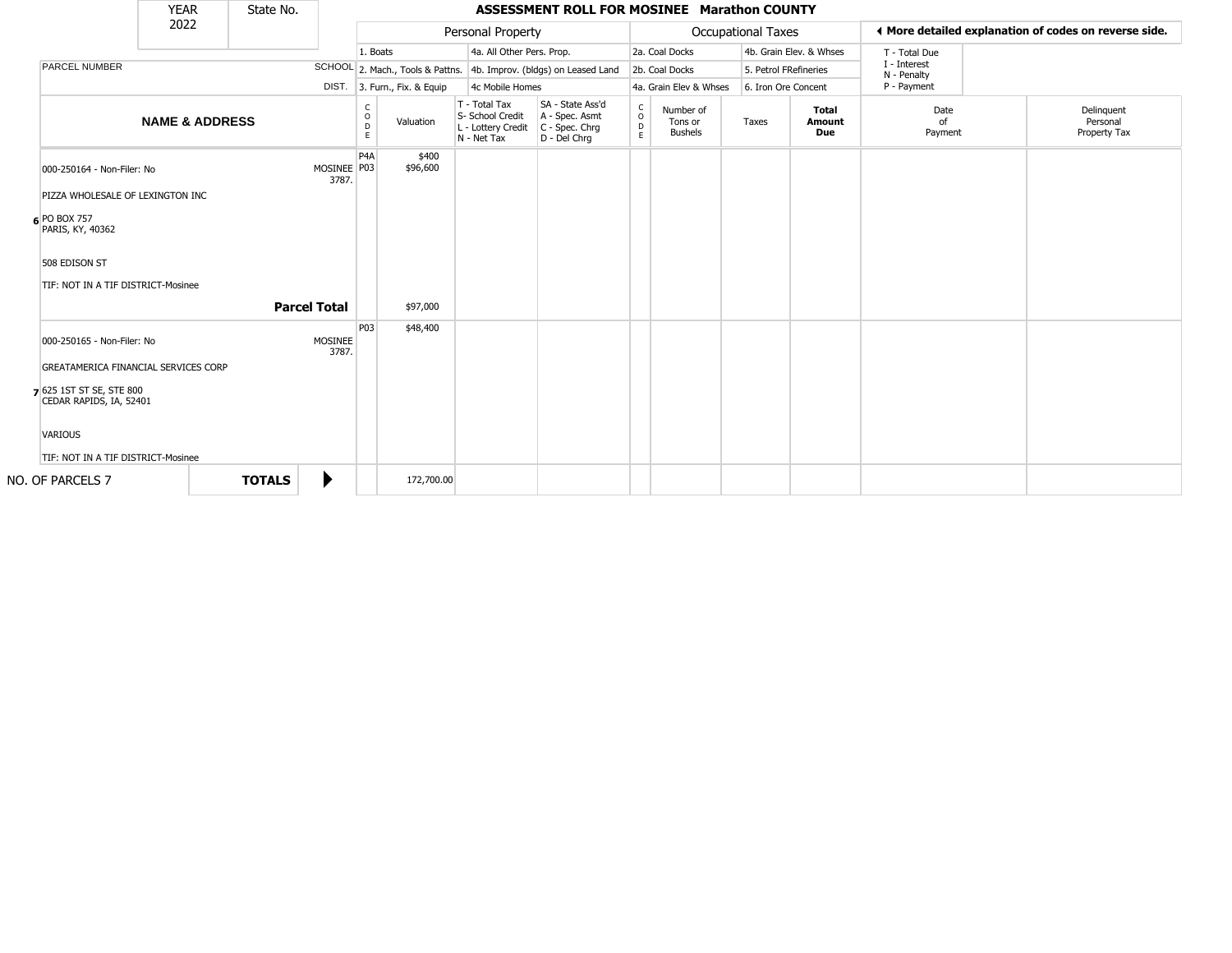### YEAR State No. **ASSESSMENT ROLL FOR MOSINEE MARATHON COUNTY COUNTY**

|                                                        | <b>YEAR</b>               | State No.           |                         |                                                  |                              |                                                                        | ASSESSMENT ROLL FOR MOSINEE MARATHON COUNTY COUNTY                   |                                          |                                 |                     |                         |                             |                                                       |
|--------------------------------------------------------|---------------------------|---------------------|-------------------------|--------------------------------------------------|------------------------------|------------------------------------------------------------------------|----------------------------------------------------------------------|------------------------------------------|---------------------------------|---------------------|-------------------------|-----------------------------|-------------------------------------------------------|
|                                                        | 2022                      |                     |                         |                                                  |                              | Personal Property                                                      |                                                                      |                                          |                                 | Occupational Taxes  |                         |                             | ◀ More detailed explanation of codes on reverse side. |
|                                                        |                           |                     |                         | 1. Boats                                         |                              | 4a. All Other Pers. Prop.                                              |                                                                      |                                          | 2a. Coal Docks                  |                     | 4b. Grain Elev. & Whses | T - Total Due               |                                                       |
| PARCEL NUMBER                                          |                           |                     |                         |                                                  |                              |                                                                        | SCHOOL 2. Mach., Tools & Pattns. 4b. Improv. (bldgs) on Leased Land  |                                          | 2b. Coal Docks                  |                     | 5. Petrol FRefineries   | I - Interest<br>N - Penalty |                                                       |
|                                                        |                           |                     |                         |                                                  | DIST. 3. Furn., Fix. & Equip | 4c Mobile Homes                                                        |                                                                      |                                          | 4a. Grain Elev & Whses          | 6. Iron Ore Concent |                         | P - Payment                 |                                                       |
|                                                        | <b>NAME &amp; ADDRESS</b> |                     |                         | c<br>$\circ$<br>$\mathop{\mathsf{D}}_\mathsf{E}$ | Valuation                    | T - Total Tax<br>S- School Credit<br>L - Lottery Credit<br>N - Net Tax | SA - State Ass'd<br>A - Spec. Asmt<br>C - Spec. Chrg<br>D - Del Chrg | $\mathsf{C}$<br>$\circ$<br>$\frac{D}{E}$ | Number of<br>Tons or<br>Bushels | Taxes               | Total<br>Amount<br>Due  | Date<br>of<br>Payment       | Delinquent<br>Personal<br>Property Tax                |
| 000-010004 - Non-Filer: Yes                            |                           |                     | MOSINEE<br>3787.        | P03                                              | \$3,300                      |                                                                        |                                                                      |                                          |                                 |                     |                         |                             |                                                       |
| AMERICAN FAMILY INSURANCE STEVEN NORRINGTON            |                           |                     |                         |                                                  |                              |                                                                        |                                                                      |                                          |                                 |                     |                         |                             |                                                       |
| $1$ 1015 WESTERN AVE<br>MOSINEE, WI, 54455             |                           |                     |                         |                                                  |                              |                                                                        |                                                                      |                                          |                                 |                     |                         |                             |                                                       |
| 1015 WESTERN AVE<br>TIF: NOT IN A TIF DISTRICT-Mosinee |                           |                     |                         |                                                  |                              |                                                                        |                                                                      |                                          |                                 |                     |                         |                             |                                                       |
| 000-010023 - Non-Filer: No                             |                           |                     | MOSINEE<br>3787.        | P <sub>03</sub>                                  | \$600                        |                                                                        |                                                                      |                                          |                                 |                     |                         |                             |                                                       |
| AMERICAN FAMILY MUTUAL INSURANCE COMPANY               |                           |                     |                         |                                                  |                              |                                                                        |                                                                      |                                          |                                 |                     |                         |                             |                                                       |
| 2 PO BOX 4747<br>OAK BROOK, IL, 60522                  |                           |                     |                         |                                                  |                              |                                                                        |                                                                      |                                          |                                 |                     |                         |                             |                                                       |
| 1015 WESTERN AVE                                       |                           |                     |                         |                                                  |                              |                                                                        |                                                                      |                                          |                                 |                     |                         |                             |                                                       |
| TIF: NOT IN A TIF DISTRICT-Mosinee                     |                           |                     |                         | P4A                                              | \$19,100                     |                                                                        |                                                                      |                                          |                                 |                     |                         |                             |                                                       |
| 000-010026 - Non-Filer: No                             |                           |                     | MOSINEE   P03<br>3787.  |                                                  | \$47,000                     |                                                                        |                                                                      |                                          |                                 |                     |                         |                             |                                                       |
| ASSOCIATED BANK NA                                     |                           |                     |                         |                                                  |                              |                                                                        |                                                                      |                                          |                                 |                     |                         |                             |                                                       |
| $3$ 433 MAIN ST<br>GREEN BAY, WI, 54301                |                           |                     |                         |                                                  |                              |                                                                        |                                                                      |                                          |                                 |                     |                         |                             |                                                       |
| 530 W STATE HIGHWAY 153                                |                           |                     |                         |                                                  |                              |                                                                        |                                                                      |                                          |                                 |                     |                         |                             |                                                       |
| TIF: NOT IN A TIF DISTRICT-Mosinee                     |                           |                     |                         |                                                  |                              |                                                                        |                                                                      |                                          |                                 |                     |                         |                             |                                                       |
|                                                        |                           | <b>Parcel Total</b> |                         |                                                  | \$66,100                     |                                                                        |                                                                      |                                          |                                 |                     |                         |                             |                                                       |
| 000-010031 - Non-Filer: No                             |                           |                     | <b>MOSINEE</b><br>3787. | P03                                              | \$2,200                      |                                                                        |                                                                      |                                          |                                 |                     |                         |                             |                                                       |
| AURORA RESIDENTIAL ALTERNATIVES                        |                           |                     |                         |                                                  |                              |                                                                        |                                                                      |                                          |                                 |                     |                         |                             |                                                       |
| 4 PO BOX 68<br>MENOMONIE, WI, 54751                    |                           |                     |                         |                                                  |                              |                                                                        |                                                                      |                                          |                                 |                     |                         |                             |                                                       |
| 915 INDIANHEAD DR                                      |                           |                     |                         |                                                  |                              |                                                                        |                                                                      |                                          |                                 |                     |                         |                             |                                                       |
| TIF: TID #2 (T2251)-Mosinee                            |                           |                     |                         | P4A                                              |                              |                                                                        |                                                                      |                                          |                                 |                     |                         |                             |                                                       |
| 000-010037 - Non-Filer: No                             |                           |                     | MOSINEE<br>3787.        |                                                  | \$100                        |                                                                        |                                                                      |                                          |                                 |                     |                         |                             |                                                       |
| AMERIGAS PROPANE, LP                                   |                           |                     |                         |                                                  |                              |                                                                        |                                                                      |                                          |                                 |                     |                         |                             |                                                       |
| $5$ PO BOX 1240<br>MANCHESTER, NH, 0                   |                           |                     |                         |                                                  |                              |                                                                        |                                                                      |                                          |                                 |                     |                         |                             |                                                       |
| 501 SPRING RD                                          |                           |                     |                         |                                                  |                              |                                                                        |                                                                      |                                          |                                 |                     |                         |                             |                                                       |
| TIF: NOT IN A TIF DISTRICT-Mosinee                     |                           |                     |                         |                                                  |                              |                                                                        |                                                                      |                                          |                                 |                     |                         |                             |                                                       |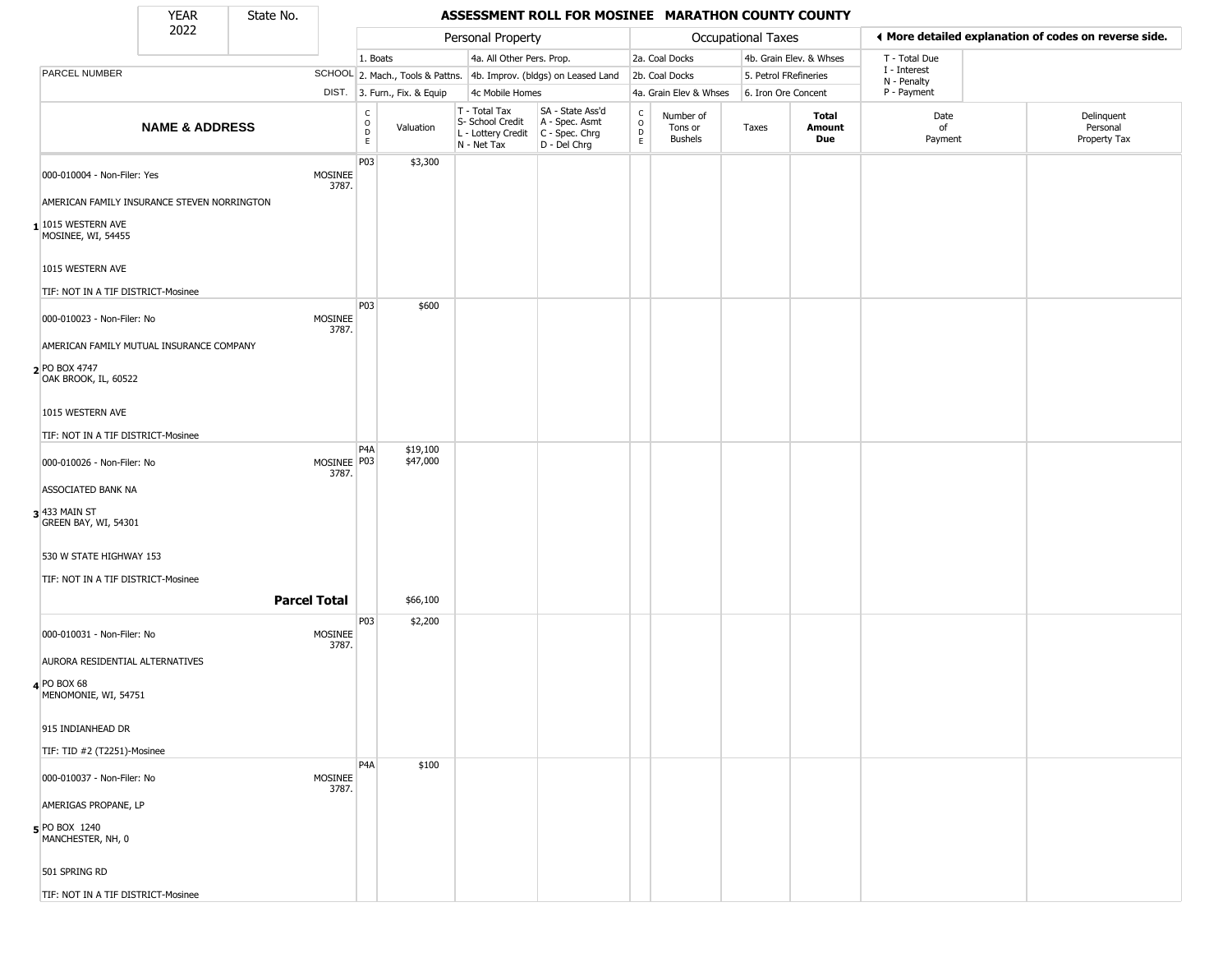#### YEAR **ASSESSMENT ROLL FOR MOSINEE MARATHON COUNTY COUNTY** 2022 DIST. 3. Furn., Fix. & Equip PARCEL NUMBER **NAME & ADDRESS** State No. C O D E Valuation T - Total Tax S- School Credit A - Spec. Asmt L - Lottery Credit C - Spec. Chrg N - Net Tax SA - State Ass'd D - Del Chrg C O D E Number of Tons or Bushels Taxes **Total Amount Due** Date of Payment Delinquent Personal Property Tax Personal Property **Department Controller Service Controller** Occupational Taxes 1. Boats **4a. All Other Pers. Prop.** 2a. Coal Docks 4b. Grain Elev. & Whses SCHOOL 2. Mach., Tools & Pattns. 4b. Improv. (bldgs) on Leased Land 2b. Coal Docks 5. Petrol FRefineries 4c Mobile Homes 4a. Grain Elev & Whses 6. Iron Ore Concent T - Total Due I - Interest N - Penalty P - Payment 3**More detailed explanation of codes on reverse side. 6** 107 MAPLE ST 000-010038 - Non-Filer: Yes MOSINEE 3787. MOSINEE FAMILY CHIROPRACTIC MOSINEE, WI, 54455 107 MAPLE ST TIF: NOT IN A TIF DISTRICT-Mosinee P03 \$11,800 **7** 214400 OAK RIDGE RD 000-010040 - Non-Filer: No 3787. AK SERVICES, LLC MOSINEE, WI, 54455 309 3RD ST TIF: NOT IN A TIF DISTRICT-Mosinee P4A MOSINEE P03 \$5,800 \$13,300 **Parcel Total | \$19,100 8** 430 ORBITING DR  $000-010042$  - Non-Filer: Yes 3787. ACORN HILL INC MOSINEE, WI, 54455 430 ORBITING DR TIF: NOT IN A TIF DISTRICT-Mosinee P4A MOSINEE P03 \$4,700 \$69,700 **Parcel Total** \$74,400 **9** 101 E GRAND AVE 000-010045 - Non-Filer: No 3787. ANSAY & ASSOCIATES, LLC PORT WASHINGTON, WI, 53074 888 STATE HIGHWAY 153 STE 200 TIF: NOT IN A TIF DISTRICT-Mosinee  $PA<sub>A</sub>$ MOSINEE P03 \$1,300 \$33,600 **Parcel Total** | \$34,900 **10** 1707 MERRILL AVE 000-020001 - Non-Filer: No MOSINEE 3787. BRIQS SOFT SERVE, LLC WAUSAU, WI, 54401 805 WESTERN AVE \$0  $\overline{50}$ \$0 \$0 \$0 \$0

TIF: NOT IN A TIF DISTRICT-Mosinee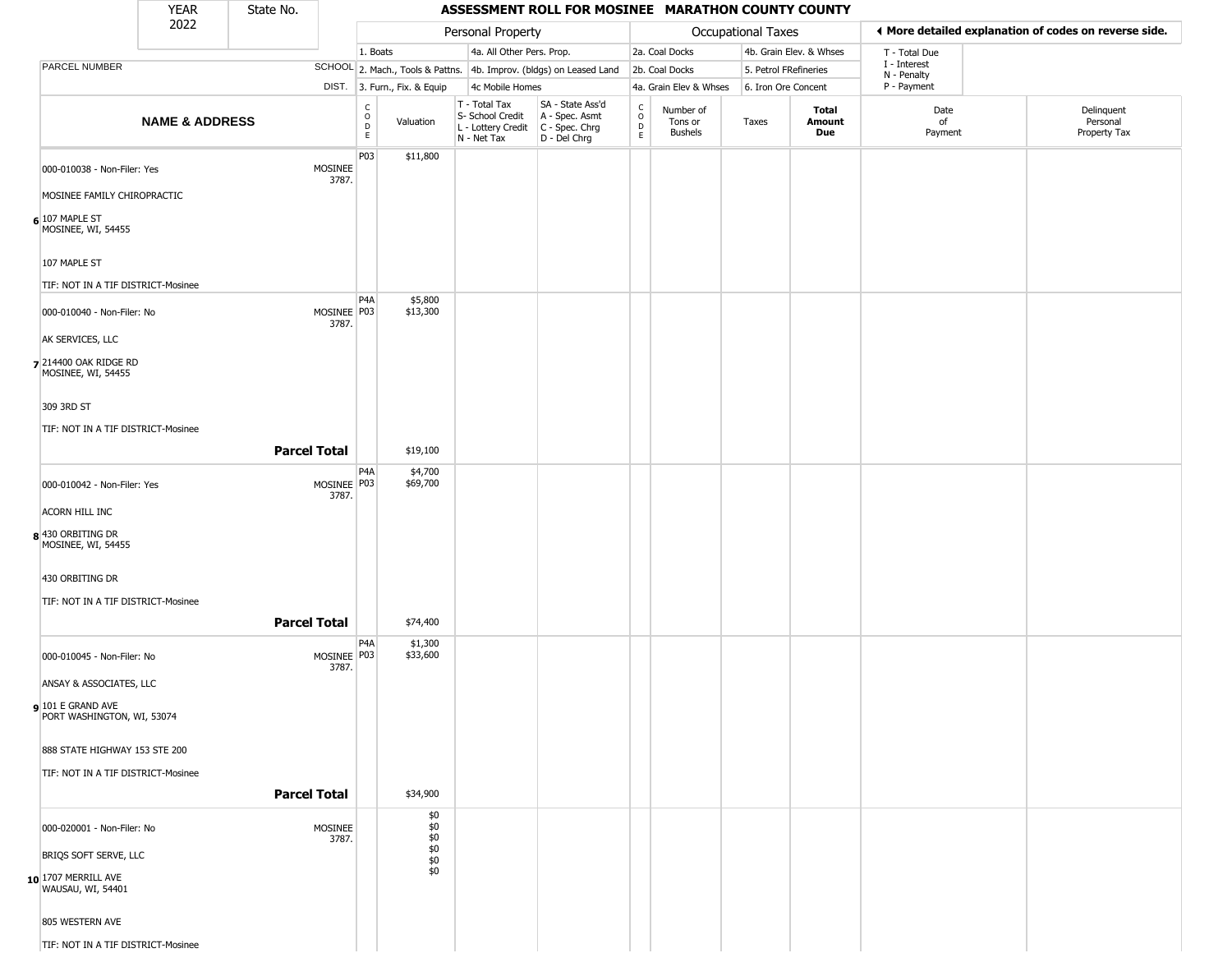|                                              | <b>YEAR</b>               | State No.           |                      |                                                |                              |                                                                                         | ASSESSMENT ROLL FOR MOSINEE MARATHON COUNTY COUNTY                  |                                                          |                                        |                           |                         |                             |                                                       |
|----------------------------------------------|---------------------------|---------------------|----------------------|------------------------------------------------|------------------------------|-----------------------------------------------------------------------------------------|---------------------------------------------------------------------|----------------------------------------------------------|----------------------------------------|---------------------------|-------------------------|-----------------------------|-------------------------------------------------------|
|                                              | 2022                      |                     |                      |                                                |                              | Personal Property                                                                       |                                                                     |                                                          |                                        | <b>Occupational Taxes</b> |                         |                             | ♦ More detailed explanation of codes on reverse side. |
|                                              |                           |                     |                      | 1. Boats                                       |                              | 4a. All Other Pers. Prop.                                                               |                                                                     |                                                          | 2a. Coal Docks                         |                           | 4b. Grain Elev. & Whses | T - Total Due               |                                                       |
| PARCEL NUMBER                                |                           |                     |                      |                                                |                              |                                                                                         | SCHOOL 2. Mach., Tools & Pattns. 4b. Improv. (bldgs) on Leased Land |                                                          | 2b. Coal Docks                         |                           | 5. Petrol FRefineries   | I - Interest<br>N - Penalty |                                                       |
|                                              |                           |                     |                      |                                                | DIST. 3. Furn., Fix. & Equip | 4c Mobile Homes                                                                         |                                                                     |                                                          | 4a. Grain Elev & Whses                 |                           | 6. Iron Ore Concent     | P - Payment                 |                                                       |
|                                              | <b>NAME &amp; ADDRESS</b> |                     |                      | $\begin{matrix} 0 \\ 0 \\ D \end{matrix}$<br>E | Valuation                    | T - Total Tax<br>S- School Credit<br>L - Lottery Credit   C - Spec. Chrg<br>N - Net Tax | SA - State Ass'd<br>A - Spec. Asmt<br>D - Del Chrg                  | $\begin{matrix} 0 \\ 0 \\ 0 \end{matrix}$<br>$\mathsf E$ | Number of<br>Tons or<br><b>Bushels</b> | Taxes                     | Total<br>Amount<br>Due  | Date<br>of<br>Payment       | Delinquent<br>Personal<br>Property Tax                |
|                                              |                           | <b>Parcel Total</b> |                      |                                                | \$0                          |                                                                                         |                                                                     |                                                          |                                        |                           |                         |                             |                                                       |
| 000-020008 - Non-Filer: No                   |                           |                     | MOSINEE P03<br>3787. | P <sub>4</sub> A                               | \$100<br>\$37,000            |                                                                                         |                                                                     |                                                          |                                        |                           |                         |                             |                                                       |
| BESTE FUNERAL HOME, LLC CURTIS G. BESTE      |                           |                     |                      |                                                |                              |                                                                                         |                                                                     |                                                          |                                        |                           |                         |                             |                                                       |
| $11$ 611 3RD ST<br>MOSINEE, WI, 54455        |                           |                     |                      |                                                |                              |                                                                                         |                                                                     |                                                          |                                        |                           |                         |                             |                                                       |
| 611 3RD ST                                   |                           |                     |                      |                                                |                              |                                                                                         |                                                                     |                                                          |                                        |                           |                         |                             |                                                       |
| TIF: NOT IN A TIF DISTRICT-Mosinee           |                           |                     |                      |                                                |                              |                                                                                         |                                                                     |                                                          |                                        |                           |                         |                             |                                                       |
|                                              |                           | <b>Parcel Total</b> |                      |                                                | \$37,100                     |                                                                                         |                                                                     |                                                          |                                        |                           |                         |                             |                                                       |
| 000-020018 - Non-Filer: No                   |                           |                     | MOSINEE<br>3787.     | P03                                            | \$12,200                     |                                                                                         |                                                                     |                                                          |                                        |                           |                         |                             |                                                       |
| BLUE EAGLE TRUCKING LLC                      |                           |                     |                      |                                                |                              |                                                                                         |                                                                     |                                                          |                                        |                           |                         |                             |                                                       |
| 12 766 OLD HWY 51<br>MOSINEE, WI, 54455      |                           |                     |                      |                                                |                              |                                                                                         |                                                                     |                                                          |                                        |                           |                         |                             |                                                       |
| 766 OLD HWY 51                               |                           |                     |                      |                                                |                              |                                                                                         |                                                                     |                                                          |                                        |                           |                         |                             |                                                       |
| TIF: NOT IN A TIF DISTRICT-Mosinee           |                           |                     |                      |                                                |                              |                                                                                         |                                                                     |                                                          |                                        |                           |                         |                             |                                                       |
| 000-020020 - Non-Filer: Yes                  |                           |                     | MOSINEE P03<br>3787. | P <sub>4</sub> A                               | \$5,700<br>\$19,500          |                                                                                         |                                                                     |                                                          |                                        |                           |                         |                             |                                                       |
| JOHN J BUETTGEN FUNERAL HOME, INC            |                           |                     |                      |                                                |                              |                                                                                         |                                                                     |                                                          |                                        |                           |                         |                             |                                                       |
| 13 948 GRAND AVE<br>SCHOFIELD, WI, 54476     |                           |                     |                      |                                                |                              |                                                                                         |                                                                     |                                                          |                                        |                           |                         |                             |                                                       |
| 900 OLD HWY 51                               |                           |                     |                      |                                                |                              |                                                                                         |                                                                     |                                                          |                                        |                           |                         |                             |                                                       |
| TIF: NOT IN A TIF DISTRICT-Mosinee           |                           |                     |                      |                                                |                              |                                                                                         |                                                                     |                                                          |                                        |                           |                         |                             |                                                       |
|                                              |                           | <b>Parcel Total</b> |                      |                                                | \$25,200                     |                                                                                         |                                                                     |                                                          |                                        |                           |                         |                             |                                                       |
|                                              |                           |                     |                      | P <sub>4</sub> A                               | \$100                        |                                                                                         |                                                                     |                                                          |                                        |                           |                         |                             |                                                       |
| 000-020021 - Non-Filer: No                   |                           |                     | MOSINEE P03<br>3787. |                                                | \$44,100                     |                                                                                         |                                                                     |                                                          |                                        |                           |                         |                             |                                                       |
| BMO HARRIS BANK NA                           |                           |                     |                      |                                                |                              |                                                                                         |                                                                     |                                                          |                                        |                           |                         |                             |                                                       |
| 14 111 W MONROE ST, 5C<br>CHICAGO, IL, 60603 |                           |                     |                      |                                                |                              |                                                                                         |                                                                     |                                                          |                                        |                           |                         |                             |                                                       |
| 101 MAIN ST                                  |                           |                     |                      |                                                |                              |                                                                                         |                                                                     |                                                          |                                        |                           |                         |                             |                                                       |
| TIF: TID #3 (T3251)-Mosinee                  |                           |                     |                      |                                                |                              |                                                                                         |                                                                     |                                                          |                                        |                           |                         |                             |                                                       |
|                                              |                           | <b>Parcel Total</b> |                      |                                                | \$44,200                     |                                                                                         |                                                                     |                                                          |                                        |                           |                         |                             |                                                       |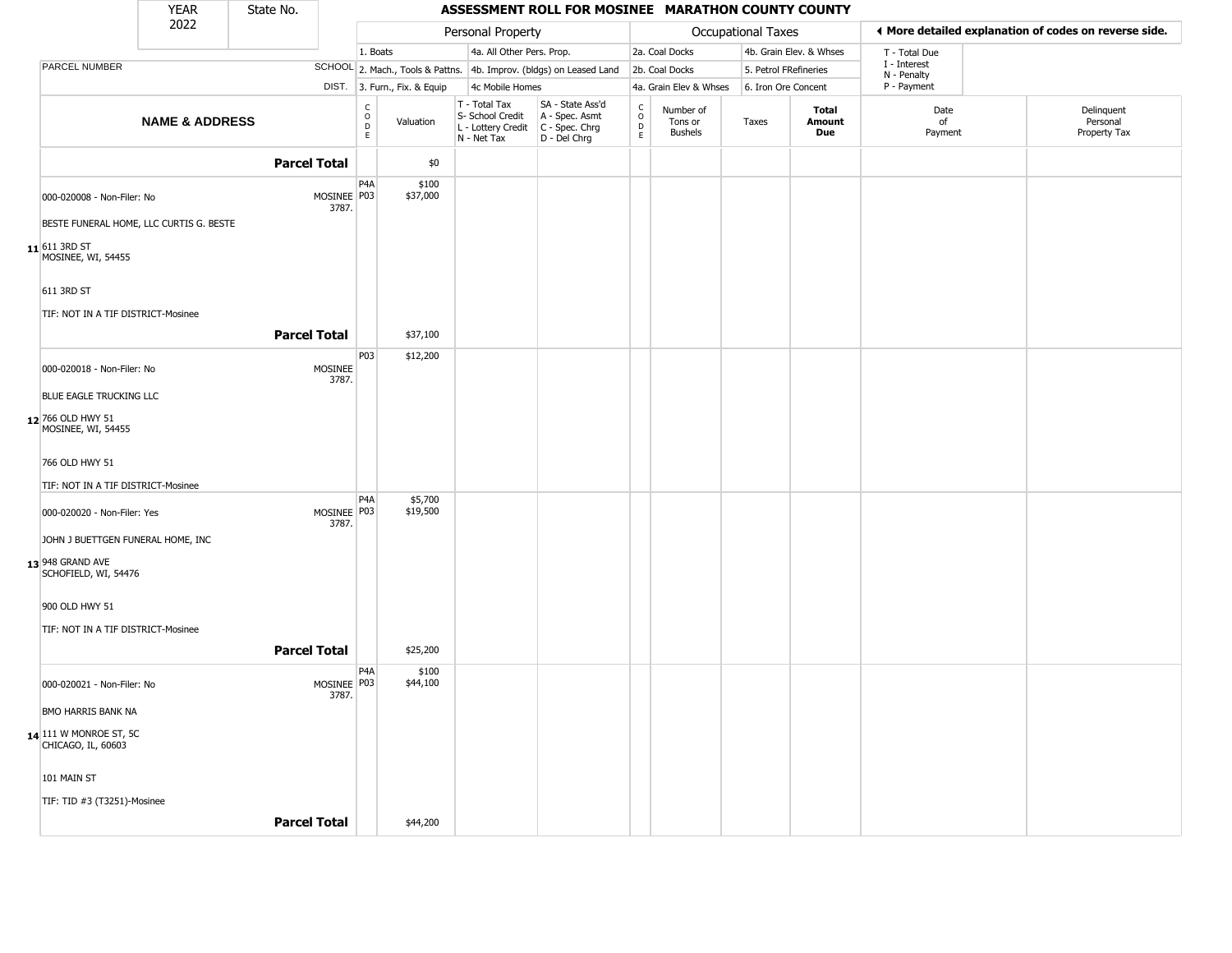|                                                     | <b>YEAR</b>                         | State No.           |                      |                                    |                              |                                                                                         | ASSESSMENT ROLL FOR MOSINEE MARATHON COUNTY COUNTY                  |                                   |                                 |                           |                         |                             |                                                       |
|-----------------------------------------------------|-------------------------------------|---------------------|----------------------|------------------------------------|------------------------------|-----------------------------------------------------------------------------------------|---------------------------------------------------------------------|-----------------------------------|---------------------------------|---------------------------|-------------------------|-----------------------------|-------------------------------------------------------|
|                                                     | 2022                                |                     |                      |                                    |                              | Personal Property                                                                       |                                                                     |                                   |                                 | <b>Occupational Taxes</b> |                         |                             | ◀ More detailed explanation of codes on reverse side. |
|                                                     |                                     |                     |                      | 1. Boats                           |                              | 4a. All Other Pers. Prop.                                                               |                                                                     |                                   | 2a. Coal Docks                  |                           | 4b. Grain Elev. & Whses | T - Total Due               |                                                       |
| PARCEL NUMBER                                       |                                     |                     |                      |                                    |                              |                                                                                         | SCHOOL 2. Mach., Tools & Pattns. 4b. Improv. (bldgs) on Leased Land |                                   | 2b. Coal Docks                  | 5. Petrol FRefineries     |                         | I - Interest<br>N - Penalty |                                                       |
|                                                     |                                     |                     |                      |                                    | DIST. 3. Furn., Fix. & Equip | 4c Mobile Homes                                                                         |                                                                     |                                   | 4a. Grain Elev & Whses          | 6. Iron Ore Concent       |                         | P - Payment                 |                                                       |
|                                                     | <b>NAME &amp; ADDRESS</b>           |                     |                      | $\int_{0}^{c}$<br>$\mathsf D$<br>E | Valuation                    | T - Total Tax<br>S- School Credit<br>L - Lottery Credit   C - Spec. Chrg<br>N - Net Tax | SA - State Ass'd<br>A - Spec. Asmt<br>D - Del Chrg                  | $\frac{c}{0}$<br>$\mathsf D$<br>E | Number of<br>Tons or<br>Bushels | Taxes                     | Total<br>Amount<br>Due  | Date<br>of<br>Payment       | Delinquent<br>Personal<br>Property Tax                |
|                                                     | 000-030003 - Non-Filer: Yes         |                     | MOSINEE P03<br>3787. | P4A                                | \$1,600<br>\$2,700           |                                                                                         |                                                                     |                                   |                                 |                           |                         |                             |                                                       |
|                                                     | CENTRAL WISCONSIN BOARD OF REALTORS |                     |                      |                                    |                              |                                                                                         |                                                                     |                                   |                                 |                           |                         |                             |                                                       |
| <b>15</b> 925 S PARK VIEW CIR<br>MOSINEE, WI, 54455 |                                     |                     |                      |                                    |                              |                                                                                         |                                                                     |                                   |                                 |                           |                         |                             |                                                       |
| 925 S PARK VIEW CIR                                 |                                     |                     |                      |                                    |                              |                                                                                         |                                                                     |                                   |                                 |                           |                         |                             |                                                       |
|                                                     | TIF: NOT IN A TIF DISTRICT-Mosinee  | <b>Parcel Total</b> |                      |                                    | \$4,300                      |                                                                                         |                                                                     |                                   |                                 |                           |                         |                             |                                                       |
|                                                     |                                     |                     |                      | P4A                                | \$1,100                      |                                                                                         |                                                                     |                                   |                                 |                           |                         |                             |                                                       |
|                                                     | 000-030015 - Non-Filer: Yes         |                     | MOSINEE P03<br>3787. |                                    | \$21,600                     |                                                                                         |                                                                     |                                   |                                 |                           |                         |                             |                                                       |
|                                                     | CENTRAL WISCONSIN AVIATION INC      |                     |                      |                                    |                              |                                                                                         |                                                                     |                                   |                                 |                           |                         |                             |                                                       |
| 16 400 CWA DR<br>MOSINEE, WI, 54455                 |                                     |                     |                      |                                    |                              |                                                                                         |                                                                     |                                   |                                 |                           |                         |                             |                                                       |
| <b>CENTRAL WIS AIRPORT</b>                          |                                     |                     |                      |                                    |                              |                                                                                         |                                                                     |                                   |                                 |                           |                         |                             |                                                       |
|                                                     | TIF: NOT IN A TIF DISTRICT-Mosinee  |                     |                      |                                    |                              |                                                                                         |                                                                     |                                   |                                 |                           |                         |                             |                                                       |
|                                                     |                                     | <b>Parcel Total</b> |                      |                                    | \$22,700                     |                                                                                         |                                                                     |                                   |                                 |                           |                         |                             |                                                       |
| 000-030025 - Non-Filer: No                          |                                     |                     | MOSINEE P03<br>3787. | P4A                                | \$1,700<br>\$2,400           |                                                                                         |                                                                     |                                   |                                 |                           |                         |                             |                                                       |
| THE COCA-COLA COMPANY                               |                                     |                     |                      |                                    |                              |                                                                                         |                                                                     |                                   |                                 |                           |                         |                             |                                                       |
| 17 PO BOX 1734<br>ATLANTA, GA, 30301                |                                     |                     |                      |                                    |                              |                                                                                         |                                                                     |                                   |                                 |                           |                         |                             |                                                       |
| 400 ORBITING DR                                     |                                     |                     |                      |                                    |                              |                                                                                         |                                                                     |                                   |                                 |                           |                         |                             |                                                       |
|                                                     | TIF: NOT IN A TIF DISTRICT-Mosinee  |                     |                      |                                    |                              |                                                                                         |                                                                     |                                   |                                 |                           |                         |                             |                                                       |
|                                                     |                                     | <b>Parcel Total</b> |                      |                                    | \$4,100                      |                                                                                         |                                                                     |                                   |                                 |                           |                         |                             |                                                       |
| 000-030027 - Non-Filer: No                          |                                     |                     | MOSINEE P03<br>3787. | P4A                                | \$1,200<br>\$130,100         |                                                                                         |                                                                     |                                   |                                 |                           |                         |                             |                                                       |
|                                                     | CHARLIES HARDWARE, INC              |                     |                      |                                    |                              |                                                                                         |                                                                     |                                   |                                 |                           |                         |                             |                                                       |
| 18 504 STATE HIGHWAY 153 W<br>MOSINEE, WI, 54455    |                                     |                     |                      |                                    |                              |                                                                                         |                                                                     |                                   |                                 |                           |                         |                             |                                                       |
|                                                     | 504 W STATE HIGHWAY 153             |                     |                      |                                    |                              |                                                                                         |                                                                     |                                   |                                 |                           |                         |                             |                                                       |
|                                                     | TIF: NOT IN A TIF DISTRICT-Mosinee  |                     |                      |                                    |                              |                                                                                         |                                                                     |                                   |                                 |                           |                         |                             |                                                       |
|                                                     |                                     | <b>Parcel Total</b> |                      |                                    | \$131,300                    |                                                                                         |                                                                     |                                   |                                 |                           |                         |                             |                                                       |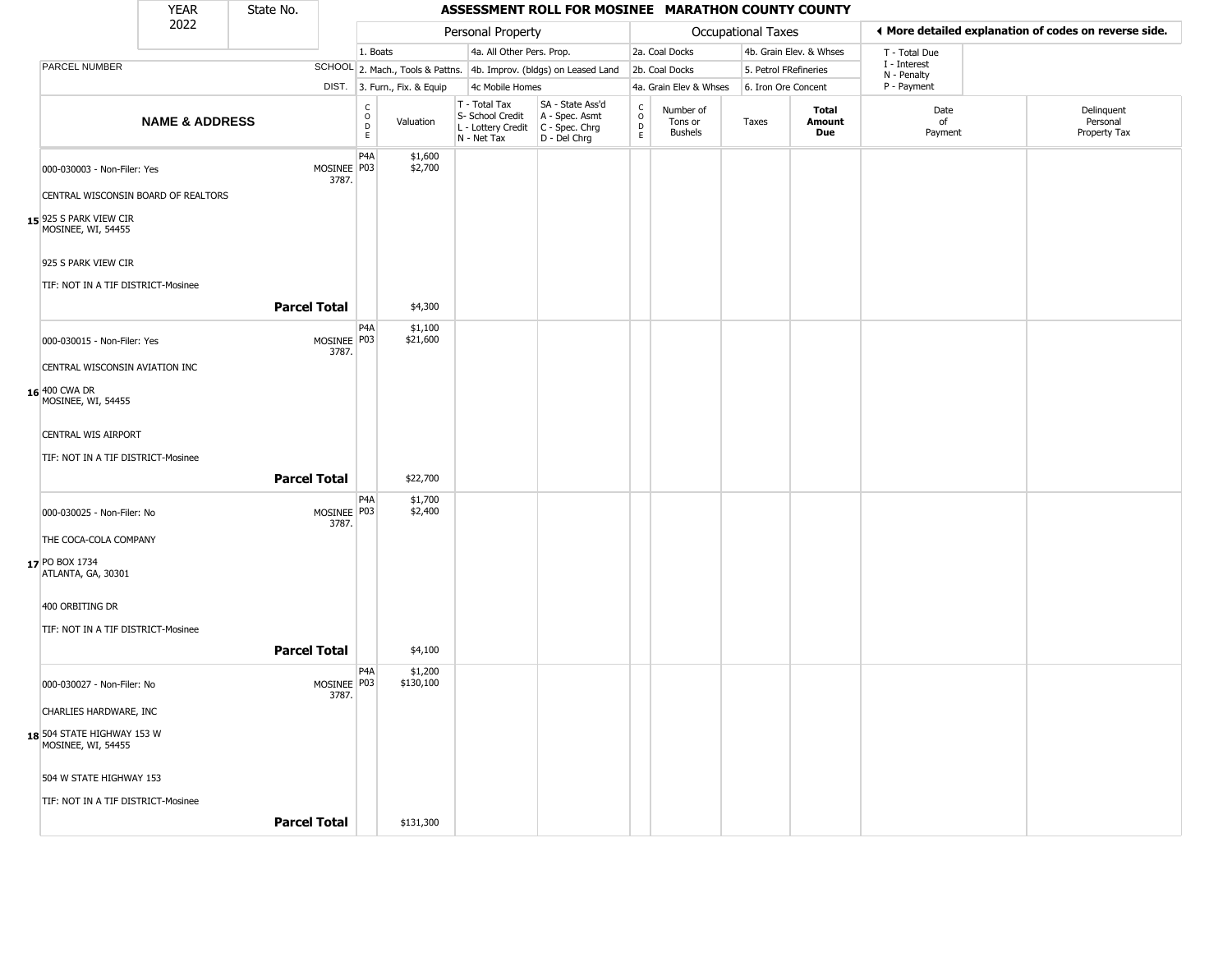|                                                 | <b>YEAR</b>                               | State No.           |                      |                                             |                              |                                                                                         | ASSESSMENT ROLL FOR MOSINEE MARATHON COUNTY COUNTY                  |                  |                                        |                       |                         |                             |                                                       |
|-------------------------------------------------|-------------------------------------------|---------------------|----------------------|---------------------------------------------|------------------------------|-----------------------------------------------------------------------------------------|---------------------------------------------------------------------|------------------|----------------------------------------|-----------------------|-------------------------|-----------------------------|-------------------------------------------------------|
|                                                 | 2022                                      |                     |                      |                                             |                              | Personal Property                                                                       |                                                                     |                  |                                        | Occupational Taxes    |                         |                             | ♦ More detailed explanation of codes on reverse side. |
|                                                 |                                           |                     |                      | 1. Boats                                    |                              | 4a. All Other Pers. Prop.                                                               |                                                                     |                  | 2a. Coal Docks                         |                       | 4b. Grain Elev. & Whses | T - Total Due               |                                                       |
| PARCEL NUMBER                                   |                                           |                     |                      |                                             |                              |                                                                                         | SCHOOL 2. Mach., Tools & Pattns. 4b. Improv. (bldgs) on Leased Land |                  | 2b. Coal Docks                         | 5. Petrol FRefineries |                         | I - Interest<br>N - Penalty |                                                       |
|                                                 |                                           |                     |                      |                                             | DIST. 3. Furn., Fix. & Equip | 4c Mobile Homes                                                                         |                                                                     |                  | 4a. Grain Elev & Whses                 | 6. Iron Ore Concent   |                         | P - Payment                 |                                                       |
|                                                 | <b>NAME &amp; ADDRESS</b>                 |                     |                      | $\frac{c}{0}$<br>$\mathsf D$<br>$\mathsf E$ | Valuation                    | T - Total Tax<br>S- School Credit<br>L - Lottery Credit   C - Spec. Chrg<br>N - Net Tax | SA - State Ass'd<br>A - Spec. Asmt<br>D - Del Chrg                  | C<br>D<br>E<br>E | Number of<br>Tons or<br><b>Bushels</b> | Taxes                 | Total<br>Amount<br>Due  | Date<br>of<br>Payment       | Delinquent<br>Personal<br>Property Tax                |
| 000-030029 - Non-Filer: Yes                     |                                           |                     | MOSINEE P03<br>3787. | P4A                                         | \$1,500<br>\$32,600          |                                                                                         |                                                                     |                  |                                        |                       |                         |                             |                                                       |
| CEDAR RIDGE ELDER SERVICES                      |                                           |                     |                      |                                             |                              |                                                                                         |                                                                     |                  |                                        |                       |                         |                             |                                                       |
| 19 PO BOX 8685<br>MADISON, WI, 53708            |                                           |                     |                      |                                             |                              |                                                                                         |                                                                     |                  |                                        |                       |                         |                             |                                                       |
| 385 ORBITING DR                                 |                                           |                     |                      |                                             |                              |                                                                                         |                                                                     |                  |                                        |                       |                         |                             |                                                       |
| TIF: NOT IN A TIF DISTRICT-Mosinee              |                                           | <b>Parcel Total</b> |                      |                                             | \$34,100                     |                                                                                         |                                                                     |                  |                                        |                       |                         |                             |                                                       |
| 000-030045 - Non-Filer: No                      |                                           |                     | MOSINEE   P03        | P <sub>4</sub> A                            | \$11,000<br>\$141,800        |                                                                                         |                                                                     |                  |                                        |                       |                         |                             |                                                       |
|                                                 | COURTESY OF THE DELLS, LLC DBA: MCDONALDS |                     | 3787.                |                                             |                              |                                                                                         |                                                                     |                  |                                        |                       |                         |                             |                                                       |
| 20 2700 NATIONAL DR #100<br>ONALASKA, WI, 54650 |                                           |                     |                      |                                             |                              |                                                                                         |                                                                     |                  |                                        |                       |                         |                             |                                                       |
| 553 W STATE HIGHWAY 153                         |                                           |                     |                      |                                             |                              |                                                                                         |                                                                     |                  |                                        |                       |                         |                             |                                                       |
| TIF: NOT IN A TIF DISTRICT-Mosinee              |                                           | <b>Parcel Total</b> |                      |                                             | \$152,800                    |                                                                                         |                                                                     |                  |                                        |                       |                         |                             |                                                       |
| 000-040003 - Non-Filer: Yes                     |                                           |                     | MOSINEE P03<br>3787. | P4A                                         | \$1,100<br>\$10,700          |                                                                                         |                                                                     |                  |                                        |                       |                         |                             |                                                       |
| <b>DESIGN WORKS SALON</b>                       |                                           |                     |                      |                                             |                              |                                                                                         |                                                                     |                  |                                        |                       |                         |                             |                                                       |
| 21 401 MAIN ST<br>MOSINEE, WI, 54455            |                                           |                     |                      |                                             |                              |                                                                                         |                                                                     |                  |                                        |                       |                         |                             |                                                       |
| 401 MAIN ST                                     |                                           |                     |                      |                                             |                              |                                                                                         |                                                                     |                  |                                        |                       |                         |                             |                                                       |
| TIF: NOT IN A TIF DISTRICT-Mosinee              |                                           | <b>Parcel Total</b> |                      |                                             | \$11,800                     |                                                                                         |                                                                     |                  |                                        |                       |                         |                             |                                                       |
|                                                 |                                           |                     |                      | P4A                                         | \$500                        |                                                                                         |                                                                     |                  |                                        |                       |                         |                             |                                                       |
| 000-040006 - Non-Filer: No                      |                                           |                     | MOSINEE P03<br>3787. |                                             | \$4,200                      |                                                                                         |                                                                     |                  |                                        |                       |                         |                             |                                                       |
| DIRECTV, LLC PROPERTY TAX DEPT                  |                                           |                     |                      |                                             |                              |                                                                                         |                                                                     |                  |                                        |                       |                         |                             |                                                       |
| 22 PO BOX 2789<br>ADDISON, TX, 75001            |                                           |                     |                      |                                             |                              |                                                                                         |                                                                     |                  |                                        |                       |                         |                             |                                                       |
| <b>VARIOUS</b>                                  |                                           |                     |                      |                                             |                              |                                                                                         |                                                                     |                  |                                        |                       |                         |                             |                                                       |
| TIF: NOT IN A TIF DISTRICT-Mosinee              |                                           |                     |                      |                                             |                              |                                                                                         |                                                                     |                  |                                        |                       |                         |                             |                                                       |
|                                                 |                                           | <b>Parcel Total</b> |                      |                                             | \$4,700                      |                                                                                         |                                                                     |                  |                                        |                       |                         |                             |                                                       |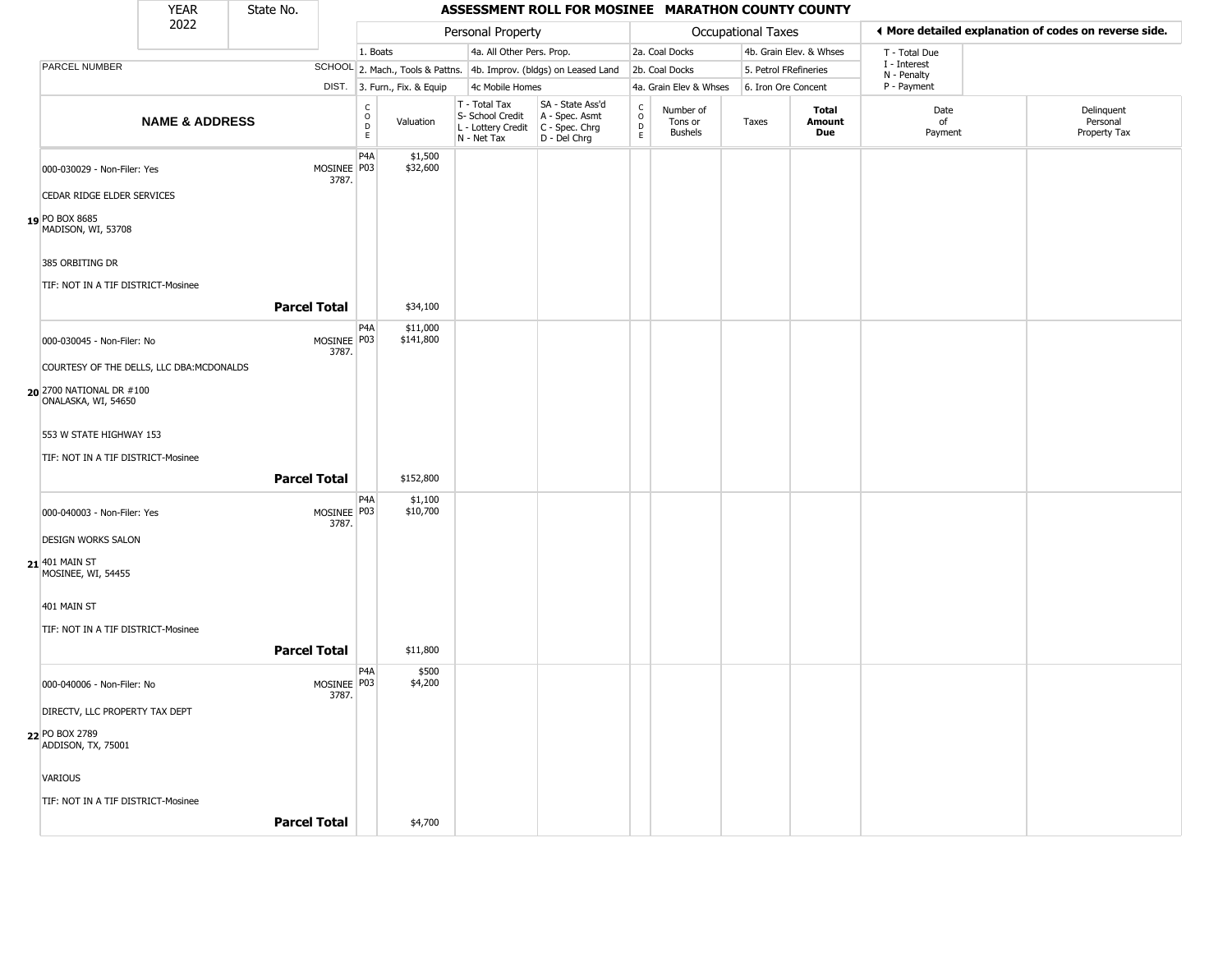|                                                                            | <b>YEAR</b>               | State No.           |                         |                                          |                              |                                                                                       | ASSESSMENT ROLL FOR MOSINEE MARATHON COUNTY COUNTY                  |                        |                                        |                       |                         |                             |                                                       |
|----------------------------------------------------------------------------|---------------------------|---------------------|-------------------------|------------------------------------------|------------------------------|---------------------------------------------------------------------------------------|---------------------------------------------------------------------|------------------------|----------------------------------------|-----------------------|-------------------------|-----------------------------|-------------------------------------------------------|
|                                                                            | 2022                      |                     |                         |                                          |                              | Personal Property                                                                     |                                                                     |                        |                                        | Occupational Taxes    |                         |                             | ♦ More detailed explanation of codes on reverse side. |
|                                                                            |                           |                     |                         | 1. Boats                                 |                              | 4a. All Other Pers. Prop.                                                             |                                                                     |                        | 2a. Coal Docks                         |                       | 4b. Grain Elev. & Whses | T - Total Due               |                                                       |
| PARCEL NUMBER                                                              |                           |                     |                         |                                          |                              |                                                                                       | SCHOOL 2. Mach., Tools & Pattns. 4b. Improv. (bldgs) on Leased Land |                        | 2b. Coal Docks                         | 5. Petrol FRefineries |                         | I - Interest<br>N - Penalty |                                                       |
|                                                                            |                           |                     |                         |                                          | DIST. 3. Furn., Fix. & Equip | 4c Mobile Homes                                                                       |                                                                     |                        | 4a. Grain Elev & Whses                 | 6. Iron Ore Concent   |                         | P - Payment                 |                                                       |
|                                                                            | <b>NAME &amp; ADDRESS</b> |                     |                         | $\rm _o^C$<br>$\mathsf D$<br>$\mathsf E$ | Valuation                    | T - Total Tax<br>S- School Credit<br>L - Lottery Credit C - Spec. Chrg<br>N - Net Tax | SA - State Ass'd<br>A - Spec. Asmt<br>D - Del Chrg                  | C<br>$\circ$<br>D<br>E | Number of<br>Tons or<br><b>Bushels</b> | Taxes                 | Total<br>Amount<br>Due  | Date<br>of<br>Payment       | Delinquent<br>Personal<br>Property Tax                |
| 000-040023 - Non-Filer: Yes                                                |                           |                     | MOSINEE P03<br>3787.    | P <sub>4</sub> A                         | \$3,400<br>\$17,700          |                                                                                       |                                                                     |                        |                                        |                       |                         |                             |                                                       |
| DAVE'S PLACE                                                               |                           |                     |                         |                                          |                              |                                                                                       |                                                                     |                        |                                        |                       |                         |                             |                                                       |
| 23 419 4TH ST<br>MOSINEE, WI, 54455                                        |                           |                     |                         |                                          |                              |                                                                                       |                                                                     |                        |                                        |                       |                         |                             |                                                       |
| 419 4TH ST                                                                 |                           |                     |                         |                                          |                              |                                                                                       |                                                                     |                        |                                        |                       |                         |                             |                                                       |
| TIF: TID #3 (T3251)-Mosinee                                                |                           | <b>Parcel Total</b> |                         |                                          | \$21,100                     |                                                                                       |                                                                     |                        |                                        |                       |                         |                             |                                                       |
| 000-040029 - Non-Filer: No                                                 |                           |                     | MOSINEE P4A             | P03                                      | \$3,000<br>\$6,800           |                                                                                       |                                                                     |                        |                                        |                       |                         |                             |                                                       |
| DISH NETWORK, LLC                                                          |                           |                     | 3787.                   |                                          |                              |                                                                                       |                                                                     |                        |                                        |                       |                         |                             |                                                       |
| 24 PO BOX 6623<br>ENGLEWOOD, CO, 80155                                     |                           |                     |                         |                                          |                              |                                                                                       |                                                                     |                        |                                        |                       |                         |                             |                                                       |
| VARIOUS                                                                    |                           |                     |                         |                                          |                              |                                                                                       |                                                                     |                        |                                        |                       |                         |                             |                                                       |
| TIF: NOT IN A TIF DISTRICT-Mosinee                                         |                           | <b>Parcel Total</b> |                         |                                          | \$9,800                      |                                                                                       |                                                                     |                        |                                        |                       |                         |                             |                                                       |
|                                                                            |                           |                     |                         | P4A                                      | \$1,300                      |                                                                                       |                                                                     |                        |                                        |                       |                         |                             |                                                       |
| 000-040030 - Non-Filer: No                                                 |                           |                     | <b>MOSINEE</b><br>3787. |                                          |                              |                                                                                       |                                                                     |                        |                                        |                       |                         |                             |                                                       |
| DAL GLOBAL SERVICES, LLC<br>25 13155 NOEL RD, STE 100<br>DALLAS, TX, 75240 |                           |                     |                         |                                          |                              |                                                                                       |                                                                     |                        |                                        |                       |                         |                             |                                                       |
| 100 CWA DR                                                                 |                           |                     |                         |                                          |                              |                                                                                       |                                                                     |                        |                                        |                       |                         |                             |                                                       |
| TIF: NOT IN A TIF DISTRICT-Mosinee                                         |                           |                     |                         |                                          |                              |                                                                                       |                                                                     |                        |                                        |                       |                         |                             |                                                       |
| 000-040032 - Non-Filer: No                                                 |                           |                     | MOSINEE P03<br>3787.    | P4A                                      | \$1,800<br>\$15,100          |                                                                                       |                                                                     |                        |                                        |                       |                         |                             |                                                       |
| DE LAGE LANDEN FINANCIAL SERVICES, INC                                     |                           |                     |                         |                                          |                              |                                                                                       |                                                                     |                        |                                        |                       |                         |                             |                                                       |
| 26 1111 OLD EAGLE SCHOOL RD<br>WAYNE, PA, 19087                            |                           |                     |                         |                                          |                              |                                                                                       |                                                                     |                        |                                        |                       |                         |                             |                                                       |
| <b>VARIOUS</b>                                                             |                           |                     |                         |                                          |                              |                                                                                       |                                                                     |                        |                                        |                       |                         |                             |                                                       |
| TIF: TID #2 (T2251)-Mosinee                                                |                           | <b>Parcel Total</b> |                         |                                          | \$16,900                     |                                                                                       |                                                                     |                        |                                        |                       |                         |                             |                                                       |
| 000-050002 - Non-Filer: No                                                 |                           |                     | MOSINEE P03             | P4A                                      | \$400<br>\$8,400             |                                                                                       |                                                                     |                        |                                        |                       |                         |                             |                                                       |
| EJ DAIRY MARKETING, INC                                                    |                           |                     | 3787.                   |                                          |                              |                                                                                       |                                                                     |                        |                                        |                       |                         |                             |                                                       |
| 27 PO BOX 628<br>MARATHON, WI, 54448                                       |                           |                     |                         |                                          |                              |                                                                                       |                                                                     |                        |                                        |                       |                         |                             |                                                       |
| 500 RIVER RD                                                               |                           |                     |                         |                                          |                              |                                                                                       |                                                                     |                        |                                        |                       |                         |                             |                                                       |
| TIF: NOT IN A TIF DISTRICT-Mosinee                                         |                           |                     |                         |                                          |                              |                                                                                       |                                                                     |                        |                                        |                       |                         |                             |                                                       |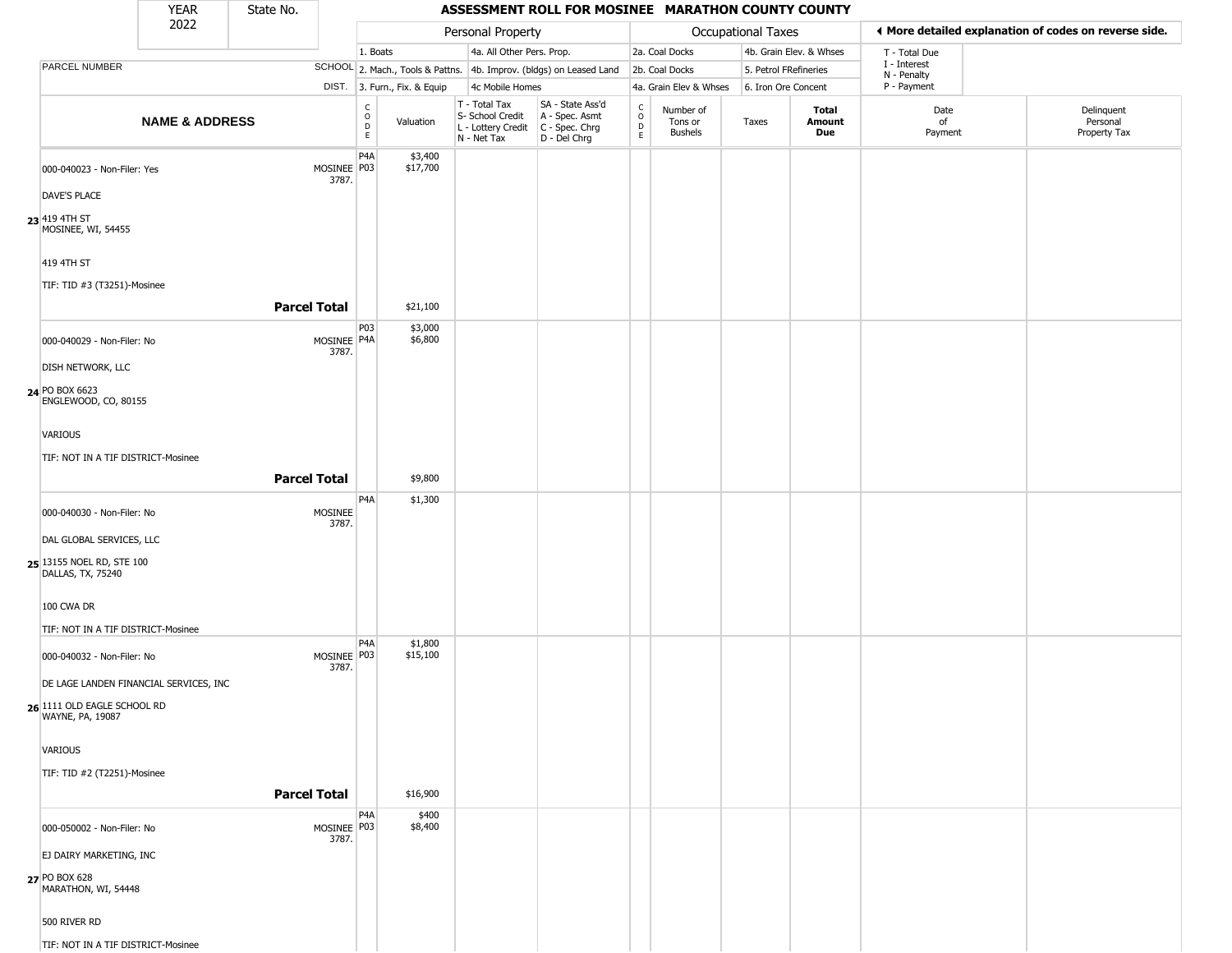|                                                                                                         | YEAR                      | State No.           |                        |                      |                              |                                                                                         | ASSESSMENT ROLL FOR MOSINEE MARATHON COUNTY COUNTY                  |                                                 |                                        |                       |                         |                             |                                                       |
|---------------------------------------------------------------------------------------------------------|---------------------------|---------------------|------------------------|----------------------|------------------------------|-----------------------------------------------------------------------------------------|---------------------------------------------------------------------|-------------------------------------------------|----------------------------------------|-----------------------|-------------------------|-----------------------------|-------------------------------------------------------|
|                                                                                                         | 2022                      |                     |                        |                      |                              | Personal Property                                                                       |                                                                     |                                                 |                                        | Occupational Taxes    |                         |                             | ♦ More detailed explanation of codes on reverse side. |
|                                                                                                         |                           |                     |                        | 1. Boats             |                              | 4a. All Other Pers. Prop.                                                               |                                                                     |                                                 | 2a. Coal Docks                         |                       | 4b. Grain Elev. & Whses | T - Total Due               |                                                       |
| PARCEL NUMBER                                                                                           |                           |                     |                        |                      |                              |                                                                                         | SCHOOL 2. Mach., Tools & Pattns. 4b. Improv. (bldgs) on Leased Land |                                                 | 2b. Coal Docks                         | 5. Petrol FRefineries |                         | I - Interest<br>N - Penalty |                                                       |
|                                                                                                         |                           |                     |                        |                      | DIST. 3. Furn., Fix. & Equip | 4c Mobile Homes                                                                         |                                                                     |                                                 | 4a. Grain Elev & Whses                 | 6. Iron Ore Concent   |                         | P - Payment                 |                                                       |
|                                                                                                         | <b>NAME &amp; ADDRESS</b> |                     |                        | $\rm _o^C$<br>D<br>E | Valuation                    | T - Total Tax<br>S- School Credit<br>L - Lottery Credit   C - Spec. Chrg<br>N - Net Tax | SA - State Ass'd<br>A - Spec. Asmt<br>D - Del Chrg                  | $\begin{array}{c} C \\ O \\ D \\ E \end{array}$ | Number of<br>Tons or<br><b>Bushels</b> | Taxes                 | Total<br>Amount<br>Due  | Date<br>of<br>Payment       | Delinquent<br>Personal<br>Property Tax                |
|                                                                                                         |                           | <b>Parcel Total</b> |                        |                      | \$8,800                      |                                                                                         |                                                                     |                                                 |                                        |                       |                         |                             |                                                       |
| 000-050007 - Non-Filer: No                                                                              |                           |                     | MOSINEE P03<br>3787.   | P <sub>4</sub> A     | \$100<br>\$15,700            |                                                                                         |                                                                     |                                                 |                                        |                       |                         |                             |                                                       |
| <b>ENTERPRISE RENT A CAR</b><br>28 S17 W22650 LINCOLN AVE<br>WAUKESHA, WI, 53186                        |                           |                     |                        |                      |                              |                                                                                         |                                                                     |                                                 |                                        |                       |                         |                             |                                                       |
| 100 CWA DR STE 112                                                                                      |                           |                     |                        |                      |                              |                                                                                         |                                                                     |                                                 |                                        |                       |                         |                             |                                                       |
| TIF: NOT IN A TIF DISTRICT-Mosinee                                                                      |                           | <b>Parcel Total</b> |                        |                      | \$15,800                     |                                                                                         |                                                                     |                                                 |                                        |                       |                         |                             |                                                       |
| 000-050008 - Non-Filer: No                                                                              |                           |                     | MOSINEE P4A<br>3787.   | P03                  | \$1,600<br>\$2,200           |                                                                                         |                                                                     |                                                 |                                        |                       |                         |                             |                                                       |
| EDWARD D JONES & CO, LP                                                                                 |                           |                     |                        |                      |                              |                                                                                         |                                                                     |                                                 |                                        |                       |                         |                             |                                                       |
| 29 PO BOX 66528<br>ST LOUIS, MO, 63166-6528                                                             |                           |                     |                        |                      |                              |                                                                                         |                                                                     |                                                 |                                        |                       |                         |                             |                                                       |
| 302 MAIN ST                                                                                             |                           |                     |                        |                      |                              |                                                                                         |                                                                     |                                                 |                                        |                       |                         |                             |                                                       |
| TIF: TID #3 (T3251)-Mosinee                                                                             |                           | <b>Parcel Total</b> |                        |                      | \$3,800                      |                                                                                         |                                                                     |                                                 |                                        |                       |                         |                             |                                                       |
| 000-050025 - Non-Filer: Yes                                                                             |                           |                     | MOSINEE<br>3787.       | P03                  | \$35,200                     |                                                                                         |                                                                     |                                                 |                                        |                       |                         |                             |                                                       |
| CENTRAL WISCONSIN FITNESS, LLC                                                                          |                           |                     |                        |                      |                              |                                                                                         |                                                                     |                                                 |                                        |                       |                         |                             |                                                       |
| 30 417 4TH ST<br>MOSINEE, WI, 54455                                                                     |                           |                     |                        |                      |                              |                                                                                         |                                                                     |                                                 |                                        |                       |                         |                             |                                                       |
| 417 4TH ST                                                                                              |                           |                     |                        |                      |                              |                                                                                         |                                                                     |                                                 |                                        |                       |                         |                             |                                                       |
| TIF: TID #3 (T3251)-Mosinee                                                                             |                           |                     |                        | P03                  | \$200                        |                                                                                         |                                                                     |                                                 |                                        |                       |                         |                             |                                                       |
| 000-060002 - Non-Filer: No<br><b>FARMER BROS CO</b>                                                     |                           |                     | MOSINEE<br>3787.       |                      |                              |                                                                                         |                                                                     |                                                 |                                        |                       |                         |                             |                                                       |
| $31$ 1912 Farmer brothers DR, tax dept<br>NORTHLAKE, TX, 76262                                          |                           |                     |                        |                      |                              |                                                                                         |                                                                     |                                                 |                                        |                       |                         |                             |                                                       |
| 1121 WESTERN AVE                                                                                        |                           |                     |                        |                      |                              |                                                                                         |                                                                     |                                                 |                                        |                       |                         |                             |                                                       |
| TIF: NOT IN A TIF DISTRICT-Mosinee                                                                      |                           |                     |                        |                      |                              |                                                                                         |                                                                     |                                                 |                                        |                       |                         |                             |                                                       |
| 000-060009 - Non-Filer: No                                                                              |                           |                     | MOSINEE   P03<br>3787. | P <sub>4</sub> A     | \$2,000<br>\$104,700         |                                                                                         |                                                                     |                                                 |                                        |                       |                         |                             |                                                       |
| FAMILY DOLLAR STORE OF WI DBA:FAMILY DOLLAR #25241<br>32 PO BOX 460389 - DEPT 120<br>HOUSTON, TX, 77056 |                           |                     |                        |                      |                              |                                                                                         |                                                                     |                                                 |                                        |                       |                         |                             |                                                       |
| 1103 WESTERN AVE                                                                                        |                           |                     |                        |                      |                              |                                                                                         |                                                                     |                                                 |                                        |                       |                         |                             |                                                       |
| TIF: NOT IN A TIF DISTRICT-Mosinee                                                                      |                           |                     |                        |                      |                              |                                                                                         |                                                                     |                                                 |                                        |                       |                         |                             |                                                       |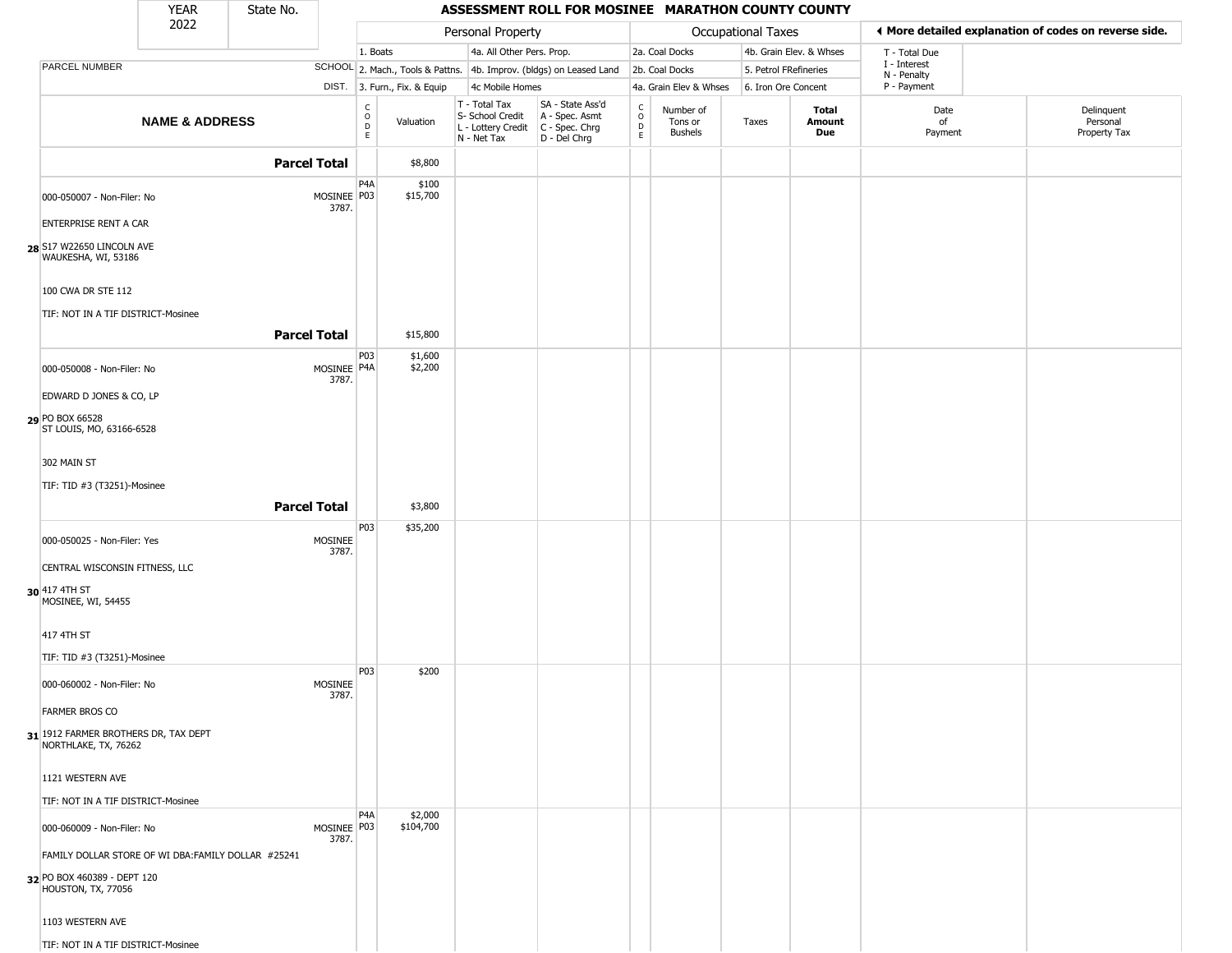|                                                                          | <b>YEAR</b>                            | State No.           |                        |                                   |                              |                                                                        | ASSESSMENT ROLL FOR MOSINEE MARATHON COUNTY COUNTY                     |                  |                                        |                     |                         |                             |                                                       |
|--------------------------------------------------------------------------|----------------------------------------|---------------------|------------------------|-----------------------------------|------------------------------|------------------------------------------------------------------------|------------------------------------------------------------------------|------------------|----------------------------------------|---------------------|-------------------------|-----------------------------|-------------------------------------------------------|
|                                                                          | 2022                                   |                     |                        |                                   |                              | Personal Property                                                      |                                                                        |                  |                                        | Occupational Taxes  |                         |                             | I More detailed explanation of codes on reverse side. |
|                                                                          |                                        |                     |                        | 1. Boats                          |                              | 4a. All Other Pers. Prop.                                              |                                                                        |                  | 2a. Coal Docks                         |                     | 4b. Grain Elev. & Whses | T - Total Due               |                                                       |
| PARCEL NUMBER                                                            |                                        |                     |                        |                                   |                              |                                                                        | SCHOOL 2. Mach., Tools & Pattns. 4b. Improv. (bldgs) on Leased Land    |                  | 2b. Coal Docks                         |                     | 5. Petrol FRefineries   | I - Interest<br>N - Penalty |                                                       |
|                                                                          |                                        |                     |                        |                                   | DIST. 3. Furn., Fix. & Equip | 4c Mobile Homes                                                        |                                                                        |                  | 4a. Grain Elev & Whses                 | 6. Iron Ore Concent |                         | P - Payment                 |                                                       |
|                                                                          | <b>NAME &amp; ADDRESS</b>              |                     |                        | $\frac{C}{O}$<br>$\mathsf D$<br>E | Valuation                    | T - Total Tax<br>S- School Credit<br>L - Lottery Credit<br>N - Net Tax | SA - State Ass'd<br>A - Spec. Asmt<br>$C - Spec. Chrg$<br>D - Del Chrg | C<br>D<br>D<br>E | Number of<br>Tons or<br><b>Bushels</b> | Taxes               | Total<br>Amount<br>Due  | Date<br>of<br>Payment       | Delinquent<br>Personal<br>Property Tax                |
|                                                                          |                                        | <b>Parcel Total</b> |                        |                                   | \$106,700                    |                                                                        |                                                                        |                  |                                        |                     |                         |                             |                                                       |
| 000-060016 - Non-Filer: Yes                                              |                                        |                     | MOSINEE   P03<br>3787. | P4A                               | \$100<br>\$1,600             |                                                                        |                                                                        |                  |                                        |                     |                         |                             |                                                       |
| FAMILY BARBER LLC CHARLES DAHLKE<br>33 405B 4TH ST<br>MOSINEE, WI, 54455 |                                        |                     |                        |                                   |                              |                                                                        |                                                                        |                  |                                        |                     |                         |                             |                                                       |
| 405B 4TH ST<br>TIF: TID #3 (T3251)-Mosinee                               |                                        |                     |                        |                                   |                              |                                                                        |                                                                        |                  |                                        |                     |                         |                             |                                                       |
|                                                                          |                                        | <b>Parcel Total</b> |                        |                                   | \$1,700                      |                                                                        |                                                                        |                  |                                        |                     |                         |                             |                                                       |
| 000-060017 - Non-Filer: No                                               |                                        |                     | MOSINEE   P03<br>3787. | P4A                               | \$11,000<br>\$75,300         |                                                                        |                                                                        |                  |                                        |                     |                         |                             |                                                       |
|                                                                          | FEDEX GROUND PACKAGE SYSTEMS, INC      |                     |                        |                                   |                              |                                                                        |                                                                        |                  |                                        |                     |                         |                             |                                                       |
| 34 PO BOX 71850<br>PHOENIX, AZ, 85050                                    |                                        |                     |                        |                                   |                              |                                                                        |                                                                        |                  |                                        |                     |                         |                             |                                                       |
| 1000 N PARK VIEW CIR<br>TIF: TID #2 (T2251)-Mosinee                      |                                        |                     |                        |                                   |                              |                                                                        |                                                                        |                  |                                        |                     |                         |                             |                                                       |
|                                                                          |                                        | <b>Parcel Total</b> |                        |                                   | \$86,300                     |                                                                        |                                                                        |                  |                                        |                     |                         |                             |                                                       |
| 000-060032 - Non-Filer: Yes                                              |                                        |                     | MOSINEE<br>3787.       | P03                               | \$19,600                     |                                                                        |                                                                        |                  |                                        |                     |                         |                             |                                                       |
| <b>FREDEL LAW OFFICES</b>                                                |                                        |                     |                        |                                   |                              |                                                                        |                                                                        |                  |                                        |                     |                         |                             |                                                       |
| 35 201 MAIN ST<br>MOSINEE, WI, 54455                                     |                                        |                     |                        |                                   |                              |                                                                        |                                                                        |                  |                                        |                     |                         |                             |                                                       |
| 201 MAIN ST                                                              |                                        |                     |                        |                                   |                              |                                                                        |                                                                        |                  |                                        |                     |                         |                             |                                                       |
| TIF: TID #3 (T3251)-Mosinee                                              |                                        |                     |                        |                                   |                              |                                                                        |                                                                        |                  |                                        |                     |                         |                             |                                                       |
| 000-070038 - Non-Filer: No                                               |                                        |                     | MOSINEE P03<br>3787.   | P4A                               | \$14,900<br>\$27,700         |                                                                        |                                                                        |                  |                                        |                     |                         |                             |                                                       |
|                                                                          | GENERAL PARTS DISTRIBUTION, LLC 103943 |                     |                        |                                   |                              |                                                                        |                                                                        |                  |                                        |                     |                         |                             |                                                       |
| 36 PO BOX 56607<br>ATLANTA, GA, 30343                                    |                                        |                     |                        |                                   |                              |                                                                        |                                                                        |                  |                                        |                     |                         |                             |                                                       |
| 565 EDISON ST                                                            |                                        |                     |                        |                                   |                              |                                                                        |                                                                        |                  |                                        |                     |                         |                             |                                                       |
| TIF: TID #3 (T3251)-Mosinee                                              |                                        |                     |                        |                                   |                              |                                                                        |                                                                        |                  |                                        |                     |                         |                             |                                                       |
|                                                                          |                                        | <b>Parcel Total</b> |                        |                                   | \$42,600                     |                                                                        |                                                                        |                  |                                        |                     |                         |                             |                                                       |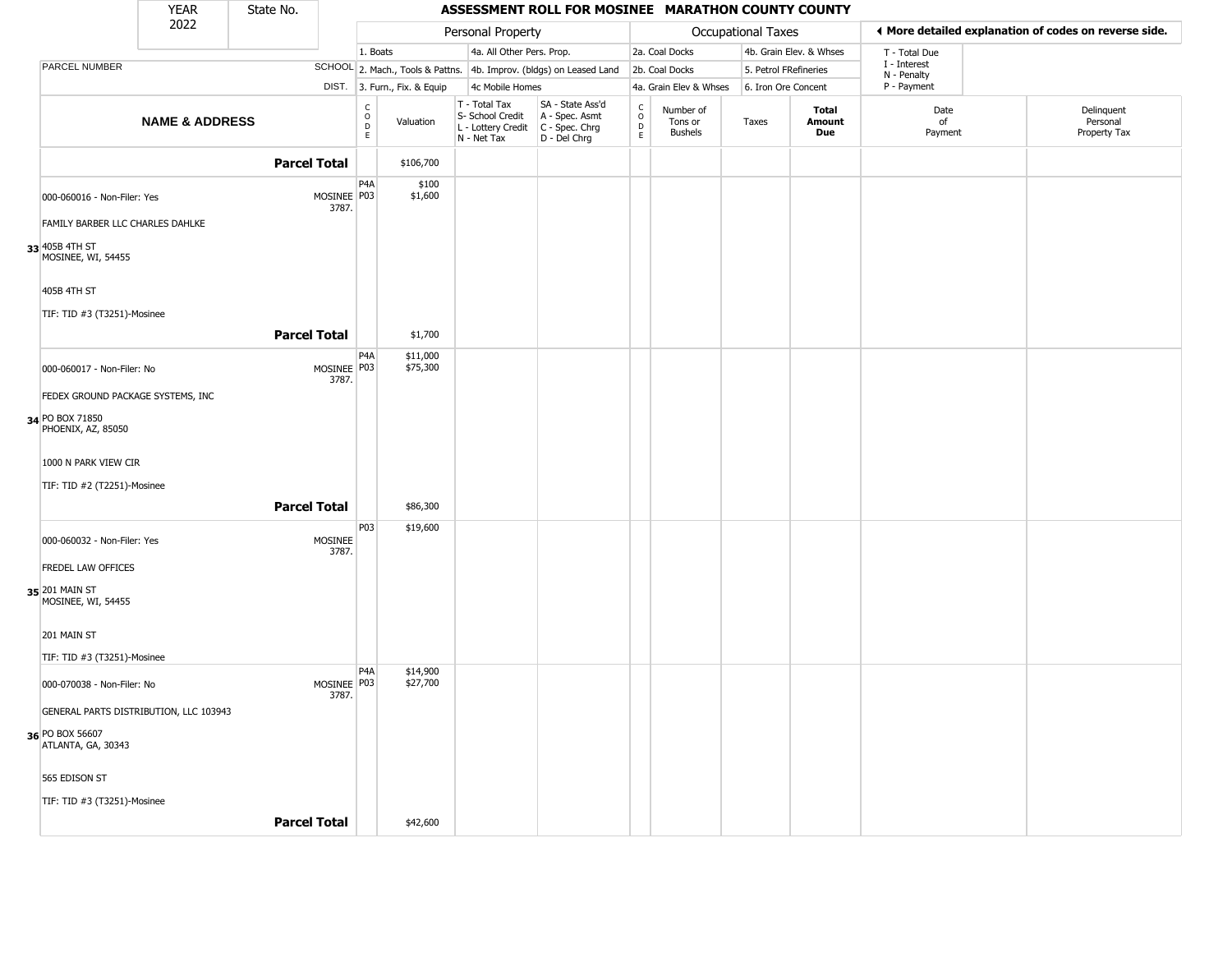#### YEAR **ASSESSMENT ROLL FOR MOSINEE MARATHON COUNTY COUNTY** 2022 DIST. 3. Furn., Fix. & Equip PARCEL NUMBER **NAME & ADDRESS** State No. C O D E Valuation T - Total Tax S- School Credit A - Spec. Asmt L - Lottery Credit C - Spec. Chrg N - Net Tax SA - State Ass'd D - Del Chrg C O D E Number of Tons or Bushels Taxes **Total Amount Due** Date of Payment Delinquent Personal Property Tax Personal Property **Department Controller Service Controller** Occupational Taxes 1. Boats **4a. All Other Pers. Prop.** 2a. Coal Docks 4b. Grain Elev. & Whses SCHOOL 2. Mach., Tools & Pattns. 4b. Improv. (bldgs) on Leased Land 2b. Coal Docks 5. Petrol FRefineries 4c Mobile Homes 4a. Grain Elev & Whses 6. Iron Ore Concent T - Total Due I - Interest N - Penalty P - Payment 3**More detailed explanation of codes on reverse side. 37** 921 S 8TH ST  $000-080043$  - Non-Filer: Yes 3787. MICHAEL HALLINAN INSURANCE AGENCY, INC FARMERS INSURANCE WISCONSIN RAPIDS, WI, 54494 816 WESTERN AVE TIF: NOT IN A TIF DISTRICT-Mosinee P4A MOSINEE | P03 \$300 \$2,400 **Parcel Total** 1 \$2,700 **38** 966 INDIANHEAD DR  $000-090040$  - Non-Filer: No 3787. INDIANHEAD GOLF & RECREATION CLUB, INC. MOSINEE, WI, 54455 966 INDIANHEAD DR TIF: TID #2 (T2251)-Mosinee P4A MOSINEE P03 \$500 \$10,500 **Parcel Total | \$11,000 39** 1626 OAK ST  $000-110002$  - Non-Filer: No 3787. KWIK TRIP #440 LA CROSSE, WI, 54602 500 CHERRY ST TIF: NOT IN A TIF DISTRICT-Mosinee P4A MOSINEE P03 \$40,700 \$91,000 **Parcel Total** \$131,700 **40** 1103 PINE ST 000-110046 - Non-Filer: Yes MOSINEE 3787. KNOEDLER, GEORGE DDS MOSINEE, WI, 54455 1103 PINE ST TIF: NOT IN A TIF DISTRICT-Mosinee P03 \$900 **41** 10706 TESCH LN 000-110048 - Non-Filer: No 3787. KRUEGER WHOLESALE FLORIST, INC ROTHSCHILD, WI, 54474 407 4TH ST TIF: TID #3 (T3251)-Mosinee P4A MOSINEE P03 \$600 \$6,400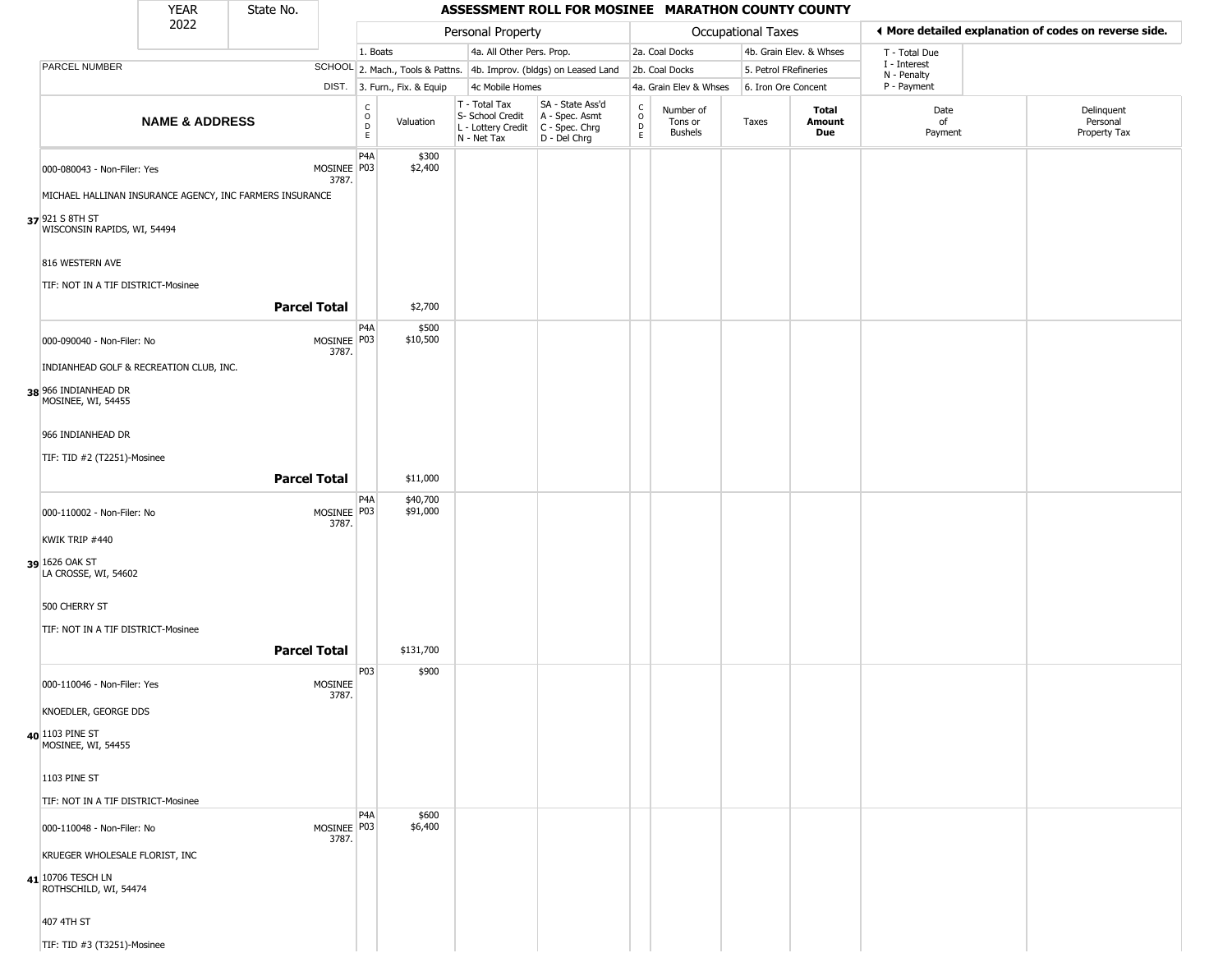|                                                                  | <b>YEAR</b>               | State No.           |                      |                                      |                              |                                                                        | ASSESSMENT ROLL FOR MOSINEE MARATHON COUNTY COUNTY                   |                             |                                        |                           |                         |                             |                                                       |
|------------------------------------------------------------------|---------------------------|---------------------|----------------------|--------------------------------------|------------------------------|------------------------------------------------------------------------|----------------------------------------------------------------------|-----------------------------|----------------------------------------|---------------------------|-------------------------|-----------------------------|-------------------------------------------------------|
|                                                                  | 2022                      |                     |                      |                                      |                              | Personal Property                                                      |                                                                      |                             |                                        | <b>Occupational Taxes</b> |                         |                             | ♦ More detailed explanation of codes on reverse side. |
|                                                                  |                           |                     |                      | 1. Boats                             |                              | 4a. All Other Pers. Prop.                                              |                                                                      |                             | 2a. Coal Docks                         |                           | 4b. Grain Elev. & Whses | T - Total Due               |                                                       |
| PARCEL NUMBER                                                    |                           |                     |                      |                                      |                              |                                                                        | SCHOOL 2. Mach., Tools & Pattns. 4b. Improv. (bldgs) on Leased Land  |                             | 2b. Coal Docks                         |                           | 5. Petrol FRefineries   | I - Interest<br>N - Penalty |                                                       |
|                                                                  |                           |                     |                      |                                      | DIST. 3. Furn., Fix. & Equip | 4c Mobile Homes                                                        |                                                                      |                             | 4a. Grain Elev & Whses                 |                           | 6. Iron Ore Concent     | P - Payment                 |                                                       |
|                                                                  | <b>NAME &amp; ADDRESS</b> |                     |                      | C<br>$\mathsf O$<br>$\mathsf D$<br>E | Valuation                    | T - Total Tax<br>S- School Credit<br>L - Lottery Credit<br>N - Net Tax | SA - State Ass'd<br>A - Spec. Asmt<br>C - Spec. Chrg<br>D - Del Chrg | C<br>$\mathsf{O}$<br>D<br>E | Number of<br>Tons or<br><b>Bushels</b> | Taxes                     | Total<br>Amount<br>Due  | Date<br>of<br>Payment       | Delinquent<br>Personal<br>Property Tax                |
|                                                                  |                           | <b>Parcel Total</b> |                      |                                      | \$7,000                      |                                                                        |                                                                      |                             |                                        |                           |                         |                             |                                                       |
| 000-110049 - Non-Filer: No                                       |                           |                     | MOSINEE P4A<br>3787. | P03                                  | \$12,100<br>\$23,600         |                                                                        |                                                                      |                             |                                        |                           |                         |                             |                                                       |
| KAFKA GRANITE, LLC<br>42 550 STATE HWY 153<br>MOSINEE, WI, 54455 |                           |                     |                      |                                      |                              |                                                                        |                                                                      |                             |                                        |                           |                         |                             |                                                       |
| 550 W STATE HIGHWAY 153<br>TIF: NOT IN A TIF DISTRICT-Mosinee    |                           |                     |                      |                                      |                              |                                                                        |                                                                      |                             |                                        |                           |                         |                             |                                                       |
|                                                                  |                           | <b>Parcel Total</b> |                      |                                      | \$35,700                     |                                                                        |                                                                      |                             |                                        |                           |                         |                             |                                                       |
| 000-120008 - Non-Filer: No                                       |                           |                     | MOSINEE P03<br>3787. | P <sub>4</sub> A                     | \$100<br>\$1,800             |                                                                        |                                                                      |                             |                                        |                           |                         |                             |                                                       |
| LIETZ'S CONVENIENCE STORE, LLC                                   |                           |                     |                      |                                      |                              |                                                                        |                                                                      |                             |                                        |                           |                         |                             |                                                       |
| 43 1121 WESTERN AVE<br>MOSINEE, WI, 54455                        |                           |                     |                      |                                      |                              |                                                                        |                                                                      |                             |                                        |                           |                         |                             |                                                       |
| 1121 WESTERN AVE                                                 |                           |                     |                      |                                      |                              |                                                                        |                                                                      |                             |                                        |                           |                         |                             |                                                       |
| TIF: NOT IN A TIF DISTRICT-Mosinee                               |                           |                     |                      |                                      |                              |                                                                        |                                                                      |                             |                                        |                           |                         |                             |                                                       |
|                                                                  |                           | <b>Parcel Total</b> |                      |                                      | \$1,900                      |                                                                        |                                                                      |                             |                                        |                           |                         |                             |                                                       |
| 000-120011 - Non-Filer: No                                       |                           |                     | MOSINEE P03<br>3787. | P <sub>4</sub> A                     | \$3,200<br>\$5,600           |                                                                        |                                                                      |                             |                                        |                           |                         |                             |                                                       |
| <b>LAMERS BUS LINES</b>                                          |                           |                     |                      |                                      |                              |                                                                        |                                                                      |                             |                                        |                           |                         |                             |                                                       |
| 44 2407 S POINT RD<br>GREEN BAY, WI, 54313-5498                  |                           |                     |                      |                                      |                              |                                                                        |                                                                      |                             |                                        |                           |                         |                             |                                                       |
| 590 W STATE HIGHWAY 153                                          |                           |                     |                      |                                      |                              |                                                                        |                                                                      |                             |                                        |                           |                         |                             |                                                       |
| TIF: NOT IN A TIF DISTRICT-Mosinee                               |                           |                     |                      |                                      |                              |                                                                        |                                                                      |                             |                                        |                           |                         |                             |                                                       |
|                                                                  |                           | <b>Parcel Total</b> |                      |                                      | \$8,800                      |                                                                        |                                                                      |                             |                                        |                           |                         |                             |                                                       |
| 000-120048 - Non-Filer: No                                       |                           |                     | MOSINEE<br>3787.     | P4A                                  | \$44,900                     |                                                                        |                                                                      |                             |                                        |                           |                         |                             |                                                       |
| LAMAR ADVERTISING OF CENTRAL WISCONSIN                           |                           |                     |                      |                                      |                              |                                                                        |                                                                      |                             |                                        |                           |                         |                             |                                                       |
| 45 PO BOX 66338<br>BATON ROUGE, LA, 70896                        |                           |                     |                      |                                      |                              |                                                                        |                                                                      |                             |                                        |                           |                         |                             |                                                       |
| VARIOUS                                                          |                           |                     |                      |                                      |                              |                                                                        |                                                                      |                             |                                        |                           |                         |                             |                                                       |
| TIF: NOT IN A TIF DISTRICT-Mosinee                               |                           |                     |                      |                                      |                              |                                                                        |                                                                      |                             |                                        |                           |                         |                             |                                                       |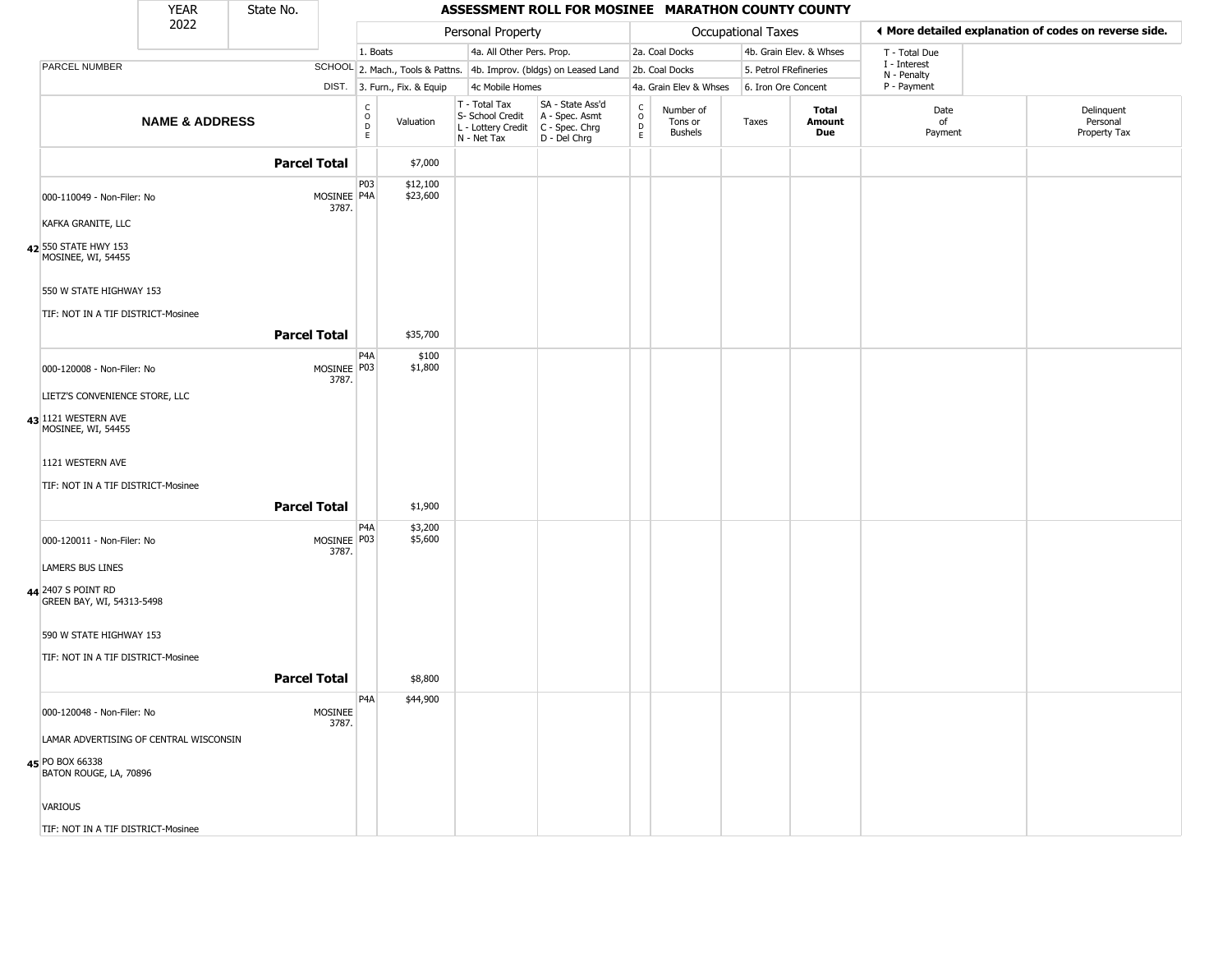|                                                      | <b>YEAR</b>               | State No.           |                        |                                              |                              |                                                                                         | ASSESSMENT ROLL FOR MOSINEE MARATHON COUNTY COUNTY                  |                                            |                                        |                       |                         |                             |                                                       |
|------------------------------------------------------|---------------------------|---------------------|------------------------|----------------------------------------------|------------------------------|-----------------------------------------------------------------------------------------|---------------------------------------------------------------------|--------------------------------------------|----------------------------------------|-----------------------|-------------------------|-----------------------------|-------------------------------------------------------|
|                                                      | 2022                      |                     |                        |                                              |                              | Personal Property                                                                       |                                                                     |                                            |                                        | Occupational Taxes    |                         |                             | ◀ More detailed explanation of codes on reverse side. |
|                                                      |                           |                     |                        | 1. Boats                                     |                              | 4a. All Other Pers. Prop.                                                               |                                                                     |                                            | 2a. Coal Docks                         |                       | 4b. Grain Elev. & Whses | T - Total Due               |                                                       |
| PARCEL NUMBER                                        |                           |                     |                        |                                              |                              |                                                                                         | SCHOOL 2. Mach., Tools & Pattns. 4b. Improv. (bldgs) on Leased Land |                                            | 2b. Coal Docks                         | 5. Petrol FRefineries |                         | I - Interest<br>N - Penalty |                                                       |
|                                                      |                           |                     |                        |                                              | DIST. 3. Furn., Fix. & Equip | 4c Mobile Homes                                                                         |                                                                     |                                            | 4a. Grain Elev & Whses                 | 6. Iron Ore Concent   |                         | P - Payment                 |                                                       |
|                                                      | <b>NAME &amp; ADDRESS</b> |                     |                        | $\begin{array}{c}\nC \\ O \\ D\n\end{array}$ | Valuation                    | T - Total Tax<br>S- School Credit<br>L - Lottery Credit   C - Spec. Chrg<br>N - Net Tax | SA - State Ass'd<br>A - Spec. Asmt<br>D - Del Chrg                  | $\begin{array}{c} C \\ 0 \\ E \end{array}$ | Number of<br>Tons or<br><b>Bushels</b> | Taxes                 | Total<br>Amount<br>Due  | Date<br>of<br>Payment       | Delinquent<br>Personal<br>Property Tax                |
| 000-120050 - Non-Filer: Yes                          |                           |                     | MOSINEE P03<br>3787.   | P4A                                          | \$1,400<br>\$18,900          |                                                                                         |                                                                     |                                            |                                        |                       |                         |                             |                                                       |
| PEARL VISION - MIDLINE VISION GROUP<br>46 412 3RD ST |                           |                     |                        |                                              |                              |                                                                                         |                                                                     |                                            |                                        |                       |                         |                             |                                                       |
| MOSINEE, WI, 54455<br>412 3RD ST                     |                           |                     |                        |                                              |                              |                                                                                         |                                                                     |                                            |                                        |                       |                         |                             |                                                       |
| TIF: TID #3 (T3251)-Mosinee                          |                           |                     |                        |                                              |                              |                                                                                         |                                                                     |                                            |                                        |                       |                         |                             |                                                       |
|                                                      |                           | <b>Parcel Total</b> |                        |                                              | \$20,300                     |                                                                                         |                                                                     |                                            |                                        |                       |                         |                             |                                                       |
| 000-120051 - Non-Filer: No                           |                           |                     | MOSINEE P03<br>3787.   | P4A                                          | \$300<br>\$900               |                                                                                         |                                                                     |                                            |                                        |                       |                         |                             |                                                       |
| LEE'S PIGGLY WIGGLY INC                              |                           |                     |                        |                                              |                              |                                                                                         |                                                                     |                                            |                                        |                       |                         |                             |                                                       |
| 47 530 W STATE HIGHWAY 153<br>MOSINEE, WI, 54455     |                           |                     |                        |                                              |                              |                                                                                         |                                                                     |                                            |                                        |                       |                         |                             |                                                       |
| 530 W STATE HIGHWAY 153                              |                           |                     |                        |                                              |                              |                                                                                         |                                                                     |                                            |                                        |                       |                         |                             |                                                       |
| TIF: NOT IN A TIF DISTRICT-Mosinee                   |                           |                     |                        |                                              |                              |                                                                                         |                                                                     |                                            |                                        |                       |                         |                             |                                                       |
|                                                      |                           | <b>Parcel Total</b> |                        |                                              | \$1,200                      |                                                                                         |                                                                     |                                            |                                        |                       |                         |                             |                                                       |
|                                                      |                           |                     |                        | P03                                          | \$92,300                     |                                                                                         |                                                                     |                                            |                                        |                       |                         |                             |                                                       |
| 000-120054 - Non-Filer: Yes                          |                           |                     | MOSINEE<br>3787.       |                                              |                              |                                                                                         |                                                                     |                                            |                                        |                       |                         |                             |                                                       |
| LPG SERVICE                                          |                           |                     |                        |                                              |                              |                                                                                         |                                                                     |                                            |                                        |                       |                         |                             |                                                       |
| 48 1130 MOSINEE AVE<br>MOSINEE, WI, 54455            |                           |                     |                        |                                              |                              |                                                                                         |                                                                     |                                            |                                        |                       |                         |                             |                                                       |
| 1130 MOSINEE AVE                                     |                           |                     |                        |                                              |                              |                                                                                         |                                                                     |                                            |                                        |                       |                         |                             |                                                       |
| TIF: NOT IN A TIF DISTRICT-Mosinee                   |                           |                     |                        | P03                                          | \$200                        |                                                                                         |                                                                     |                                            |                                        |                       |                         |                             |                                                       |
| 000-120055 - Non-Filer: No<br>LINS GARDEN MIN LIN    |                           |                     | MOSINEE   P4A<br>3787. |                                              | \$3,500                      |                                                                                         |                                                                     |                                            |                                        |                       |                         |                             |                                                       |
| 49 112 BOWERY 1FL<br>NEW YORK, NY, 10013             |                           |                     |                        |                                              |                              |                                                                                         |                                                                     |                                            |                                        |                       |                         |                             |                                                       |
| 117 MAIN ST                                          |                           |                     |                        |                                              |                              |                                                                                         |                                                                     |                                            |                                        |                       |                         |                             |                                                       |
| TIF: TID #3 (T3251)-Mosinee                          |                           |                     |                        |                                              |                              |                                                                                         |                                                                     |                                            |                                        |                       |                         |                             |                                                       |
|                                                      |                           | <b>Parcel Total</b> |                        |                                              | \$3,700                      |                                                                                         |                                                                     |                                            |                                        |                       |                         |                             |                                                       |
| 000-130008 - Non-Filer: No                           |                           |                     | MOSINEE P03<br>3787.   | P4A                                          | \$100<br>\$700               |                                                                                         |                                                                     |                                            |                                        |                       |                         |                             |                                                       |
| MARTIN'S AUTO REPAIR, LLC                            |                           |                     |                        |                                              |                              |                                                                                         |                                                                     |                                            |                                        |                       |                         |                             |                                                       |
| 50 498 BROWN ST<br>MOSINEE, WI, 54455                |                           |                     |                        |                                              |                              |                                                                                         |                                                                     |                                            |                                        |                       |                         |                             |                                                       |
| VARIOUS                                              |                           |                     |                        |                                              |                              |                                                                                         |                                                                     |                                            |                                        |                       |                         |                             |                                                       |
| TIF: TID #3 (T3251)-Mosinee                          |                           |                     |                        |                                              |                              |                                                                                         |                                                                     |                                            |                                        |                       |                         |                             |                                                       |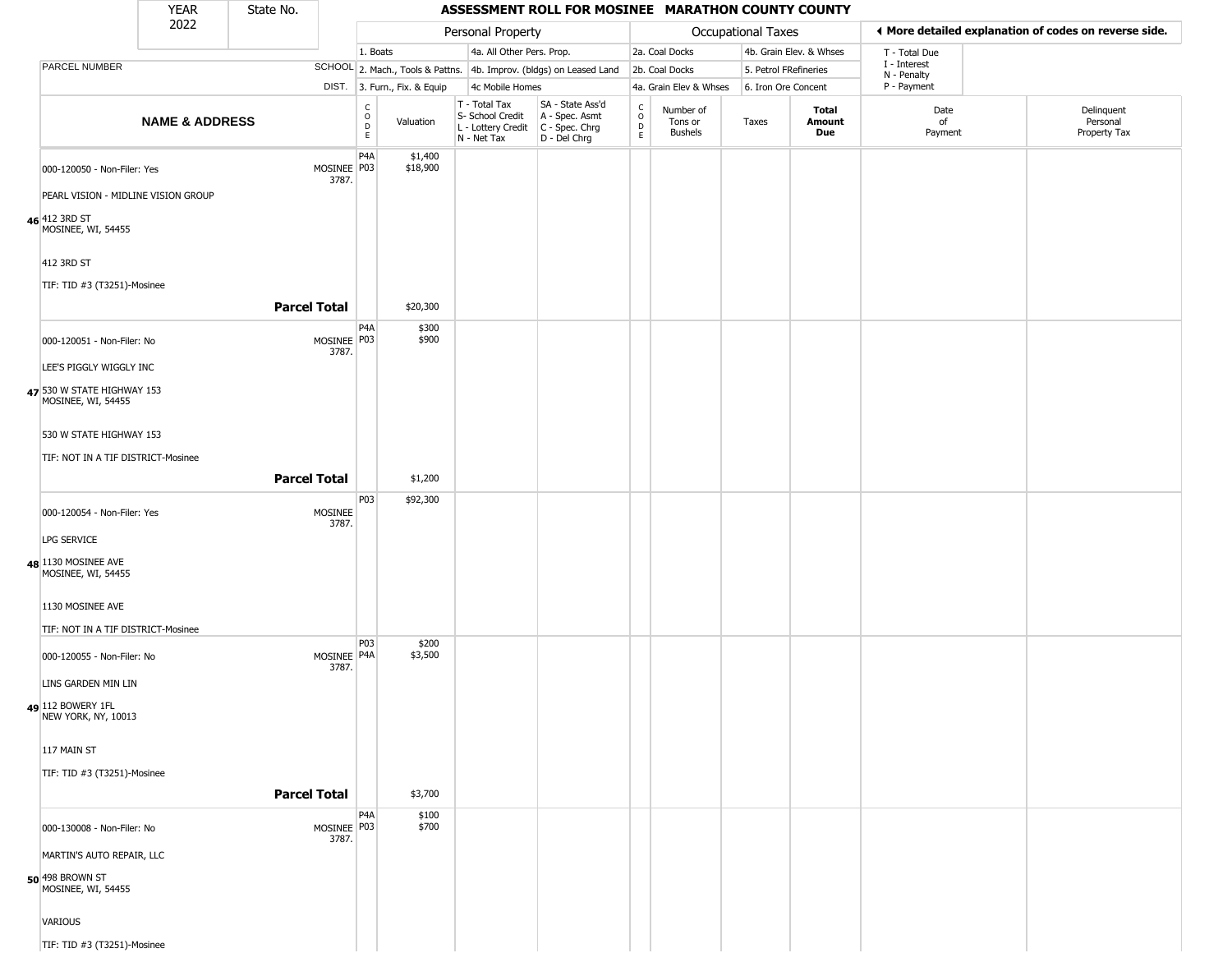|                                                     | <b>YEAR</b>                                   | State No. |                      |                                                           |                              |                                                                                         | ASSESSMENT ROLL FOR MOSINEE MARATHON COUNTY COUNTY                  |                      |                                 |                       |                         |                             |                                                       |
|-----------------------------------------------------|-----------------------------------------------|-----------|----------------------|-----------------------------------------------------------|------------------------------|-----------------------------------------------------------------------------------------|---------------------------------------------------------------------|----------------------|---------------------------------|-----------------------|-------------------------|-----------------------------|-------------------------------------------------------|
|                                                     | 2022                                          |           |                      |                                                           |                              | Personal Property                                                                       |                                                                     |                      |                                 | Occupational Taxes    |                         |                             | ◀ More detailed explanation of codes on reverse side. |
|                                                     |                                               |           |                      | 1. Boats                                                  |                              | 4a. All Other Pers. Prop.                                                               |                                                                     |                      | 2a. Coal Docks                  |                       | 4b. Grain Elev. & Whses | T - Total Due               |                                                       |
| PARCEL NUMBER                                       |                                               |           |                      |                                                           |                              |                                                                                         | SCHOOL 2. Mach., Tools & Pattns. 4b. Improv. (bldgs) on Leased Land |                      | 2b. Coal Docks                  | 5. Petrol FRefineries |                         | I - Interest<br>N - Penalty |                                                       |
|                                                     |                                               |           |                      |                                                           | DIST. 3. Furn., Fix. & Equip | 4c Mobile Homes                                                                         |                                                                     |                      | 4a. Grain Elev & Whses          | 6. Iron Ore Concent   |                         | P - Payment                 |                                                       |
|                                                     | <b>NAME &amp; ADDRESS</b>                     |           |                      | $\begin{smallmatrix} C \\ O \\ D \end{smallmatrix}$<br>E. | Valuation                    | T - Total Tax<br>S- School Credit<br>L - Lottery Credit   C - Spec. Chrg<br>N - Net Tax | SA - State Ass'd<br>A - Spec. Asmt<br>D - Del Chrg                  | $\rm _o^C$<br>D<br>E | Number of<br>Tons or<br>Bushels | Taxes                 | Total<br>Amount<br>Due  | Date<br>of<br>Payment       | Delinquent<br>Personal<br>Property Tax                |
|                                                     |                                               |           | <b>Parcel Total</b>  |                                                           | \$800                        |                                                                                         |                                                                     |                      |                                 |                       |                         |                             |                                                       |
| 000-130016 - Non-Filer: No                          |                                               |           | MOSINEE<br>3787.     | P03                                                       | \$31,700                     |                                                                                         |                                                                     |                      |                                 |                       |                         |                             |                                                       |
|                                                     | QUADIENT LEASING USA INC FKA MAILFINANCE, INC |           |                      |                                                           |                              |                                                                                         |                                                                     |                      |                                 |                       |                         |                             |                                                       |
| 51 478 WHEELERS FARMS RD<br>MILFORD, CT, 06461      |                                               |           |                      |                                                           |                              |                                                                                         |                                                                     |                      |                                 |                       |                         |                             |                                                       |
| VARIOUS<br>TIF: TID #2 (T2251)-Mosinee              |                                               |           |                      |                                                           |                              |                                                                                         |                                                                     |                      |                                 |                       |                         |                             |                                                       |
|                                                     |                                               |           |                      | P03                                                       | \$83,900                     |                                                                                         |                                                                     |                      |                                 |                       |                         |                             |                                                       |
| 000-130020 - Non-Filer: Yes<br>MOSINEE INN & SUITES |                                               |           | MOSINEE<br>3787.     |                                                           |                              |                                                                                         |                                                                     |                      |                                 |                       |                         |                             |                                                       |
| 52 400 ORBITING DR<br>MOSINEE, WI, 54455            |                                               |           |                      |                                                           |                              |                                                                                         |                                                                     |                      |                                 |                       |                         |                             |                                                       |
| 400 ORBITING DR                                     |                                               |           |                      |                                                           |                              |                                                                                         |                                                                     |                      |                                 |                       |                         |                             |                                                       |
| TIF: NOT IN A TIF DISTRICT-Mosinee                  |                                               |           |                      |                                                           |                              |                                                                                         |                                                                     |                      |                                 |                       |                         |                             |                                                       |
| 000-130054 - Non-Filer: No                          |                                               |           | MOSINEE<br>3787.     | P <sub>4</sub> A                                          | \$1,700                      |                                                                                         |                                                                     |                      |                                 |                       |                         |                             |                                                       |
| M & R AMUSEMENTS AND VENDING LLC                    |                                               |           |                      |                                                           |                              |                                                                                         |                                                                     |                      |                                 |                       |                         |                             |                                                       |
| 53 1807 S LAEMLE AVE<br>MARSHFIELD, WI, 54449       |                                               |           |                      |                                                           |                              |                                                                                         |                                                                     |                      |                                 |                       |                         |                             |                                                       |
| VARIOUS                                             |                                               |           |                      |                                                           |                              |                                                                                         |                                                                     |                      |                                 |                       |                         |                             |                                                       |
| TIF: NOT IN A TIF DISTRICT-Mosinee                  |                                               |           |                      |                                                           |                              |                                                                                         |                                                                     |                      |                                 |                       |                         |                             |                                                       |
| 000-130055 - Non-Filer: No                          |                                               |           | MOSINEE P03<br>3787. | P <sub>4</sub> A                                          | \$1,900<br>\$48,400          |                                                                                         |                                                                     |                      |                                 |                       |                         |                             |                                                       |
| MAPLE RIDGE FARMS, INC.                             |                                               |           |                      |                                                           |                              |                                                                                         |                                                                     |                      |                                 |                       |                         |                             |                                                       |
| 54 975 S PARK VIEW CIR<br>MOSINEE, WI, 54455-8247   |                                               |           |                      |                                                           |                              |                                                                                         |                                                                     |                      |                                 |                       |                         |                             |                                                       |
| 975 S PARK VIEW CIR                                 |                                               |           |                      |                                                           |                              |                                                                                         |                                                                     |                      |                                 |                       |                         |                             |                                                       |
| TIF: NOT IN A TIF DISTRICT-Mosinee                  |                                               |           | <b>Parcel Total</b>  |                                                           | \$50,300                     |                                                                                         |                                                                     |                      |                                 |                       |                         |                             |                                                       |
|                                                     |                                               |           |                      | P03                                                       | \$400                        |                                                                                         |                                                                     |                      |                                 |                       |                         |                             |                                                       |
| 000-130058 - Non-Filer: Yes                         |                                               |           | MOSINEE<br>3787.     |                                                           |                              |                                                                                         |                                                                     |                      |                                 |                       |                         |                             |                                                       |
| HODGES PLACE MICHAEL MARQUARD                       |                                               |           |                      |                                                           |                              |                                                                                         |                                                                     |                      |                                 |                       |                         |                             |                                                       |
| 55 1011 WESTER AVE<br>MOSINEE, WI, 54455            |                                               |           |                      |                                                           |                              |                                                                                         |                                                                     |                      |                                 |                       |                         |                             |                                                       |
| 1011 WESTER AVE                                     |                                               |           |                      |                                                           |                              |                                                                                         |                                                                     |                      |                                 |                       |                         |                             |                                                       |
| TIF: NOT IN A TIF DISTRICT-Mosinee                  |                                               |           |                      |                                                           |                              |                                                                                         |                                                                     |                      |                                 |                       |                         |                             |                                                       |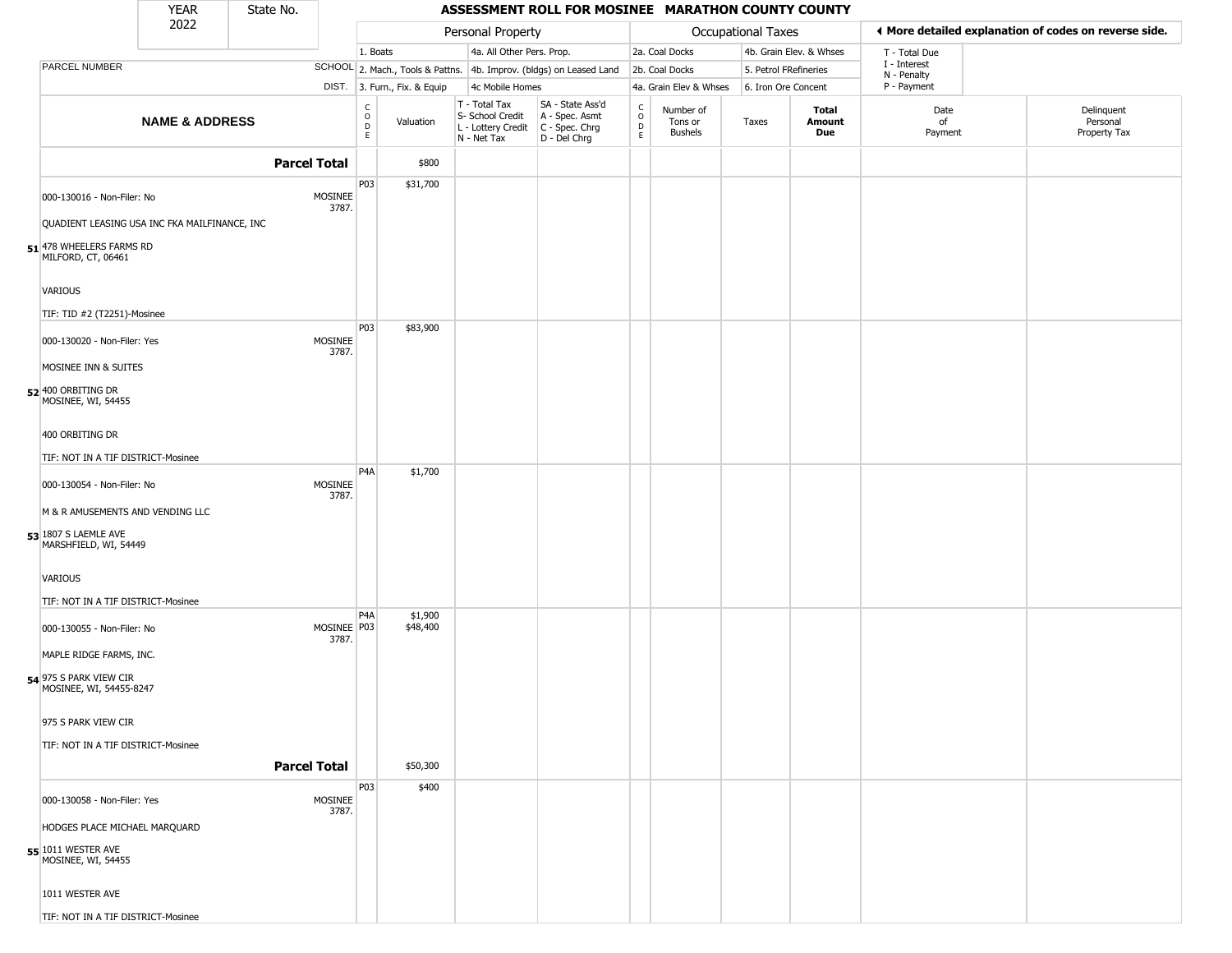|                                             | <b>YEAR</b>               | State No.           |                      |                                             |                              |                                                                                         | ASSESSMENT ROLL FOR MOSINEE MARATHON COUNTY COUNTY                  |                                |                                        |                       |                         |                             |                                                       |
|---------------------------------------------|---------------------------|---------------------|----------------------|---------------------------------------------|------------------------------|-----------------------------------------------------------------------------------------|---------------------------------------------------------------------|--------------------------------|----------------------------------------|-----------------------|-------------------------|-----------------------------|-------------------------------------------------------|
|                                             | 2022                      |                     |                      |                                             |                              | Personal Property                                                                       |                                                                     |                                |                                        | Occupational Taxes    |                         |                             | ♦ More detailed explanation of codes on reverse side. |
|                                             |                           |                     |                      | 1. Boats                                    |                              | 4a. All Other Pers. Prop.                                                               |                                                                     |                                | 2a. Coal Docks                         |                       | 4b. Grain Elev. & Whses | T - Total Due               |                                                       |
| PARCEL NUMBER                               |                           |                     |                      |                                             |                              |                                                                                         | SCHOOL 2. Mach., Tools & Pattns. 4b. Improv. (bldgs) on Leased Land |                                | 2b. Coal Docks                         | 5. Petrol FRefineries |                         | I - Interest<br>N - Penalty |                                                       |
|                                             |                           |                     |                      |                                             | DIST. 3. Furn., Fix. & Equip | 4c Mobile Homes                                                                         |                                                                     |                                | 4a. Grain Elev & Whses                 | 6. Iron Ore Concent   |                         | P - Payment                 |                                                       |
|                                             | <b>NAME &amp; ADDRESS</b> |                     |                      | $\frac{c}{0}$<br>$\mathsf D$<br>$\mathsf E$ | Valuation                    | T - Total Tax<br>S- School Credit<br>L - Lottery Credit   C - Spec. Chrg<br>N - Net Tax | SA - State Ass'd<br>A - Spec. Asmt<br>D - Del Chrg                  | $\rm _o^C$<br>$\mathsf D$<br>E | Number of<br>Tons or<br><b>Bushels</b> | Taxes                 | Total<br>Amount<br>Due  | Date<br>of<br>Payment       | Delinquent<br>Personal<br>Property Tax                |
| 000-130064 - Non-Filer: Yes                 |                           |                     | MOSINEE<br>3787.     | P4A                                         | \$1,500                      |                                                                                         |                                                                     |                                |                                        |                       |                         |                             |                                                       |
| MOSINEE CLEANERS                            |                           |                     |                      |                                             |                              |                                                                                         |                                                                     |                                |                                        |                       |                         |                             |                                                       |
| 56 735 OLD HWY 51<br>MOSINEE, WI, 54455     |                           |                     |                      |                                             |                              |                                                                                         |                                                                     |                                |                                        |                       |                         |                             |                                                       |
| 735 OLD HWY 51                              |                           |                     |                      |                                             |                              |                                                                                         |                                                                     |                                |                                        |                       |                         |                             |                                                       |
| TIF: NOT IN A TIF DISTRICT-Mosinee          |                           |                     |                      |                                             |                              |                                                                                         |                                                                     |                                |                                        |                       |                         |                             |                                                       |
| 000-130065 - Non-Filer: Yes                 |                           |                     | MOSINEE<br>3787.     | P03                                         | \$18,000                     |                                                                                         |                                                                     |                                |                                        |                       |                         |                             |                                                       |
| MOSINEE COLD STORAGE                        |                           |                     |                      |                                             |                              |                                                                                         |                                                                     |                                |                                        |                       |                         |                             |                                                       |
| 57 751 MAPLE RIDGE RD<br>MOSINEE, WI, 54455 |                           |                     |                      |                                             |                              |                                                                                         |                                                                     |                                |                                        |                       |                         |                             |                                                       |
| 751 MAPLE RIDGE RD                          |                           |                     |                      |                                             |                              |                                                                                         |                                                                     |                                |                                        |                       |                         |                             |                                                       |
| TIF: NOT IN A TIF DISTRICT-Mosinee          |                           |                     |                      |                                             |                              |                                                                                         |                                                                     |                                |                                        |                       |                         |                             |                                                       |
| 000-130071 - Non-Filer: No                  |                           |                     | MOSINEE<br>3787.     | P <sub>4</sub> A                            | \$1,300                      |                                                                                         |                                                                     |                                |                                        |                       |                         |                             |                                                       |
| MOSINEE LIVE BAIT & TAXIDERMY GARY SCHMIDT  |                           |                     |                      |                                             |                              |                                                                                         |                                                                     |                                |                                        |                       |                         |                             |                                                       |
| 58 922 WESTERN AVE<br>MOSINEE, WI, 54455    |                           |                     |                      |                                             |                              |                                                                                         |                                                                     |                                |                                        |                       |                         |                             |                                                       |
| 922 WESTERN AVE                             |                           |                     |                      |                                             |                              |                                                                                         |                                                                     |                                |                                        |                       |                         |                             |                                                       |
| TIF: NOT IN A TIF DISTRICT-Mosinee          |                           |                     |                      |                                             |                              |                                                                                         |                                                                     |                                |                                        |                       |                         |                             |                                                       |
| 000-130073 - Non-Filer: No                  |                           |                     | MOSINEE P03<br>3787. | P <sub>4</sub> A                            | \$100<br>\$300               |                                                                                         |                                                                     |                                |                                        |                       |                         |                             |                                                       |
| LIETZ'S AUTO SERVICE, INC                   |                           |                     |                      |                                             |                              |                                                                                         |                                                                     |                                |                                        |                       |                         |                             |                                                       |
| 59 1123 WESTERN AVE<br>MOSINEE, WI, 54455   |                           |                     |                      |                                             |                              |                                                                                         |                                                                     |                                |                                        |                       |                         |                             |                                                       |
| 1123 WESTERN AVE                            |                           |                     |                      |                                             |                              |                                                                                         |                                                                     |                                |                                        |                       |                         |                             |                                                       |
| TIF: NOT IN A TIF DISTRICT-Mosinee          |                           |                     |                      |                                             |                              |                                                                                         |                                                                     |                                |                                        |                       |                         |                             |                                                       |
|                                             |                           | <b>Parcel Total</b> |                      |                                             | \$400                        |                                                                                         |                                                                     |                                |                                        |                       |                         |                             |                                                       |
| 000-130126 - Non-Filer: No                  |                           |                     | MOSINEE P4A<br>3787. | P03                                         | \$5,200<br>\$17,800          |                                                                                         |                                                                     |                                |                                        |                       |                         |                             |                                                       |
| MARSHFIELD CLINIC MOSINEE CENTER            |                           |                     |                      |                                             |                              |                                                                                         |                                                                     |                                |                                        |                       |                         |                             |                                                       |
| 60 1000 N OAK AVE<br>MARSHFIELD, WI, 54449  |                           |                     |                      |                                             |                              |                                                                                         |                                                                     |                                |                                        |                       |                         |                             |                                                       |
| 390 ORBITING DR                             |                           |                     |                      |                                             |                              |                                                                                         |                                                                     |                                |                                        |                       |                         |                             |                                                       |
| TIF: NOT IN A TIF DISTRICT-Mosinee          |                           |                     |                      |                                             |                              |                                                                                         |                                                                     |                                |                                        |                       |                         |                             |                                                       |
|                                             |                           | <b>Parcel Total</b> |                      |                                             | \$23,000                     |                                                                                         |                                                                     |                                |                                        |                       |                         |                             |                                                       |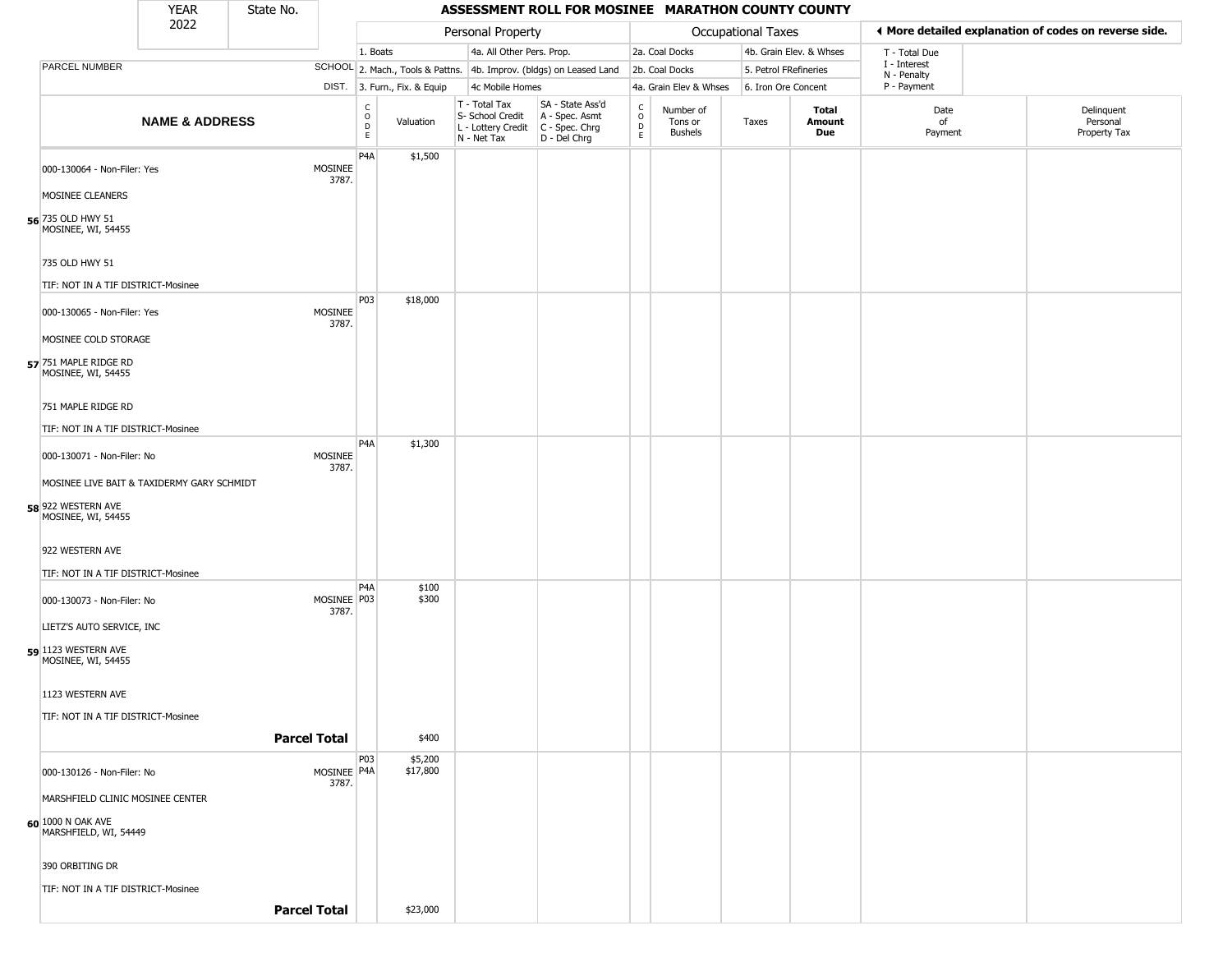|                                                                 | <b>YEAR</b>               | State No.           |                      |                                            |                              |                                                                                         | ASSESSMENT ROLL FOR MOSINEE MARATHON COUNTY COUNTY                  |                             |                                        |                           |                         |                             |                                                       |
|-----------------------------------------------------------------|---------------------------|---------------------|----------------------|--------------------------------------------|------------------------------|-----------------------------------------------------------------------------------------|---------------------------------------------------------------------|-----------------------------|----------------------------------------|---------------------------|-------------------------|-----------------------------|-------------------------------------------------------|
|                                                                 | 2022                      |                     |                      |                                            |                              | Personal Property                                                                       |                                                                     |                             |                                        | <b>Occupational Taxes</b> |                         |                             | ◀ More detailed explanation of codes on reverse side. |
|                                                                 |                           |                     |                      | 1. Boats                                   |                              | 4a. All Other Pers. Prop.                                                               |                                                                     |                             | 2a. Coal Docks                         |                           | 4b. Grain Elev. & Whses | T - Total Due               |                                                       |
| PARCEL NUMBER                                                   |                           |                     |                      |                                            |                              |                                                                                         | SCHOOL 2. Mach., Tools & Pattns. 4b. Improv. (bldgs) on Leased Land |                             | 2b. Coal Docks                         | 5. Petrol FRefineries     |                         | I - Interest<br>N - Penalty |                                                       |
|                                                                 |                           |                     |                      |                                            | DIST. 3. Furn., Fix. & Equip | 4c Mobile Homes                                                                         |                                                                     |                             | 4a. Grain Elev & Whses                 | 6. Iron Ore Concent       |                         | P - Payment                 |                                                       |
|                                                                 | <b>NAME &amp; ADDRESS</b> |                     |                      | $\begin{array}{c} C \\ O \\ E \end{array}$ | Valuation                    | T - Total Tax<br>S- School Credit<br>L - Lottery Credit   C - Spec. Chrg<br>N - Net Tax | SA - State Ass'd<br>A - Spec. Asmt<br>D - Del Chrg                  | $\rm _o^C$<br>$\frac{D}{E}$ | Number of<br>Tons or<br><b>Bushels</b> | Taxes                     | Total<br>Amount<br>Due  | Date<br>of<br>Payment       | Delinquent<br>Personal<br>Property Tax                |
| 000-140005 - Non-Filer: No<br>QUADIENT INC FKA NEOPOST USA, INC |                           |                     | MOSINEE<br>3787.     | P03                                        | \$900                        |                                                                                         |                                                                     |                             |                                        |                           |                         |                             |                                                       |
| 61 478 WHEELERS FARMS RD<br>MILFORD, CT, 06461                  |                           |                     |                      |                                            |                              |                                                                                         |                                                                     |                             |                                        |                           |                         |                             |                                                       |
| <b>VARIOUS</b><br>TIF: NOT IN A TIF DISTRICT-Mosinee            |                           |                     |                      |                                            |                              |                                                                                         |                                                                     |                             |                                        |                           |                         |                             |                                                       |
|                                                                 |                           |                     | MOSINEE              | P03                                        | \$800                        |                                                                                         |                                                                     |                             |                                        |                           |                         |                             |                                                       |
| 000-140075 - Non-Filer: No<br><b>AUTOBAHN TOWAR, LLC</b>        |                           |                     | 3787.                |                                            |                              |                                                                                         |                                                                     |                             |                                        |                           |                         |                             |                                                       |
| 62 1201 WESTERN AVE<br>MOSINEE, WI, 54456                       |                           |                     |                      |                                            |                              |                                                                                         |                                                                     |                             |                                        |                           |                         |                             |                                                       |
| 1201 WESTERN AVE                                                |                           |                     |                      |                                            |                              |                                                                                         |                                                                     |                             |                                        |                           |                         |                             |                                                       |
| TIF: NOT IN A TIF DISTRICT-Mosinee                              |                           |                     |                      | P <sub>4</sub> A                           | \$1,200                      |                                                                                         |                                                                     |                             |                                        |                           |                         |                             |                                                       |
| 000-140076 - Non-Filer: Yes                                     |                           |                     | MOSINEE P03<br>3787. |                                            | \$1,500                      |                                                                                         |                                                                     |                             |                                        |                           |                         |                             |                                                       |
| NATIONAL ALAMO CAR RENTAL SYSTEM USA, LLC                       |                           |                     |                      |                                            |                              |                                                                                         |                                                                     |                             |                                        |                           |                         |                             |                                                       |
| 63 151 CWA DR, #113<br>MOSINEE, WI, 54455                       |                           |                     |                      |                                            |                              |                                                                                         |                                                                     |                             |                                        |                           |                         |                             |                                                       |
| 151 CWA DR, #113                                                |                           |                     |                      |                                            |                              |                                                                                         |                                                                     |                             |                                        |                           |                         |                             |                                                       |
| TIF: NOT IN A TIF DISTRICT-Mosinee                              |                           |                     |                      |                                            |                              |                                                                                         |                                                                     |                             |                                        |                           |                         |                             |                                                       |
|                                                                 |                           | <b>Parcel Total</b> |                      |                                            | \$2,700                      |                                                                                         |                                                                     |                             |                                        |                           |                         |                             |                                                       |
| 000-150002 - Non-Filer: Yes                                     |                           |                     | MOSINEE P03<br>3787. | P <sub>4</sub> A                           | \$400<br>\$900               |                                                                                         |                                                                     |                             |                                        |                           |                         |                             |                                                       |
| TOMSKI, JACQUELINE                                              |                           |                     |                      |                                            |                              |                                                                                         |                                                                     |                             |                                        |                           |                         |                             |                                                       |
| 64 407 5TH ST<br>MOSINEE, WI, 54455                             |                           |                     |                      |                                            |                              |                                                                                         |                                                                     |                             |                                        |                           |                         |                             |                                                       |
| 407 5TH ST                                                      |                           |                     |                      |                                            |                              |                                                                                         |                                                                     |                             |                                        |                           |                         |                             |                                                       |
| TIF: NOT IN A TIF DISTRICT-Mosinee                              |                           |                     |                      |                                            |                              |                                                                                         |                                                                     |                             |                                        |                           |                         |                             |                                                       |
|                                                                 |                           | <b>Parcel Total</b> |                      |                                            | \$1,300                      |                                                                                         |                                                                     |                             |                                        |                           |                         |                             |                                                       |
| 000-160008 - Non-Filer: No                                      |                           |                     | MOSINEE              | P03                                        | \$2,500                      |                                                                                         |                                                                     |                             |                                        |                           |                         |                             |                                                       |
| PITNEY BOWES GLOBAL FINANCIAL SVCS LLC                          |                           |                     | 3787.                |                                            |                              |                                                                                         |                                                                     |                             |                                        |                           |                         |                             |                                                       |
| 65 5310 CYPRESS CENTER DR STE 110<br>TAMPA, FL, 33609           |                           |                     |                      |                                            |                              |                                                                                         |                                                                     |                             |                                        |                           |                         |                             |                                                       |
| <b>VARIOUS</b>                                                  |                           |                     |                      |                                            |                              |                                                                                         |                                                                     |                             |                                        |                           |                         |                             |                                                       |

and the state

n l

۰

TIF: NOT IN A TIF DISTRICT-Mosinee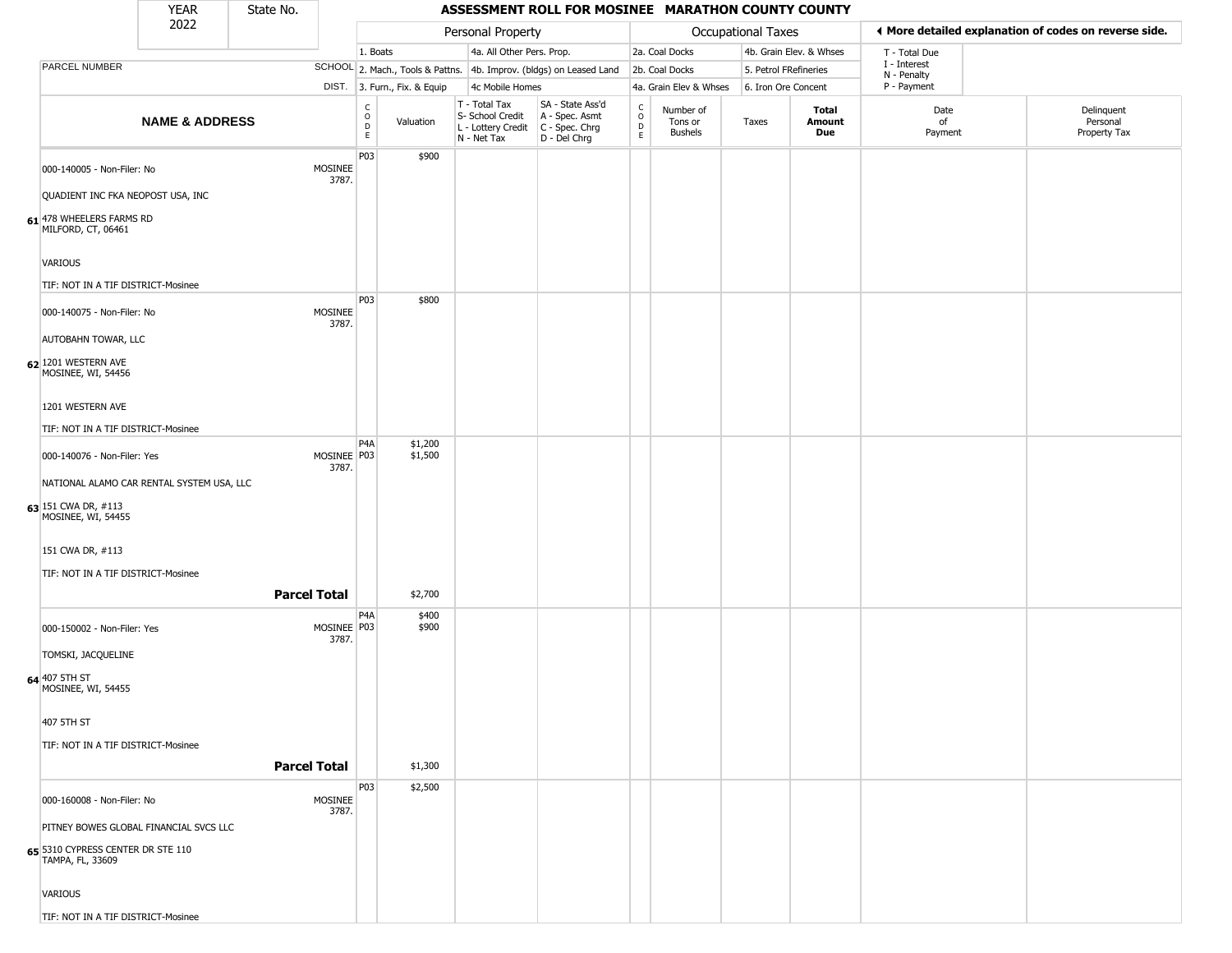|                                                        | <b>YEAR</b>                                | State No.           |                        |                                                |                              |                                                                                         | ASSESSMENT ROLL FOR MOSINEE MARATHON COUNTY COUNTY                  |                                                |                                        |                       |                         |                             |                                                       |
|--------------------------------------------------------|--------------------------------------------|---------------------|------------------------|------------------------------------------------|------------------------------|-----------------------------------------------------------------------------------------|---------------------------------------------------------------------|------------------------------------------------|----------------------------------------|-----------------------|-------------------------|-----------------------------|-------------------------------------------------------|
|                                                        | 2022                                       |                     |                        |                                                |                              | Personal Property                                                                       |                                                                     |                                                |                                        | Occupational Taxes    |                         |                             | ♦ More detailed explanation of codes on reverse side. |
|                                                        |                                            |                     |                        | 1. Boats                                       |                              | 4a. All Other Pers. Prop.                                                               |                                                                     |                                                | 2a. Coal Docks                         |                       | 4b. Grain Elev. & Whses | T - Total Due               |                                                       |
| PARCEL NUMBER                                          |                                            |                     |                        |                                                |                              |                                                                                         | SCHOOL 2. Mach., Tools & Pattns. 4b. Improv. (bldgs) on Leased Land |                                                | 2b. Coal Docks                         | 5. Petrol FRefineries |                         | I - Interest<br>N - Penalty |                                                       |
|                                                        |                                            |                     |                        |                                                | DIST. 3. Furn., Fix. & Equip | 4c Mobile Homes                                                                         |                                                                     |                                                | 4a. Grain Elev & Whses                 | 6. Iron Ore Concent   |                         | P - Payment                 |                                                       |
|                                                        | <b>NAME &amp; ADDRESS</b>                  |                     |                        | $\begin{matrix} 0 \\ 0 \\ D \end{matrix}$<br>E | Valuation                    | T - Total Tax<br>S- School Credit<br>L - Lottery Credit   C - Spec. Chrg<br>N - Net Tax | SA - State Ass'd<br>A - Spec. Asmt<br>D - Del Chrg                  | $\begin{matrix} 0 \\ 0 \\ 0 \end{matrix}$<br>E | Number of<br>Tons or<br><b>Bushels</b> | Taxes                 | Total<br>Amount<br>Due  | Date<br>of<br>Payment       | Delinquent<br>Personal<br>Property Tax                |
| 000-160010 - Non-Filer: Yes                            |                                            |                     | MOSINEE P03<br>3787.   | P <sub>4</sub> A                               | \$600<br>\$72,300            |                                                                                         |                                                                     |                                                |                                        |                       |                         |                             |                                                       |
| PIT STOP BAR & GRILL                                   |                                            |                     |                        |                                                |                              |                                                                                         |                                                                     |                                                |                                        |                       |                         |                             |                                                       |
| 66 1024 WESTERN AVE<br>MOSINEE, WI, 54455              |                                            |                     |                        |                                                |                              |                                                                                         |                                                                     |                                                |                                        |                       |                         |                             |                                                       |
| 1024 WESTERN AVE<br>TIF: NOT IN A TIF DISTRICT-Mosinee |                                            |                     |                        |                                                |                              |                                                                                         |                                                                     |                                                |                                        |                       |                         |                             |                                                       |
|                                                        |                                            |                     |                        |                                                |                              |                                                                                         |                                                                     |                                                |                                        |                       |                         |                             |                                                       |
|                                                        |                                            | <b>Parcel Total</b> |                        |                                                | \$72,900                     |                                                                                         |                                                                     |                                                |                                        |                       |                         |                             |                                                       |
| 000-160083 - Non-Filer: No                             |                                            |                     | MOSINEE<br>3787.       | P03                                            | \$108,000                    |                                                                                         |                                                                     |                                                |                                        |                       |                         |                             |                                                       |
| PITNEY BOWES INC                                       |                                            |                     |                        |                                                |                              |                                                                                         |                                                                     |                                                |                                        |                       |                         |                             |                                                       |
| 67 5310 CYPRESS CENTER DR STE 110<br>TAMPA, FL, 33609  |                                            |                     |                        |                                                |                              |                                                                                         |                                                                     |                                                |                                        |                       |                         |                             |                                                       |
| VARIOUS                                                |                                            |                     |                        |                                                |                              |                                                                                         |                                                                     |                                                |                                        |                       |                         |                             |                                                       |
| TIF: NOT IN A TIF DISTRICT-Mosinee                     |                                            |                     |                        |                                                |                              |                                                                                         |                                                                     |                                                |                                        |                       |                         |                             |                                                       |
|                                                        |                                            |                     |                        | P <sub>4</sub> A                               | \$10,000                     |                                                                                         |                                                                     |                                                |                                        |                       |                         |                             |                                                       |
| 000-160084 - Non-Filer: Yes                            | MOSINEE VETERINARY CLINIC DR LUKE PETERSEN |                     | MOSINEE P03<br>3787.   |                                                | \$98,000                     |                                                                                         |                                                                     |                                                |                                        |                       |                         |                             |                                                       |
| 68 PO BOX 95<br>MOSINEE, WI, 54455                     |                                            |                     |                        |                                                |                              |                                                                                         |                                                                     |                                                |                                        |                       |                         |                             |                                                       |
| 549 W STATE HIGHWAY 153                                |                                            |                     |                        |                                                |                              |                                                                                         |                                                                     |                                                |                                        |                       |                         |                             |                                                       |
| TIF: NOT IN A TIF DISTRICT-Mosinee                     |                                            |                     |                        |                                                |                              |                                                                                         |                                                                     |                                                |                                        |                       |                         |                             |                                                       |
|                                                        |                                            | <b>Parcel Total</b> |                        |                                                | \$108,000                    |                                                                                         |                                                                     |                                                |                                        |                       |                         |                             |                                                       |
| 000-170001 - Non-Filer: Yes                            |                                            |                     | MOSINEE   P03<br>3787. | P4A                                            | \$800<br>\$6,400             |                                                                                         |                                                                     |                                                |                                        |                       |                         |                             |                                                       |
| QUAST CONSULTING & TESTING, INC                        |                                            |                     |                        |                                                |                              |                                                                                         |                                                                     |                                                |                                        |                       |                         |                             |                                                       |
| 69 1055 INDIANHEAD DR<br>MOSINEE, WI, 54455            |                                            |                     |                        |                                                |                              |                                                                                         |                                                                     |                                                |                                        |                       |                         |                             |                                                       |
| 1055 INDIANHEAD DR                                     |                                            |                     |                        |                                                |                              |                                                                                         |                                                                     |                                                |                                        |                       |                         |                             |                                                       |
| TIF: NOT IN A TIF DISTRICT-Mosinee                     |                                            |                     |                        |                                                |                              |                                                                                         |                                                                     |                                                |                                        |                       |                         |                             |                                                       |
|                                                        |                                            | <b>Parcel Total</b> |                        |                                                | \$7,200                      |                                                                                         |                                                                     |                                                |                                        |                       |                         |                             |                                                       |
|                                                        |                                            |                     |                        | P4A                                            | \$900                        |                                                                                         |                                                                     |                                                |                                        |                       |                         |                             |                                                       |
| 000-180008 - Non-Filer: Yes                            |                                            |                     | MOSINEE<br>3787.       |                                                |                              |                                                                                         |                                                                     |                                                |                                        |                       |                         |                             |                                                       |
| R & J AUTO                                             |                                            |                     |                        |                                                |                              |                                                                                         |                                                                     |                                                |                                        |                       |                         |                             |                                                       |
| 70 1024 WESTERN AVE<br>MOSINEE, WI, 54455              |                                            |                     |                        |                                                |                              |                                                                                         |                                                                     |                                                |                                        |                       |                         |                             |                                                       |
| 1024 WESTERN AVE                                       |                                            |                     |                        |                                                |                              |                                                                                         |                                                                     |                                                |                                        |                       |                         |                             |                                                       |
| TIF: NOT IN A TIF DISTRICT-Mosinee                     |                                            |                     |                        |                                                |                              |                                                                                         |                                                                     |                                                |                                        |                       |                         |                             |                                                       |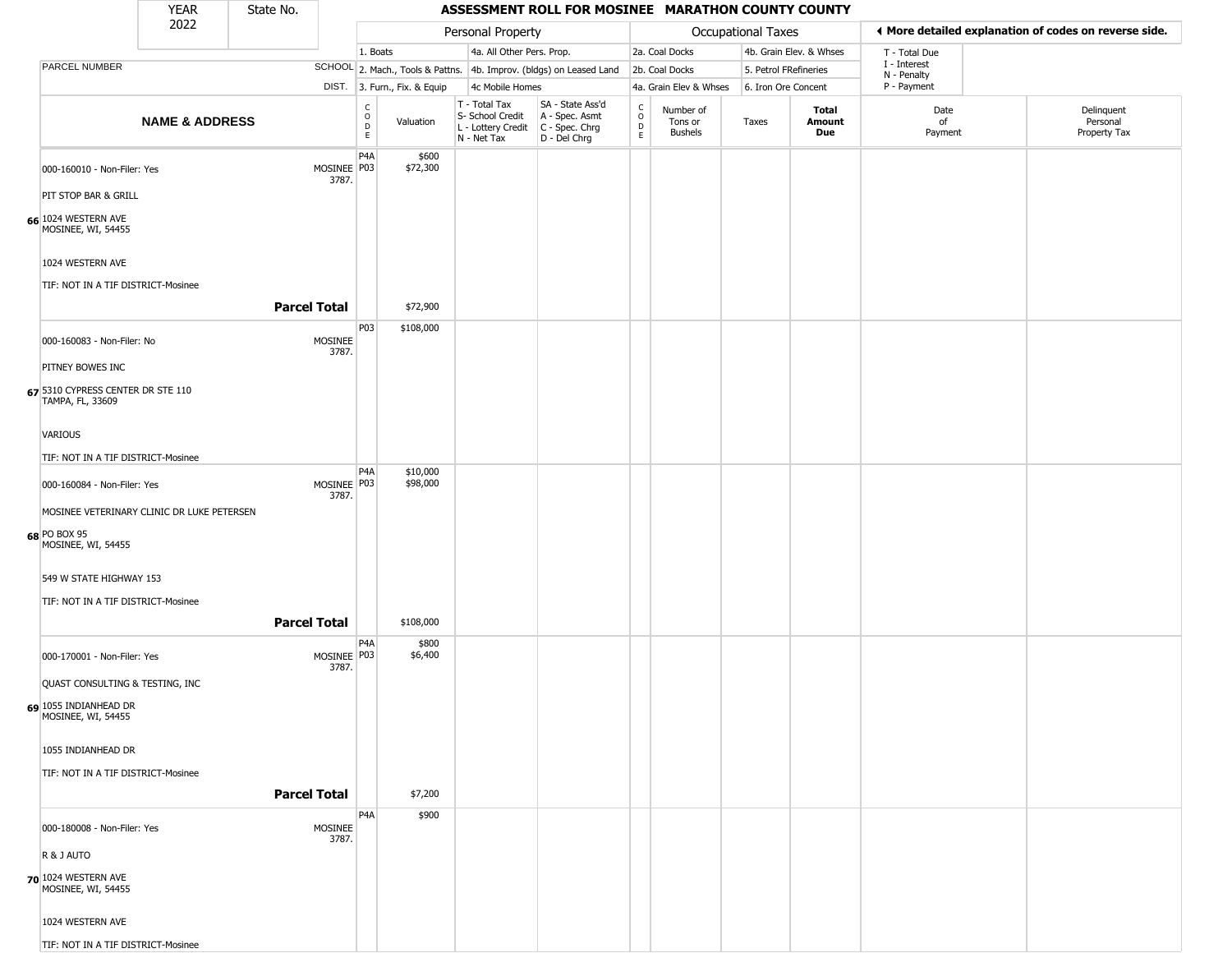|                                                     | <b>YEAR</b>               | State No.           |                      |                                   |                              |                                                                                       | ASSESSMENT ROLL FOR MOSINEE MARATHON COUNTY COUNTY                  |                        |                                        |                       |                         |                             |                                                       |
|-----------------------------------------------------|---------------------------|---------------------|----------------------|-----------------------------------|------------------------------|---------------------------------------------------------------------------------------|---------------------------------------------------------------------|------------------------|----------------------------------------|-----------------------|-------------------------|-----------------------------|-------------------------------------------------------|
|                                                     | 2022                      |                     |                      |                                   |                              | Personal Property                                                                     |                                                                     |                        |                                        | Occupational Taxes    |                         |                             | ♦ More detailed explanation of codes on reverse side. |
|                                                     |                           |                     |                      | 1. Boats                          |                              | 4a. All Other Pers. Prop.                                                             |                                                                     |                        | 2a. Coal Docks                         |                       | 4b. Grain Elev. & Whses | T - Total Due               |                                                       |
| PARCEL NUMBER                                       |                           |                     |                      |                                   |                              |                                                                                       | SCHOOL 2. Mach., Tools & Pattns. 4b. Improv. (bldgs) on Leased Land |                        | 2b. Coal Docks                         | 5. Petrol FRefineries |                         | I - Interest<br>N - Penalty |                                                       |
|                                                     |                           |                     |                      |                                   | DIST. 3. Furn., Fix. & Equip | 4c Mobile Homes                                                                       |                                                                     |                        | 4a. Grain Elev & Whses                 | 6. Iron Ore Concent   |                         | P - Payment                 |                                                       |
|                                                     | <b>NAME &amp; ADDRESS</b> |                     |                      | $\frac{c}{0}$<br>D<br>$\mathsf E$ | Valuation                    | T - Total Tax<br>S- School Credit<br>L - Lottery Credit C - Spec. Chrg<br>N - Net Tax | SA - State Ass'd<br>A - Spec. Asmt<br>D - Del Chrg                  | C<br>$\circ$<br>D<br>E | Number of<br>Tons or<br><b>Bushels</b> | Taxes                 | Total<br>Amount<br>Due  | Date<br>of<br>Payment       | Delinquent<br>Personal<br>Property Tax                |
| 000-180010 - Non-Filer: Yes<br><b>ORBIT EXPRESS</b> |                           |                     | MOSINEE<br>3787.     | P03                               | \$2,100                      |                                                                                       |                                                                     |                        |                                        |                       |                         |                             |                                                       |
| 71 490 ORBITING DR<br>MOSINEE, WI, 54455            |                           |                     |                      |                                   |                              |                                                                                       |                                                                     |                        |                                        |                       |                         |                             |                                                       |
| 490 ORBITING DR                                     |                           |                     |                      |                                   |                              |                                                                                       |                                                                     |                        |                                        |                       |                         |                             |                                                       |
| TIF: NOT IN A TIF DISTRICT-Mosinee                  |                           |                     |                      |                                   |                              |                                                                                       |                                                                     |                        |                                        |                       |                         |                             |                                                       |
| 000-180011 - Non-Filer: No                          |                           |                     | MOSINEE<br>3787.     | P <sub>4</sub> A                  | \$500                        |                                                                                       |                                                                     |                        |                                        |                       |                         |                             |                                                       |
| ROYAL WASH OF MOSINEE                               |                           |                     |                      |                                   |                              |                                                                                       |                                                                     |                        |                                        |                       |                         |                             |                                                       |
| 72 PO BOX 10<br>MOSINEE, WI, 54455                  |                           |                     |                      |                                   |                              |                                                                                       |                                                                     |                        |                                        |                       |                         |                             |                                                       |
| 530 E STATE HIGHWAY 153                             |                           |                     |                      |                                   |                              |                                                                                       |                                                                     |                        |                                        |                       |                         |                             |                                                       |
| TIF: NOT IN A TIF DISTRICT-Mosinee                  |                           |                     |                      |                                   |                              |                                                                                       |                                                                     |                        |                                        |                       |                         |                             |                                                       |
| 000-180013 - Non-Filer: No                          |                           |                     | MOSINEE<br>3787.     | P03                               | \$175,300                    |                                                                                       |                                                                     |                        |                                        |                       |                         |                             |                                                       |
| RICOH USA, INC                                      |                           |                     |                      |                                   |                              |                                                                                       |                                                                     |                        |                                        |                       |                         |                             |                                                       |
| 73 PO BOX 3850<br>MANCHESTER, NH, 03105             |                           |                     |                      |                                   |                              |                                                                                       |                                                                     |                        |                                        |                       |                         |                             |                                                       |
| VARIOUS                                             |                           |                     |                      |                                   |                              |                                                                                       |                                                                     |                        |                                        |                       |                         |                             |                                                       |
| TIF: TID #2 (T2251)-Mosinee                         |                           |                     |                      | P <sub>4</sub> A                  | \$300                        |                                                                                       |                                                                     |                        |                                        |                       |                         |                             |                                                       |
| 000-180014 - Non-Filer: No                          |                           |                     | MOSINEE P03<br>3787. |                                   | \$36,700                     |                                                                                       |                                                                     |                        |                                        |                       |                         |                             |                                                       |
| REDBOX AUTOMATED RETAIL, LLC                        |                           |                     |                      |                                   |                              |                                                                                       |                                                                     |                        |                                        |                       |                         |                             |                                                       |
| 74 PO BOX 72210<br>PHOENIX, AZ, 85050               |                           |                     |                      |                                   |                              |                                                                                       |                                                                     |                        |                                        |                       |                         |                             |                                                       |
| 530 W STATE HIGHWAY 153                             |                           |                     |                      |                                   |                              |                                                                                       |                                                                     |                        |                                        |                       |                         |                             |                                                       |
| TIF: NOT IN A TIF DISTRICT-Mosinee                  |                           |                     |                      |                                   |                              |                                                                                       |                                                                     |                        |                                        |                       |                         |                             |                                                       |
|                                                     |                           | <b>Parcel Total</b> |                      |                                   | \$37,000                     |                                                                                       |                                                                     |                        |                                        |                       |                         |                             |                                                       |
|                                                     |                           |                     |                      | P4A                               | \$900                        |                                                                                       |                                                                     |                        |                                        |                       |                         |                             |                                                       |
| 000-180088 - Non-Filer: No                          |                           |                     | MOSINEE P03<br>3787. |                                   | \$1,800                      |                                                                                       |                                                                     |                        |                                        |                       |                         |                             |                                                       |
| <b>GPM SOUTHEAST, LLC</b>                           |                           |                     |                      |                                   |                              |                                                                                       |                                                                     |                        |                                        |                       |                         |                             |                                                       |
| 75 2500 WESTFIELD DR, STE 202<br>ELGIN, IL, 60134   |                           |                     |                      |                                   |                              |                                                                                       |                                                                     |                        |                                        |                       |                         |                             |                                                       |
| 124 MAIN ST                                         |                           |                     |                      |                                   |                              |                                                                                       |                                                                     |                        |                                        |                       |                         |                             |                                                       |
| TIF: TID #3 (T3251)-Mosinee                         |                           |                     |                      |                                   |                              |                                                                                       |                                                                     |                        |                                        |                       |                         |                             |                                                       |
|                                                     |                           | <b>Parcel Total</b> |                      |                                   | \$2,700                      |                                                                                       |                                                                     |                        |                                        |                       |                         |                             |                                                       |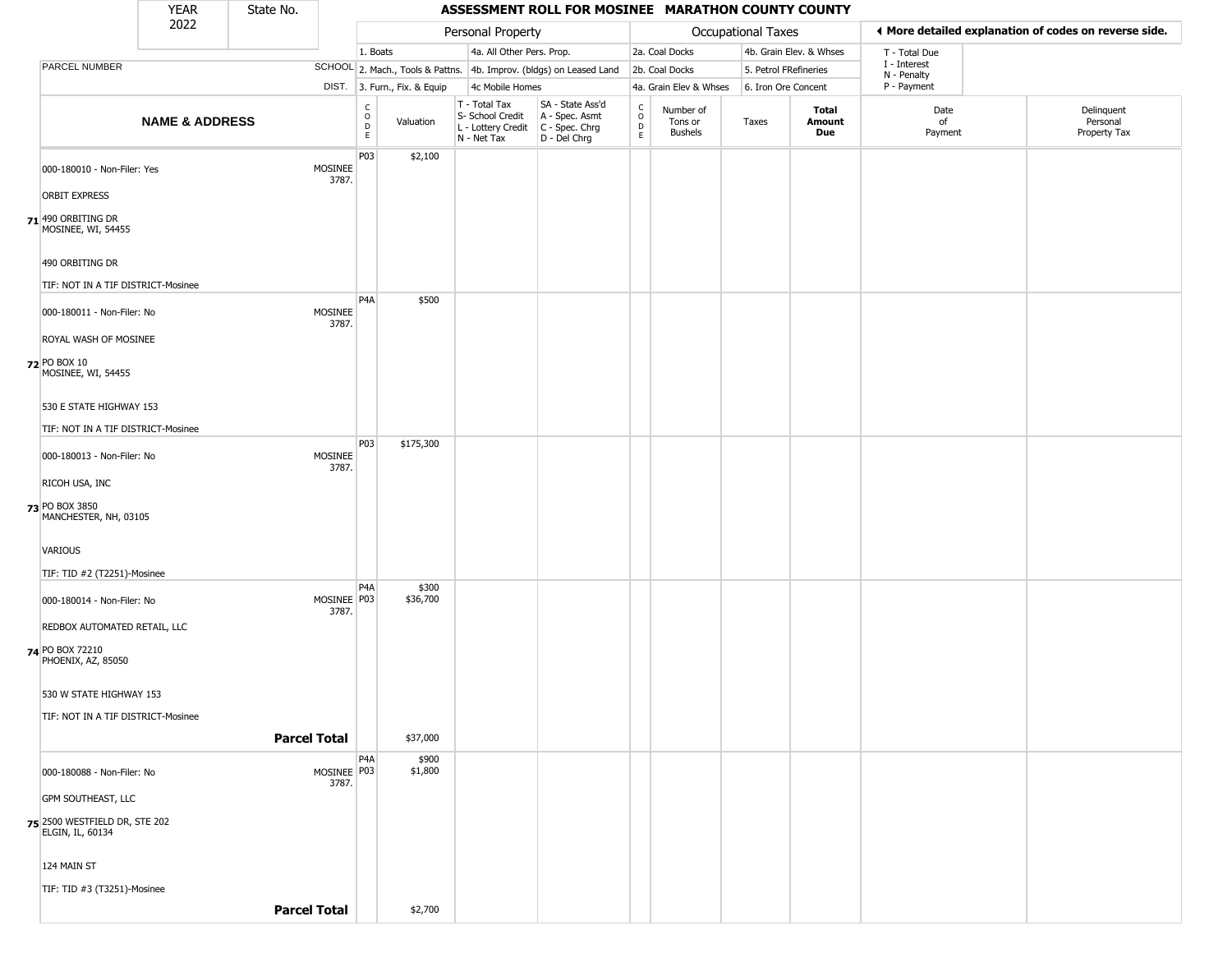|                                                    | <b>YEAR</b>               | State No.           |                      |                                                          |                              |                                                                        | ASSESSMENT ROLL FOR MOSINEE MARATHON COUNTY COUNTY                   |                                            |                                        |                       |                               |                                                       |                                        |
|----------------------------------------------------|---------------------------|---------------------|----------------------|----------------------------------------------------------|------------------------------|------------------------------------------------------------------------|----------------------------------------------------------------------|--------------------------------------------|----------------------------------------|-----------------------|-------------------------------|-------------------------------------------------------|----------------------------------------|
|                                                    | 2022                      |                     |                      |                                                          |                              | Personal Property                                                      |                                                                      |                                            |                                        | Occupational Taxes    |                               | ◀ More detailed explanation of codes on reverse side. |                                        |
|                                                    |                           |                     |                      | 1. Boats                                                 |                              | 4a. All Other Pers. Prop.                                              |                                                                      |                                            | 2a. Coal Docks                         |                       | 4b. Grain Elev. & Whses       | T - Total Due                                         |                                        |
| PARCEL NUMBER                                      |                           |                     |                      |                                                          |                              |                                                                        | SCHOOL 2. Mach., Tools & Pattns. 4b. Improv. (bldgs) on Leased Land  |                                            | 2b. Coal Docks                         | 5. Petrol FRefineries |                               | I - Interest<br>N - Penalty                           |                                        |
|                                                    |                           |                     |                      |                                                          | DIST. 3. Furn., Fix. & Equip | 4c Mobile Homes                                                        |                                                                      |                                            | 4a. Grain Elev & Whses                 | 6. Iron Ore Concent   |                               | P - Payment                                           |                                        |
|                                                    | <b>NAME &amp; ADDRESS</b> |                     |                      | $\begin{matrix} 0 \\ 0 \\ D \end{matrix}$<br>$\mathsf E$ | Valuation                    | T - Total Tax<br>S- School Credit<br>L - Lottery Credit<br>N - Net Tax | SA - State Ass'd<br>A - Spec. Asmt<br>C - Spec. Chrg<br>D - Del Chrg | $\begin{array}{c} C \\ 0 \\ E \end{array}$ | Number of<br>Tons or<br><b>Bushels</b> | Taxes                 | <b>Total</b><br>Amount<br>Due | Date<br>οf<br>Payment                                 | Delinquent<br>Personal<br>Property Tax |
| 000-180089 - Non-Filer: No                         |                           |                     | MOSINEE P03<br>3787. | P <sub>4</sub> A                                         | \$400<br>\$27,100            |                                                                        |                                                                      |                                            |                                        |                       |                               |                                                       |                                        |
| GPM SOUTHEAST, LLC                                 |                           |                     |                      |                                                          |                              |                                                                        |                                                                      |                                            |                                        |                       |                               |                                                       |                                        |
| 76 2500 WESTFIELD DR, STE 202<br>ELGIN, IL, 60134  |                           |                     |                      |                                                          |                              |                                                                        |                                                                      |                                            |                                        |                       |                               |                                                       |                                        |
| 1108 WESTERN AVE                                   |                           |                     |                      |                                                          |                              |                                                                        |                                                                      |                                            |                                        |                       |                               |                                                       |                                        |
| TIF: NOT IN A TIF DISTRICT-Mosinee                 |                           | <b>Parcel Total</b> |                      |                                                          | \$27,500                     |                                                                        |                                                                      |                                            |                                        |                       |                               |                                                       |                                        |
| 000-180090 - Non-Filer: No                         |                           |                     | MOSINEE<br>3787.     | P03                                                      | \$21,500                     |                                                                        |                                                                      |                                            |                                        |                       |                               |                                                       |                                        |
| RIVERSIDE PRODUCTION PARTNERSHIP                   |                           |                     |                      |                                                          |                              |                                                                        |                                                                      |                                            |                                        |                       |                               |                                                       |                                        |
| 77 990 RIVER RD<br>MOSINEE, WI, 54455              |                           |                     |                      |                                                          |                              |                                                                        |                                                                      |                                            |                                        |                       |                               |                                                       |                                        |
| 990 RIVER RD                                       |                           |                     |                      |                                                          |                              |                                                                        |                                                                      |                                            |                                        |                       |                               |                                                       |                                        |
| TIF: NOT IN A TIF DISTRICT-Mosinee                 |                           |                     |                      |                                                          |                              |                                                                        |                                                                      |                                            |                                        |                       |                               |                                                       |                                        |
| 000-190011 - Non-Filer: No                         |                           |                     | MOSINEE              | P03                                                      | \$2,100                      |                                                                        |                                                                      |                                            |                                        |                       |                               |                                                       |                                        |
| STEPAN AUTO & TRUCK REPAIR, INC.                   |                           |                     | 3787.                |                                                          |                              |                                                                        |                                                                      |                                            |                                        |                       |                               |                                                       |                                        |
| 78 365 ORBITING DR<br>MOSINEE, WI, 54455           |                           |                     |                      |                                                          |                              |                                                                        |                                                                      |                                            |                                        |                       |                               |                                                       |                                        |
| 365 ORBITING DR                                    |                           |                     |                      |                                                          |                              |                                                                        |                                                                      |                                            |                                        |                       |                               |                                                       |                                        |
| TIF: NOT IN A TIF DISTRICT-Mosinee                 |                           |                     |                      |                                                          |                              |                                                                        |                                                                      |                                            |                                        |                       |                               |                                                       |                                        |
| 000-190014 - Non-Filer: No                         |                           |                     | MOSINEE P4A<br>3787. | P03                                                      | \$6,400<br>\$9,900           |                                                                        |                                                                      |                                            |                                        |                       |                               |                                                       |                                        |
| JEAN & ROCK ENTERPRISES INC DBA: SUBWAY OF MOSINEE |                           |                     |                      |                                                          |                              |                                                                        |                                                                      |                                            |                                        |                       |                               |                                                       |                                        |
| 79 401 POPLAR AVE<br>PLOVER, WI, 54467-2091        |                           |                     |                      |                                                          |                              |                                                                        |                                                                      |                                            |                                        |                       |                               |                                                       |                                        |
| 490 ORBITING DR                                    |                           |                     |                      |                                                          |                              |                                                                        |                                                                      |                                            |                                        |                       |                               |                                                       |                                        |
| TIF: NOT IN A TIF DISTRICT-Mosinee                 |                           |                     |                      |                                                          |                              |                                                                        |                                                                      |                                            |                                        |                       |                               |                                                       |                                        |
|                                                    |                           | <b>Parcel Total</b> |                      |                                                          | \$16,300                     |                                                                        |                                                                      |                                            |                                        |                       |                               |                                                       |                                        |
| 000-190017 - Non-Filer: No                         |                           |                     | MOSINEE P03<br>3787. | P4A                                                      | \$7,200<br>\$14,800          |                                                                        |                                                                      |                                            |                                        |                       |                               |                                                       |                                        |
| SWID LAW OFFICES, LLC.                             |                           |                     |                      |                                                          |                              |                                                                        |                                                                      |                                            |                                        |                       |                               |                                                       |                                        |
| 80 415 ORBITING DR<br>MOSINEE, WI, 54455           |                           |                     |                      |                                                          |                              |                                                                        |                                                                      |                                            |                                        |                       |                               |                                                       |                                        |
| 415 ORBITING DR                                    |                           |                     |                      |                                                          |                              |                                                                        |                                                                      |                                            |                                        |                       |                               |                                                       |                                        |
| TIF: NOT IN A TIF DISTRICT-Mosinee                 |                           | <b>Parcel Total</b> |                      |                                                          | \$22,000                     |                                                                        |                                                                      |                                            |                                        |                       |                               |                                                       |                                        |
|                                                    |                           |                     |                      |                                                          |                              |                                                                        |                                                                      |                                            |                                        |                       |                               |                                                       |                                        |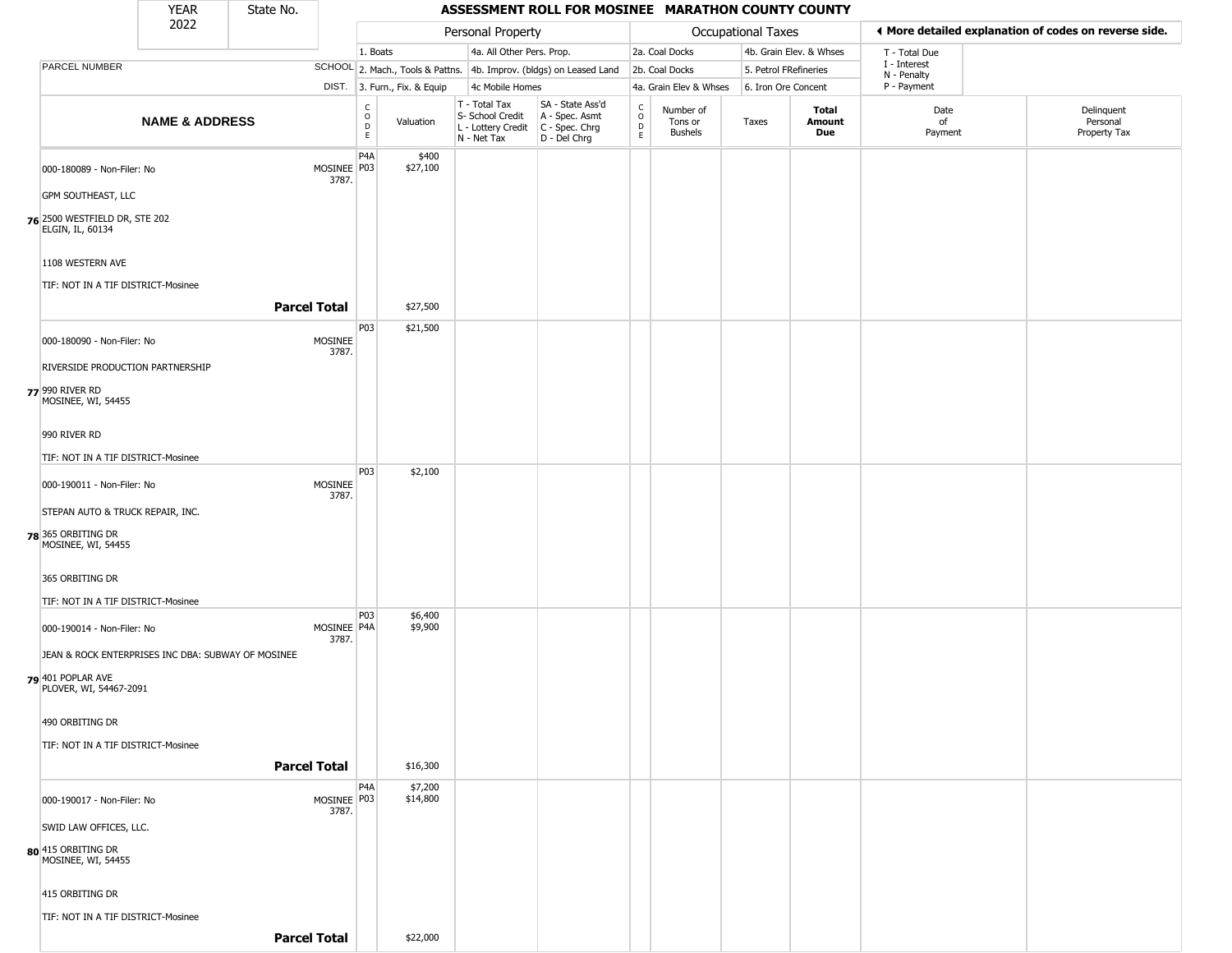|                                                  | <b>YEAR</b>                                                                                    | State No. |                        |                         |                              |                                                                                           | ASSESSMENT ROLL FOR MOSINEE MARATHON COUNTY COUNTY                  |                                    |                                        |                           |                         |                             |                                                       |
|--------------------------------------------------|------------------------------------------------------------------------------------------------|-----------|------------------------|-------------------------|------------------------------|-------------------------------------------------------------------------------------------|---------------------------------------------------------------------|------------------------------------|----------------------------------------|---------------------------|-------------------------|-----------------------------|-------------------------------------------------------|
|                                                  | 2022                                                                                           |           |                        |                         |                              | Personal Property                                                                         |                                                                     |                                    |                                        | <b>Occupational Taxes</b> |                         |                             | ♦ More detailed explanation of codes on reverse side. |
|                                                  |                                                                                                |           |                        | 1. Boats                |                              | 4a. All Other Pers. Prop.                                                                 |                                                                     |                                    | 2a. Coal Docks                         |                           | 4b. Grain Elev. & Whses | T - Total Due               |                                                       |
| PARCEL NUMBER                                    |                                                                                                |           |                        |                         |                              |                                                                                           | SCHOOL 2. Mach., Tools & Pattns. 4b. Improv. (bldgs) on Leased Land |                                    | 2b. Coal Docks                         | 5. Petrol FRefineries     |                         | I - Interest<br>N - Penalty |                                                       |
|                                                  | <b>NAME &amp; ADDRESS</b><br>TIF: NOT IN A TIF DISTRICT-Mosinee<br>000-190026 - Non-Filer: Yes |           |                        |                         | DIST. 3. Furn., Fix. & Equip | 4c Mobile Homes                                                                           |                                                                     |                                    | 4a. Grain Elev & Whses                 | 6. Iron Ore Concent       |                         | P - Payment                 |                                                       |
|                                                  |                                                                                                |           |                        | $\frac{c}{0}$<br>D<br>E | Valuation                    | T - Total Tax<br>S- School Credit<br>$L$ - Lottery Credit $C$ - Spec. Chrg<br>N - Net Tax | SA - State Ass'd<br>A - Spec. Asmt<br>D - Del Chrg                  | $\int_{0}^{c}$<br>$\mathsf D$<br>E | Number of<br>Tons or<br><b>Bushels</b> | Taxes                     | Total<br>Amount<br>Due  | Date<br>of<br>Payment       | Delinquent<br>Personal<br>Property Tax                |
| 000-190025 - Non-Filer: No                       |                                                                                                |           | MOSINEE<br>3787.       | P03                     | \$12,200                     |                                                                                           |                                                                     |                                    |                                        |                           |                         |                             |                                                       |
| STERNOT AUTO REPAIR, INC                         |                                                                                                |           |                        |                         |                              |                                                                                           |                                                                     |                                    |                                        |                           |                         |                             |                                                       |
| $\mathbf{s_1}$ 535 luke st<br>MOSINEE, WI, 54455 |                                                                                                |           |                        |                         |                              |                                                                                           |                                                                     |                                    |                                        |                           |                         |                             |                                                       |
| 535 LUKE ST                                      |                                                                                                |           |                        |                         |                              |                                                                                           |                                                                     |                                    |                                        |                           |                         |                             |                                                       |
|                                                  |                                                                                                |           |                        | P03                     | \$27,500                     |                                                                                           |                                                                     |                                    |                                        |                           |                         |                             |                                                       |
| STANLEY CONVERGENT SECURITY SOLUTIONS            |                                                                                                |           | MOSINEE<br>3787.       |                         |                              |                                                                                           |                                                                     |                                    |                                        |                           |                         |                             |                                                       |
| 82 PO BOX 1029<br>DUBLIN, PA, 18917              |                                                                                                |           |                        |                         |                              |                                                                                           |                                                                     |                                    |                                        |                           |                         |                             |                                                       |
| 202 MAIN ST                                      |                                                                                                |           |                        |                         |                              |                                                                                           |                                                                     |                                    |                                        |                           |                         |                             |                                                       |
| TIF: NOT IN A TIF DISTRICT-Mosinee               |                                                                                                |           |                        | P03                     | \$49,500                     |                                                                                           |                                                                     |                                    |                                        |                           |                         |                             |                                                       |
| 000-190029 - Non-Filer: Yes                      |                                                                                                |           | MOSINEE<br>3787.       |                         |                              |                                                                                           |                                                                     |                                    |                                        |                           |                         |                             |                                                       |
| STORY BOOK KIDS ON MAPLE RIDGE INC               |                                                                                                |           |                        |                         |                              |                                                                                           |                                                                     |                                    |                                        |                           |                         |                             |                                                       |
| 83 658 MAPLE RIDGE RD<br>MOSINEE, WI, 54455-9272 |                                                                                                |           |                        |                         |                              |                                                                                           |                                                                     |                                    |                                        |                           |                         |                             |                                                       |
| 658 MAPLE RIDGE RD                               |                                                                                                |           |                        |                         |                              |                                                                                           |                                                                     |                                    |                                        |                           |                         |                             |                                                       |
| TIF: NOT IN A TIF DISTRICT-Mosinee               |                                                                                                |           |                        |                         |                              |                                                                                           |                                                                     |                                    |                                        |                           |                         |                             |                                                       |
| 000-190100 - Non-Filer: No                       |                                                                                                |           | MOSINEE<br>3787.       | P03                     | \$1,800                      |                                                                                           |                                                                     |                                    |                                        |                           |                         |                             |                                                       |
| STATE FARM MUTUAL AUTO INSURANCE CO              |                                                                                                |           |                        |                         |                              |                                                                                           |                                                                     |                                    |                                        |                           |                         |                             |                                                       |
| 84 PO BOX 2155<br>BLOOMINGTON, IL, 61702         |                                                                                                |           |                        |                         |                              |                                                                                           |                                                                     |                                    |                                        |                           |                         |                             |                                                       |
| 415 MAIN ST                                      |                                                                                                |           |                        |                         |                              |                                                                                           |                                                                     |                                    |                                        |                           |                         |                             |                                                       |
| TIF: NOT IN A TIF DISTRICT-Mosinee               |                                                                                                |           |                        |                         |                              |                                                                                           |                                                                     |                                    |                                        |                           |                         |                             |                                                       |
| 000-190106 - Non-Filer: Yes                      |                                                                                                |           | MOSINEE   P03<br>3787. | P4A                     | \$200<br>\$155,900           |                                                                                           |                                                                     |                                    |                                        |                           |                         |                             |                                                       |
| S.C. SWIDERSKI, LLC                              |                                                                                                |           |                        |                         |                              |                                                                                           |                                                                     |                                    |                                        |                           |                         |                             |                                                       |
| 85 401 RANGER ST<br>MOSINEE, WI, 54455           |                                                                                                |           |                        |                         |                              |                                                                                           |                                                                     |                                    |                                        |                           |                         |                             |                                                       |
| 401 RANGER ST                                    |                                                                                                |           |                        |                         |                              |                                                                                           |                                                                     |                                    |                                        |                           |                         |                             |                                                       |
| TIF: TID #3 (T3251)-Mosinee                      |                                                                                                |           |                        |                         |                              |                                                                                           |                                                                     |                                    |                                        |                           |                         |                             |                                                       |
|                                                  |                                                                                                |           | <b>Parcel Total</b>    |                         | \$156,100                    |                                                                                           |                                                                     |                                    |                                        |                           |                         |                             |                                                       |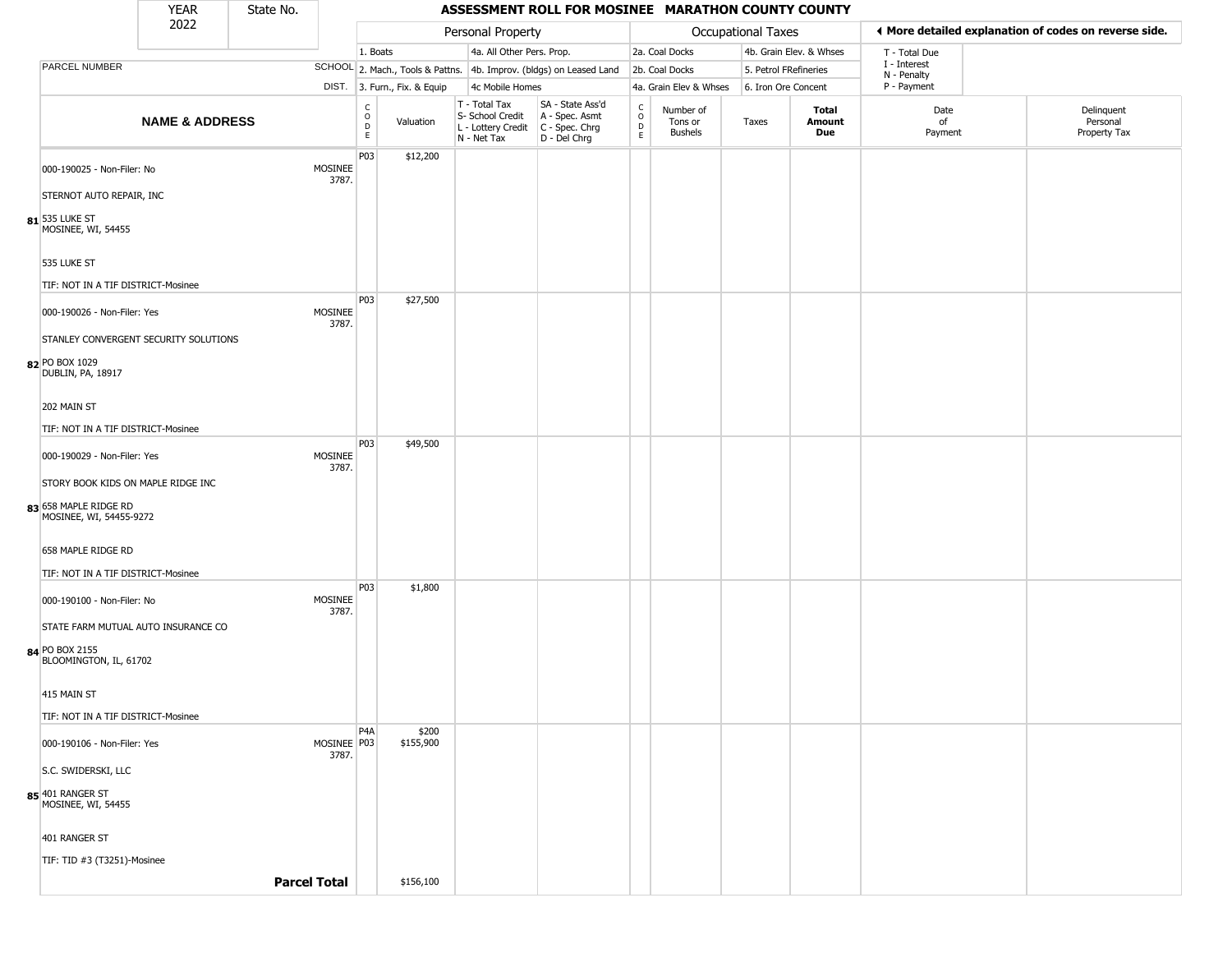|                                                                           | <b>YEAR</b>               | State No.           |                      |                                   |                              |                                                                                       | ASSESSMENT ROLL FOR MOSINEE MARATHON COUNTY COUNTY                  |                            |                                        |                       |                         |                             |                                                       |
|---------------------------------------------------------------------------|---------------------------|---------------------|----------------------|-----------------------------------|------------------------------|---------------------------------------------------------------------------------------|---------------------------------------------------------------------|----------------------------|----------------------------------------|-----------------------|-------------------------|-----------------------------|-------------------------------------------------------|
|                                                                           | 2022                      |                     |                      |                                   |                              | Personal Property                                                                     |                                                                     |                            |                                        | Occupational Taxes    |                         |                             | ♦ More detailed explanation of codes on reverse side. |
|                                                                           |                           |                     |                      | 1. Boats                          |                              | 4a. All Other Pers. Prop.                                                             |                                                                     |                            | 2a. Coal Docks                         |                       | 4b. Grain Elev. & Whses | T - Total Due               |                                                       |
| PARCEL NUMBER                                                             |                           |                     |                      |                                   |                              |                                                                                       | SCHOOL 2. Mach., Tools & Pattns. 4b. Improv. (bldgs) on Leased Land |                            | 2b. Coal Docks                         | 5. Petrol FRefineries |                         | I - Interest<br>N - Penalty |                                                       |
|                                                                           |                           |                     |                      |                                   | DIST. 3. Furn., Fix. & Equip | 4c Mobile Homes                                                                       |                                                                     |                            | 4a. Grain Elev & Whses                 | 6. Iron Ore Concent   |                         | P - Payment                 |                                                       |
|                                                                           | <b>NAME &amp; ADDRESS</b> |                     |                      | $\frac{c}{0}$<br>$\mathsf D$<br>E | Valuation                    | T - Total Tax<br>S- School Credit<br>L - Lottery Credit C - Spec. Chrg<br>N - Net Tax | SA - State Ass'd<br>A - Spec. Asmt<br>$D - Del Chrg$                | C<br>$\mathsf O$<br>D<br>E | Number of<br>Tons or<br><b>Bushels</b> | Taxes                 | Total<br>Amount<br>Due  | Date<br>of<br>Payment       | Delinquent<br>Personal<br>Property Tax                |
| 000-200011 - Non-Filer: No                                                |                           |                     | MOSINEE P03<br>3787. | P4A                               | \$100<br>\$5,200             |                                                                                       |                                                                     |                            |                                        |                       |                         |                             |                                                       |
| TIMOTHY J GRZESIAK & CO                                                   |                           |                     |                      |                                   |                              |                                                                                       |                                                                     |                            |                                        |                       |                         |                             |                                                       |
| 86 306 WATER ST<br>MOSINEE, WI, 54455                                     |                           |                     |                      |                                   |                              |                                                                                       |                                                                     |                            |                                        |                       |                         |                             |                                                       |
| 306 WATER ST                                                              |                           |                     |                      |                                   |                              |                                                                                       |                                                                     |                            |                                        |                       |                         |                             |                                                       |
| TIF: TID #3 (T3251)-Mosinee                                               |                           | <b>Parcel Total</b> |                      |                                   | \$5,300                      |                                                                                       |                                                                     |                            |                                        |                       |                         |                             |                                                       |
| 000-200012 - Non-Filer: No                                                |                           |                     | MOSINEE P03          | P <sub>4</sub> A                  | \$100<br>\$500               |                                                                                       |                                                                     |                            |                                        |                       |                         |                             |                                                       |
| TRIM                                                                      |                           |                     | 3787.                |                                   |                              |                                                                                       |                                                                     |                            |                                        |                       |                         |                             |                                                       |
| 87 409 4TH ST STE 3<br>MOSINEE, WI, 54455                                 |                           |                     |                      |                                   |                              |                                                                                       |                                                                     |                            |                                        |                       |                         |                             |                                                       |
| 409 4TH ST                                                                |                           |                     |                      |                                   |                              |                                                                                       |                                                                     |                            |                                        |                       |                         |                             |                                                       |
| TIF: TID #3 (T3251)-Mosinee                                               |                           | <b>Parcel Total</b> |                      |                                   | \$600                        |                                                                                       |                                                                     |                            |                                        |                       |                         |                             |                                                       |
| 000-200105 - Non-Filer: Yes                                               |                           |                     | <b>MOSINEE</b>       | P <sub>0</sub> 3                  | \$33,400                     |                                                                                       |                                                                     |                            |                                        |                       |                         |                             |                                                       |
|                                                                           |                           |                     | 3787.                |                                   |                              |                                                                                       |                                                                     |                            |                                        |                       |                         |                             |                                                       |
| TWO'S COMPANY RESTAURANT & LOUNGE<br>88 213 MAIN ST<br>MOSINEE, WI, 54455 |                           |                     |                      |                                   |                              |                                                                                       |                                                                     |                            |                                        |                       |                         |                             |                                                       |
| 213 MAIN ST                                                               |                           |                     |                      |                                   |                              |                                                                                       |                                                                     |                            |                                        |                       |                         |                             |                                                       |
| TIF: TID #3 (T3251)-Mosinee                                               |                           |                     |                      | P4A                               | \$400                        |                                                                                       |                                                                     |                            |                                        |                       |                         |                             |                                                       |
| 000-200106 - Non-Filer: No                                                |                           |                     | MOSINEE P03<br>3787. |                                   | \$4,900                      |                                                                                       |                                                                     |                            |                                        |                       |                         |                             |                                                       |
| 3 BROKE GIRLS LCC<br>89 1217 WESTERN AVE                                  |                           |                     |                      |                                   |                              |                                                                                       |                                                                     |                            |                                        |                       |                         |                             |                                                       |
| MOSINEE, WI, 54455                                                        |                           |                     |                      |                                   |                              |                                                                                       |                                                                     |                            |                                        |                       |                         |                             |                                                       |
| 1217 WESTERN AVE                                                          |                           |                     |                      |                                   |                              |                                                                                       |                                                                     |                            |                                        |                       |                         |                             |                                                       |
| TIF: NOT IN A TIF DISTRICT-Mosinee                                        |                           | <b>Parcel Total</b> |                      |                                   | \$5,300                      |                                                                                       |                                                                     |                            |                                        |                       |                         |                             |                                                       |
| 000-210001 - Non-Filer: No                                                |                           |                     | MOSINEE P03          | P <sub>4</sub> A                  | \$300<br>\$12,800            |                                                                                       |                                                                     |                            |                                        |                       |                         |                             |                                                       |
| US PHYSICAL THERAPY #209 LB WALKER & ASSOCIATES, INC                      |                           |                     | 3787.                |                                   |                              |                                                                                       |                                                                     |                            |                                        |                       |                         |                             |                                                       |
| 90 13111 NORTHWEST FWY #125<br>HOUSTON, TX, 77040-6321                    |                           |                     |                      |                                   |                              |                                                                                       |                                                                     |                            |                                        |                       |                         |                             |                                                       |
| 1021 WESTERN AVE                                                          |                           |                     |                      |                                   |                              |                                                                                       |                                                                     |                            |                                        |                       |                         |                             |                                                       |
| TIF: NOT IN A TIF DISTRICT-Mosinee                                        |                           |                     |                      |                                   |                              |                                                                                       |                                                                     |                            |                                        |                       |                         |                             |                                                       |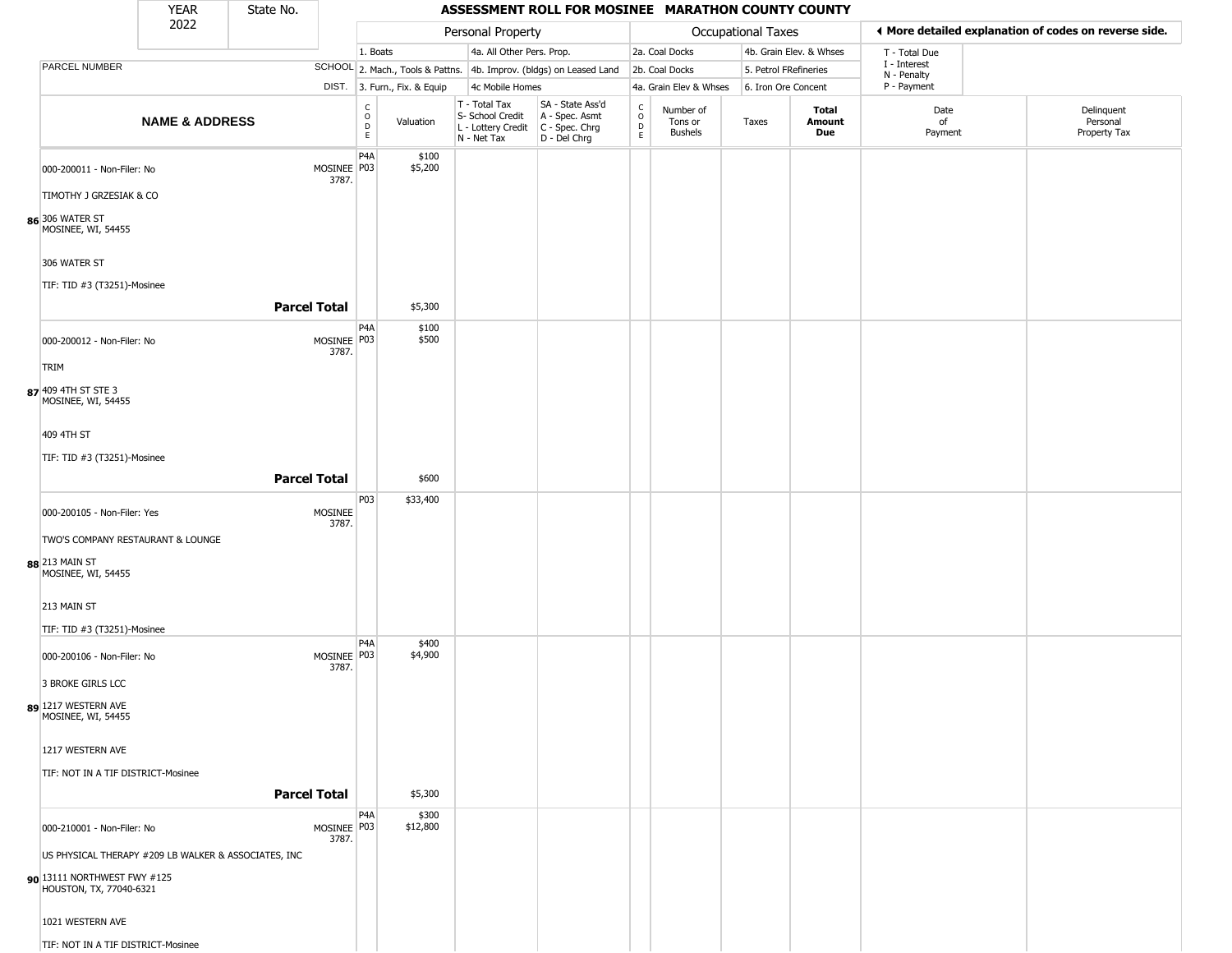|                                                                                  | <b>YEAR</b>               | State No.           |                  |                                      |                              |                                                                                         | ASSESSMENT ROLL FOR MOSINEE MARATHON COUNTY COUNTY                  |                                                  |                                        |                       |                         |                             |                                                       |
|----------------------------------------------------------------------------------|---------------------------|---------------------|------------------|--------------------------------------|------------------------------|-----------------------------------------------------------------------------------------|---------------------------------------------------------------------|--------------------------------------------------|----------------------------------------|-----------------------|-------------------------|-----------------------------|-------------------------------------------------------|
|                                                                                  | 2022                      |                     |                  |                                      |                              | Personal Property                                                                       |                                                                     |                                                  |                                        | Occupational Taxes    |                         |                             | ♦ More detailed explanation of codes on reverse side. |
|                                                                                  |                           |                     |                  | 1. Boats                             |                              | 4a. All Other Pers. Prop.                                                               |                                                                     |                                                  | 2a. Coal Docks                         |                       | 4b. Grain Elev. & Whses | T - Total Due               |                                                       |
| PARCEL NUMBER                                                                    |                           |                     |                  |                                      |                              |                                                                                         | SCHOOL 2. Mach., Tools & Pattns. 4b. Improv. (bldgs) on Leased Land |                                                  | 2b. Coal Docks                         | 5. Petrol FRefineries |                         | I - Interest<br>N - Penalty |                                                       |
|                                                                                  |                           |                     |                  |                                      | DIST. 3. Furn., Fix. & Equip | 4c Mobile Homes                                                                         |                                                                     |                                                  | 4a. Grain Elev & Whses                 | 6. Iron Ore Concent   |                         | P - Payment                 |                                                       |
|                                                                                  | <b>NAME &amp; ADDRESS</b> |                     |                  | C<br>$\mathsf O$<br>$\mathsf D$<br>E | Valuation                    | T - Total Tax<br>S- School Credit<br>L - Lottery Credit   C - Spec. Chrg<br>N - Net Tax | SA - State Ass'd<br>A - Spec. Asmt<br>$D - Del Chrg$                | $_{\rm o}^{\rm c}$<br>$\mathsf D$<br>$\mathsf E$ | Number of<br>Tons or<br><b>Bushels</b> | Taxes                 | Total<br>Amount<br>Due  | Date<br>of<br>Payment       | Delinquent<br>Personal<br>Property Tax                |
|                                                                                  |                           | <b>Parcel Total</b> |                  |                                      | \$13,100                     |                                                                                         |                                                                     |                                                  |                                        |                       |                         |                             |                                                       |
| 000-210006 - Non-Filer: No<br>USF HOLLAND, INC 352-UHL                           |                           |                     | MOSINEE<br>3787. | P4A                                  | \$900                        |                                                                                         |                                                                     |                                                  |                                        |                       |                         |                             |                                                       |
| $91$ <sup>700</sup> S WAVERLY<br>HOLLAND, MI, 49423                              |                           |                     |                  |                                      |                              |                                                                                         |                                                                     |                                                  |                                        |                       |                         |                             |                                                       |
| 501 SPRING RD                                                                    |                           |                     |                  |                                      |                              |                                                                                         |                                                                     |                                                  |                                        |                       |                         |                             |                                                       |
| TIF: NOT IN A TIF DISTRICT-Mosinee                                               |                           |                     |                  |                                      |                              |                                                                                         |                                                                     |                                                  |                                        |                       |                         |                             |                                                       |
| 000-210009 - Non-Filer: No                                                       |                           |                     | MOSINEE<br>3787. | P03                                  | \$7,400                      |                                                                                         |                                                                     |                                                  |                                        |                       |                         |                             |                                                       |
| US BANK NATIONAL ASSOCIATION                                                     |                           |                     |                  |                                      |                              |                                                                                         |                                                                     |                                                  |                                        |                       |                         |                             |                                                       |
| 92 1310 MADRID ST<br>MARSHALL, MN, 56258                                         |                           |                     |                  |                                      |                              |                                                                                         |                                                                     |                                                  |                                        |                       |                         |                             |                                                       |
| <b>VARIOUS</b>                                                                   |                           |                     |                  |                                      |                              |                                                                                         |                                                                     |                                                  |                                        |                       |                         |                             |                                                       |
| TIF: NOT IN A TIF DISTRICT-Mosinee                                               |                           |                     |                  |                                      |                              |                                                                                         |                                                                     |                                                  |                                        |                       |                         |                             |                                                       |
| 000-220001 - Non-Filer: No                                                       |                           |                     | MOSINEE<br>3787. | P03                                  | \$55,900                     |                                                                                         |                                                                     |                                                  |                                        |                       |                         |                             |                                                       |
| VALLEY COMMUNITY CREDIT UNION                                                    |                           |                     |                  |                                      |                              |                                                                                         |                                                                     |                                                  |                                        |                       |                         |                             |                                                       |
| 93 PO BOX 127<br>MOSINEE, WI, 54455                                              |                           |                     |                  |                                      |                              |                                                                                         |                                                                     |                                                  |                                        |                       |                         |                             |                                                       |
| 1105 WESTERN AVE<br>TIF: NOT IN A TIF DISTRICT-Mosinee                           |                           |                     |                  |                                      |                              |                                                                                         |                                                                     |                                                  |                                        |                       |                         |                             |                                                       |
| 000-220007 - Non-Filer: Yes                                                      |                           |                     | MOSINEE          | P03                                  | \$1,200                      |                                                                                         |                                                                     |                                                  |                                        |                       |                         |                             |                                                       |
| <b>SCHREMP HOME CARE LLC</b>                                                     |                           |                     | 3787.            |                                      |                              |                                                                                         |                                                                     |                                                  |                                        |                       |                         |                             |                                                       |
| 94 301 MAIN ST, STE 201<br>MOSINEE, WI, 54455                                    |                           |                     |                  |                                      |                              |                                                                                         |                                                                     |                                                  |                                        |                       |                         |                             |                                                       |
| 301 MAIN ST, STE 201                                                             |                           |                     |                  |                                      |                              |                                                                                         |                                                                     |                                                  |                                        |                       |                         |                             |                                                       |
| TIF: TID #3 (T3251)-Mosinee                                                      |                           |                     |                  |                                      |                              |                                                                                         |                                                                     |                                                  |                                        |                       |                         |                             |                                                       |
| 000-230001 - Non-Filer: No                                                       |                           |                     | MOSINEE<br>3787. | P4A                                  | \$82,300                     |                                                                                         |                                                                     |                                                  |                                        |                       |                         |                             |                                                       |
| WASTE MANAGEMENT OF WISCONSIN, INC<br>95 PO BOX 802206<br>DALLAS, TX, 75380-2206 |                           |                     |                  |                                      |                              |                                                                                         |                                                                     |                                                  |                                        |                       |                         |                             |                                                       |
| <b>VARIOUS</b>                                                                   |                           |                     |                  |                                      |                              |                                                                                         |                                                                     |                                                  |                                        |                       |                         |                             |                                                       |
| TIF: NOT IN A TIF DISTRICT-Mosinee                                               |                           |                     |                  |                                      |                              |                                                                                         |                                                                     |                                                  |                                        |                       |                         |                             |                                                       |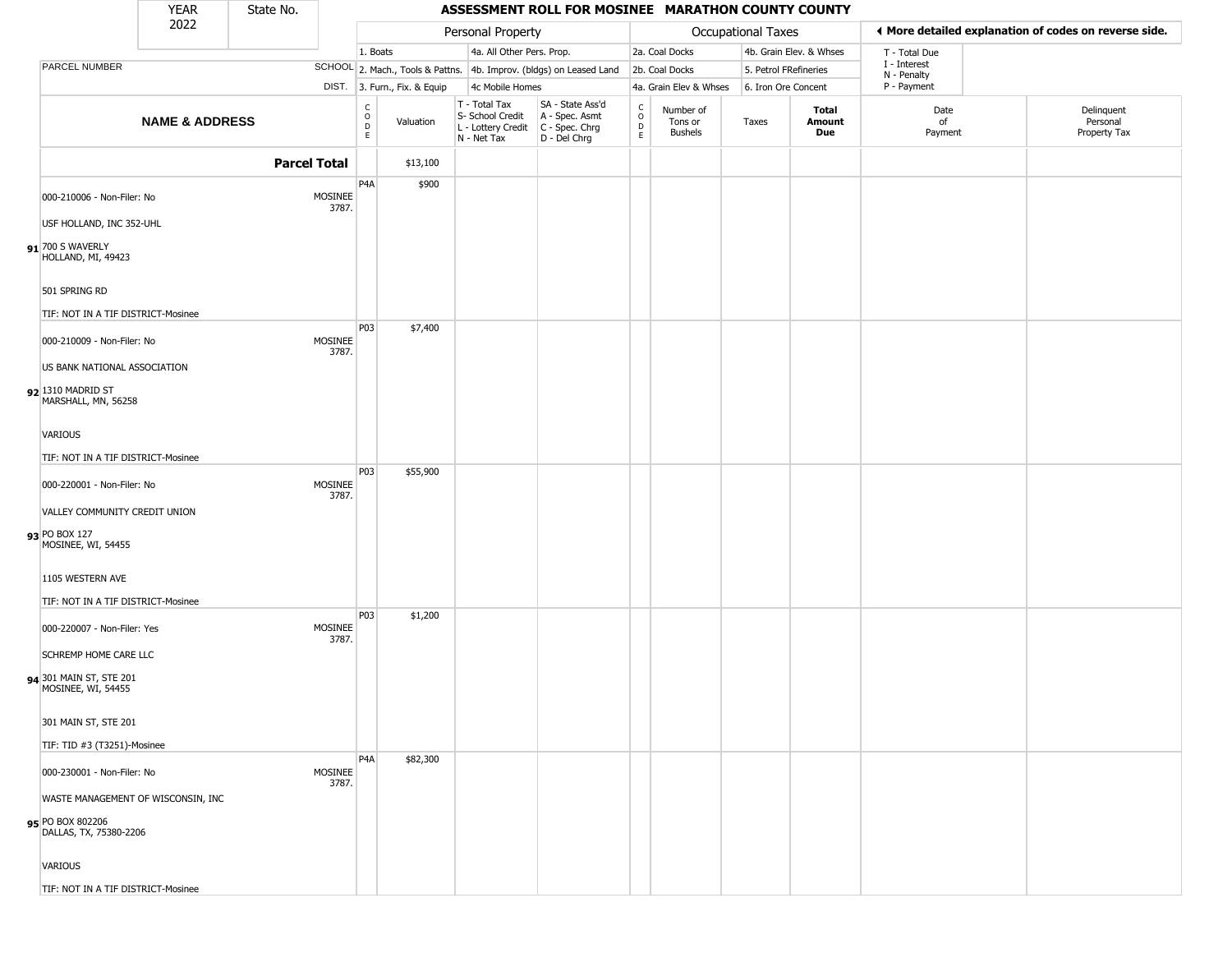|                                                     | <b>YEAR</b>               | State No.           |                         |                                              |                              |                                                                        | ASSESSMENT ROLL FOR MOSINEE MARATHON COUNTY COUNTY                   |                                            |                                        |                       |                         |                             |                                                       |
|-----------------------------------------------------|---------------------------|---------------------|-------------------------|----------------------------------------------|------------------------------|------------------------------------------------------------------------|----------------------------------------------------------------------|--------------------------------------------|----------------------------------------|-----------------------|-------------------------|-----------------------------|-------------------------------------------------------|
|                                                     | 2022                      |                     |                         |                                              |                              | Personal Property                                                      |                                                                      |                                            |                                        | Occupational Taxes    |                         |                             | ♦ More detailed explanation of codes on reverse side. |
|                                                     |                           |                     |                         | 1. Boats                                     |                              | 4a. All Other Pers. Prop.                                              |                                                                      |                                            | 2a. Coal Docks                         |                       | 4b. Grain Elev. & Whses | T - Total Due               |                                                       |
| PARCEL NUMBER                                       |                           |                     |                         |                                              |                              |                                                                        | SCHOOL 2. Mach., Tools & Pattns. 4b. Improv. (bldgs) on Leased Land  |                                            | 2b. Coal Docks                         | 5. Petrol FRefineries |                         | I - Interest<br>N - Penalty |                                                       |
|                                                     |                           |                     |                         |                                              | DIST. 3. Furn., Fix. & Equip | 4c Mobile Homes                                                        |                                                                      |                                            | 4a. Grain Elev & Whses                 | 6. Iron Ore Concent   |                         | P - Payment                 |                                                       |
|                                                     | <b>NAME &amp; ADDRESS</b> |                     |                         | $\mathsf{C}$<br>$\circ$<br>$\mathsf{D}$<br>E | Valuation                    | T - Total Tax<br>S- School Credit<br>L - Lottery Credit<br>N - Net Tax | SA - State Ass'd<br>A - Spec. Asmt<br>C - Spec. Chrg<br>D - Del Chrg | $\begin{array}{c} C \\ 0 \\ E \end{array}$ | Number of<br>Tons or<br><b>Bushels</b> | Taxes                 | Total<br>Amount<br>Due  | Date<br>of<br>Payment       | Delinquent<br>Personal<br>Property Tax                |
| 000-230004 - Non-Filer: Yes                         |                           |                     | MOSINEE P4B<br>3787.    | P03                                          | \$24,900<br>\$238,100        |                                                                        |                                                                      |                                            |                                        |                       |                         |                             |                                                       |
| COLE PUBLISHING BOB KENDALL                         |                           |                     |                         |                                              |                              |                                                                        |                                                                      |                                            |                                        |                       |                         |                             |                                                       |
| 96 1720 MAPLE LAKE DAM RD<br>THREE LAKES, WI, 54562 |                           |                     |                         |                                              |                              |                                                                        |                                                                      |                                            |                                        |                       |                         |                             |                                                       |
| 200 AVIATION WAY                                    |                           |                     |                         |                                              |                              |                                                                        |                                                                      |                                            |                                        |                       |                         |                             |                                                       |
| TIF: NOT IN A TIF DISTRICT-Mosinee                  |                           | <b>Parcel Total</b> |                         |                                              | \$263,000                    |                                                                        |                                                                      |                                            |                                        |                       |                         |                             |                                                       |
| 000-230011 - Non-Filer: Yes                         |                           |                     | <b>MOSINEE</b><br>3787. | P03                                          | \$19,500                     |                                                                        |                                                                      |                                            |                                        |                       |                         |                             |                                                       |
| WILLOW HAVEN LLC                                    |                           |                     |                         |                                              |                              |                                                                        |                                                                      |                                            |                                        |                       |                         |                             |                                                       |
| 97 804 12TH ST<br>MOSINEE, WI, 54455                |                           |                     |                         |                                              |                              |                                                                        |                                                                      |                                            |                                        |                       |                         |                             |                                                       |
| 804 12TH ST                                         |                           |                     |                         |                                              |                              |                                                                        |                                                                      |                                            |                                        |                       |                         |                             |                                                       |
| TIF: NOT IN A TIF DISTRICT-Mosinee                  |                           |                     |                         |                                              |                              |                                                                        |                                                                      |                                            |                                        |                       |                         |                             |                                                       |
| 000-230013 - Non-Filer: No                          |                           |                     | MOSINEE P03<br>3787.    | P <sub>4</sub> A                             | \$800<br>\$4,000             |                                                                        |                                                                      |                                            |                                        |                       |                         |                             |                                                       |
| WOW LOGISTICS INC                                   |                           |                     |                         |                                              |                              |                                                                        |                                                                      |                                            |                                        |                       |                         |                             |                                                       |
| 98 1450 MCMAHON DR<br>NEENAH, WI, 54956             |                           |                     |                         |                                              |                              |                                                                        |                                                                      |                                            |                                        |                       |                         |                             |                                                       |
| 950 S PARK VIEW CIR                                 |                           |                     |                         |                                              |                              |                                                                        |                                                                      |                                            |                                        |                       |                         |                             |                                                       |
| TIF: NOT IN A TIF DISTRICT-Mosinee                  |                           |                     |                         |                                              |                              |                                                                        |                                                                      |                                            |                                        |                       |                         |                             |                                                       |
|                                                     |                           | <b>Parcel Total</b> |                         |                                              | \$4,800                      |                                                                        |                                                                      |                                            |                                        |                       |                         |                             |                                                       |
| 000-230014 - Non-Filer: No                          |                           |                     | MOSINEE P4A<br>3787.    | P03                                          | \$100<br>\$200               |                                                                        |                                                                      |                                            |                                        |                       |                         |                             |                                                       |
| WOODWARD INC                                        |                           |                     |                         |                                              |                              |                                                                        |                                                                      |                                            |                                        |                       |                         |                             |                                                       |
| 99 218278 CTY RD KK<br>MOSINEE, WI, 54455           |                           |                     |                         |                                              |                              |                                                                        |                                                                      |                                            |                                        |                       |                         |                             |                                                       |
| 1021 WESTERN AVE                                    |                           |                     |                         |                                              |                              |                                                                        |                                                                      |                                            |                                        |                       |                         |                             |                                                       |
| TIF: NOT IN A TIF DISTRICT-Mosinee                  |                           |                     |                         |                                              |                              |                                                                        |                                                                      |                                            |                                        |                       |                         |                             |                                                       |
|                                                     |                           | <b>Parcel Total</b> |                         |                                              | \$300                        |                                                                        |                                                                      |                                            |                                        |                       |                         |                             |                                                       |
| 000-230017 - Non-Filer: Yes                         |                           |                     | MOSINEE P03<br>3787.    | P <sub>4</sub> A                             | \$600<br>\$2,000             |                                                                        |                                                                      |                                            |                                        |                       |                         |                             |                                                       |
| WAGNER HOLDINGS LLC WAGNER EAST TOWN SHELL          |                           |                     |                         |                                              |                              |                                                                        |                                                                      |                                            |                                        |                       |                         |                             |                                                       |
| 100 PO BOX 28<br>ANTIGO, WI, 54409                  |                           |                     |                         |                                              |                              |                                                                        |                                                                      |                                            |                                        |                       |                         |                             |                                                       |
| 555 W STATE HIGHWAY 153                             |                           |                     |                         |                                              |                              |                                                                        |                                                                      |                                            |                                        |                       |                         |                             |                                                       |
| TIF: NOT IN A TIF DISTRICT-Mosinee                  |                           |                     |                         |                                              |                              |                                                                        |                                                                      |                                            |                                        |                       |                         |                             |                                                       |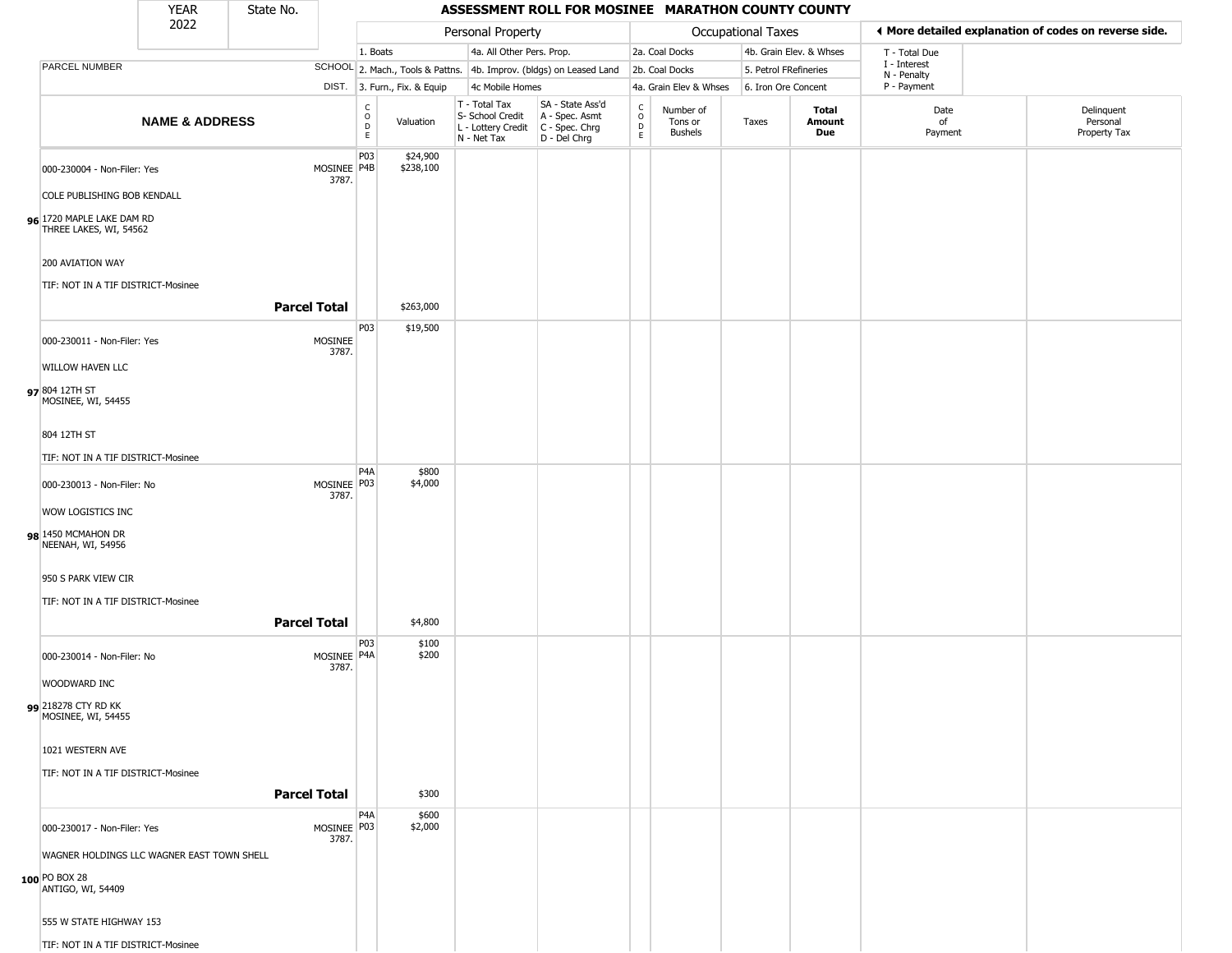|                                                           | <b>YEAR</b>               | State No.           |                      |                        |                              |                                                                        | ASSESSMENT ROLL FOR MOSINEE MARATHON COUNTY COUNTY                   |                                              |                                        |                       |                         |                             |                                                       |
|-----------------------------------------------------------|---------------------------|---------------------|----------------------|------------------------|------------------------------|------------------------------------------------------------------------|----------------------------------------------------------------------|----------------------------------------------|----------------------------------------|-----------------------|-------------------------|-----------------------------|-------------------------------------------------------|
|                                                           | 2022                      |                     |                      |                        |                              | Personal Property                                                      |                                                                      |                                              |                                        | Occupational Taxes    |                         |                             | ◀ More detailed explanation of codes on reverse side. |
|                                                           |                           |                     |                      | 1. Boats               |                              | 4a. All Other Pers. Prop.                                              |                                                                      |                                              | 2a. Coal Docks                         |                       | 4b. Grain Elev. & Whses | T - Total Due               |                                                       |
| PARCEL NUMBER                                             |                           |                     |                      |                        |                              |                                                                        | SCHOOL 2. Mach., Tools & Pattns. 4b. Improv. (bldgs) on Leased Land  |                                              | 2b. Coal Docks                         | 5. Petrol FRefineries |                         | I - Interest<br>N - Penalty |                                                       |
|                                                           |                           |                     |                      |                        | DIST. 3. Furn., Fix. & Equip | 4c Mobile Homes                                                        |                                                                      |                                              | 4a. Grain Elev & Whses                 | 6. Iron Ore Concent   |                         | P - Payment                 |                                                       |
|                                                           | <b>NAME &amp; ADDRESS</b> |                     |                      | C<br>$\circ$<br>D<br>E | Valuation                    | T - Total Tax<br>S- School Credit<br>L - Lottery Credit<br>N - Net Tax | SA - State Ass'd<br>A - Spec. Asmt<br>C - Spec. Chrg<br>D - Del Chrg | $\mathsf{C}$<br>$\circ$<br>$\mathsf{D}$<br>E | Number of<br>Tons or<br><b>Bushels</b> | Taxes                 | Total<br>Amount<br>Due  | Date<br>of<br>Payment       | Delinquent<br>Personal<br>Property Tax                |
|                                                           |                           | <b>Parcel Total</b> |                      |                        | \$2,600                      |                                                                        |                                                                      |                                              |                                        |                       |                         |                             |                                                       |
| 000-230018 - Non-Filer: No                                |                           |                     | MOSINEE P03<br>3787. | P4A                    | \$100<br>\$5,300             |                                                                        |                                                                      |                                              |                                        |                       |                         |                             |                                                       |
| WISCONSIN MECHANICAL SOLUTIONS                            |                           |                     |                      |                        |                              |                                                                        |                                                                      |                                              |                                        |                       |                         |                             |                                                       |
| 101 1045 INDIANHEAD DR<br>Mosinee, WI, 54455              |                           |                     |                      |                        |                              |                                                                        |                                                                      |                                              |                                        |                       |                         |                             |                                                       |
| 1045 INDIANHEAD DR                                        |                           |                     |                      |                        |                              |                                                                        |                                                                      |                                              |                                        |                       |                         |                             |                                                       |
|                                                           |                           |                     |                      |                        |                              |                                                                        |                                                                      |                                              |                                        |                       |                         |                             |                                                       |
| TIF: TID #2 (T2251)-Mosinee                               |                           |                     |                      |                        |                              |                                                                        |                                                                      |                                              |                                        |                       |                         |                             |                                                       |
|                                                           |                           | <b>Parcel Total</b> |                      |                        | \$5,400                      |                                                                        |                                                                      |                                              |                                        |                       |                         |                             |                                                       |
| 000-240002 - Non-Filer: No                                |                           |                     | MOSINEE<br>3787.     | P03                    | \$6,000                      |                                                                        |                                                                      |                                              |                                        |                       |                         |                             |                                                       |
| <b>XEROX CORPORATION</b>                                  |                           |                     |                      |                        |                              |                                                                        |                                                                      |                                              |                                        |                       |                         |                             |                                                       |
| 102 PO BOX 9601<br>WEBSTER, NY, 14580                     |                           |                     |                      |                        |                              |                                                                        |                                                                      |                                              |                                        |                       |                         |                             |                                                       |
| VARIOUS                                                   |                           |                     |                      |                        |                              |                                                                        |                                                                      |                                              |                                        |                       |                         |                             |                                                       |
| TIF: NOT IN A TIF DISTRICT-Mosinee                        |                           |                     |                      |                        |                              |                                                                        |                                                                      |                                              |                                        |                       |                         |                             |                                                       |
| 000-250113 - Non-Filer: Yes                               |                           |                     | MOSINEE<br>3787.     | P03                    | \$1,900                      |                                                                        |                                                                      |                                              |                                        |                       |                         |                             |                                                       |
| HANSON, RYAN DBA: HANSON, RYAN                            |                           |                     |                      |                        |                              |                                                                        |                                                                      |                                              |                                        |                       |                         |                             |                                                       |
| $103$ 415 MAIN ST<br>MOSINEE, WI, 54455                   |                           |                     |                      |                        |                              |                                                                        |                                                                      |                                              |                                        |                       |                         |                             |                                                       |
| 415 MAIN ST                                               |                           |                     |                      |                        |                              |                                                                        |                                                                      |                                              |                                        |                       |                         |                             |                                                       |
| TIF: NOT IN A TIF DISTRICT-Mosinee                        |                           |                     |                      |                        |                              |                                                                        |                                                                      |                                              |                                        |                       |                         |                             |                                                       |
| 000-250114 - Non-Filer: No                                |                           |                     | MOSINEE<br>3787.     | P03                    | \$38,100                     |                                                                        |                                                                      |                                              |                                        |                       |                         |                             |                                                       |
| VALLEY COMMUNITIES CREDIT UNION                           |                           |                     |                      |                        |                              |                                                                        |                                                                      |                                              |                                        |                       |                         |                             |                                                       |
| 104 PO BOX 127<br>Mosinee, WI, 54455                      |                           |                     |                      |                        |                              |                                                                        |                                                                      |                                              |                                        |                       |                         |                             |                                                       |
| 975 INDIANHEAD DR                                         |                           |                     |                      |                        |                              |                                                                        |                                                                      |                                              |                                        |                       |                         |                             |                                                       |
| TIF: TID #2 (T2251)-Mosinee                               |                           |                     |                      |                        |                              |                                                                        |                                                                      |                                              |                                        |                       |                         |                             |                                                       |
|                                                           |                           |                     |                      | P03                    | \$324,800                    |                                                                        |                                                                      |                                              |                                        |                       |                         |                             |                                                       |
| 000-250122 - Non-Filer: No                                |                           |                     | MOSINEE<br>3787.     |                        |                              |                                                                        |                                                                      |                                              |                                        |                       |                         |                             |                                                       |
| UNITED GROUND EXPRESS, INC                                |                           |                     |                      |                        |                              |                                                                        |                                                                      |                                              |                                        |                       |                         |                             |                                                       |
| 105 233 SOUTH WACKER, 14TH FL-HDQCT<br>CHICAGO, IL, 60606 |                           |                     |                      |                        |                              |                                                                        |                                                                      |                                              |                                        |                       |                         |                             |                                                       |
| 100 CWA DR                                                |                           |                     |                      |                        |                              |                                                                        |                                                                      |                                              |                                        |                       |                         |                             |                                                       |
| TIF: NOT IN A TIF DISTRICT-Mosinee                        |                           |                     |                      |                        |                              |                                                                        |                                                                      |                                              |                                        |                       |                         |                             |                                                       |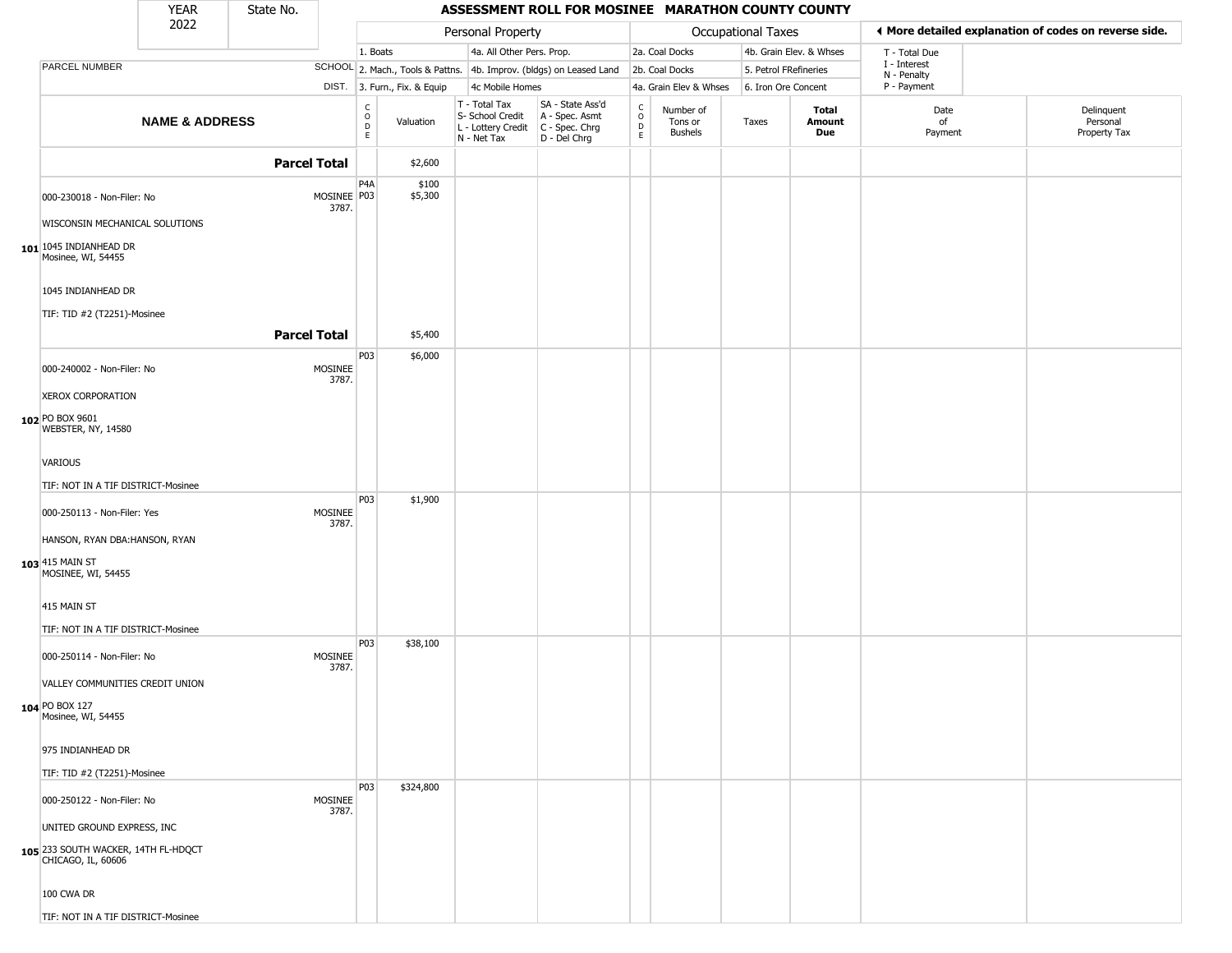### YEAR **ASSESSMENT ROLL FOR MOSINEE MARATHON COUNTY COUNTY** 2022 DIST. 3. Furn., Fix. & Equip PARCEL NUMBER **NAME & ADDRESS** State No. C O D E Valuation T - Total Tax S- School Credit A - Spec. Asmt L - Lottery Credit C - Spec. Chrg N - Net Tax SA - State Ass'd D - Del Chrg C O D E Number of Tons or Bushels Taxes **Total Amount Due** Date of Payment Delinquent Personal Property Tax Personal Property **Department Controller Service Controller** Occupational Taxes 1. Boats **4a. All Other Pers. Prop.** 2a. Coal Docks 4b. Grain Elev. & Whses SCHOOL 2. Mach., Tools & Pattns. 4b. Improv. (bldgs) on Leased Land 2b. Coal Docks 5. Petrol FRefineries 4c Mobile Homes 4a. Grain Elev & Whses 6. Iron Ore Concent T - Total Due I - Interest N - Penalty P - Payment 3**More detailed explanation of codes on reverse side. 106** PO BOX 54767 000-250125 - Non-Filer: No MOSINEE 3787. ADT, LLC LEXINGTON, KY, 40555 VARIOUS TIF: NOT IN A TIF DISTRICT-Mosinee P03 \$700 **107** 6250 N RIVER RD, STE 9000 000-250128 - Non-Filer: No MOSINEE 3787. GREAT LAKES COCA-COLA DISTRIBUTION, LLC ROSEMONT, IL, 60018 VARIOUS TIF: NOT IN A TIF DISTRICT-Mosinee P03 \$2,800 **108** 880 S VIEW DR 000-250130 - Non-Filer: No 3787. INTEGRATED PAIN SOLUTIONS - CHIROPRACTIC Mosinee, WI, 54455 880 S VIEW DR TIF: NOT IN A TIF DISTRICT-Mosinee P4A MOSINEE P03 \$2,300 \$229,400 **Parcel Total** \$231,700 **109** 401 4TH ST 000-250131 - Non-Filer: No MOSINEE 3787. MOSINEE BREWING COMPANY Mosinee, WI, 54455 401 4TH ST TIF: TID #3 (T3251)-Mosinee P03 \$128,100 **110** PO BOX 6023 000-250132 - Non-Filer: No 3787. TRANSPORT REFRIGERATION, INC DEPERE, WI, 54115 999 S SOUTH PARK VIEW DR TIF: TID #2 (T2251)-Mosinee P03 MOSINEE<sup>P4A</sup> \$7,600 \$39,300

**Parcel Total** | \$46,900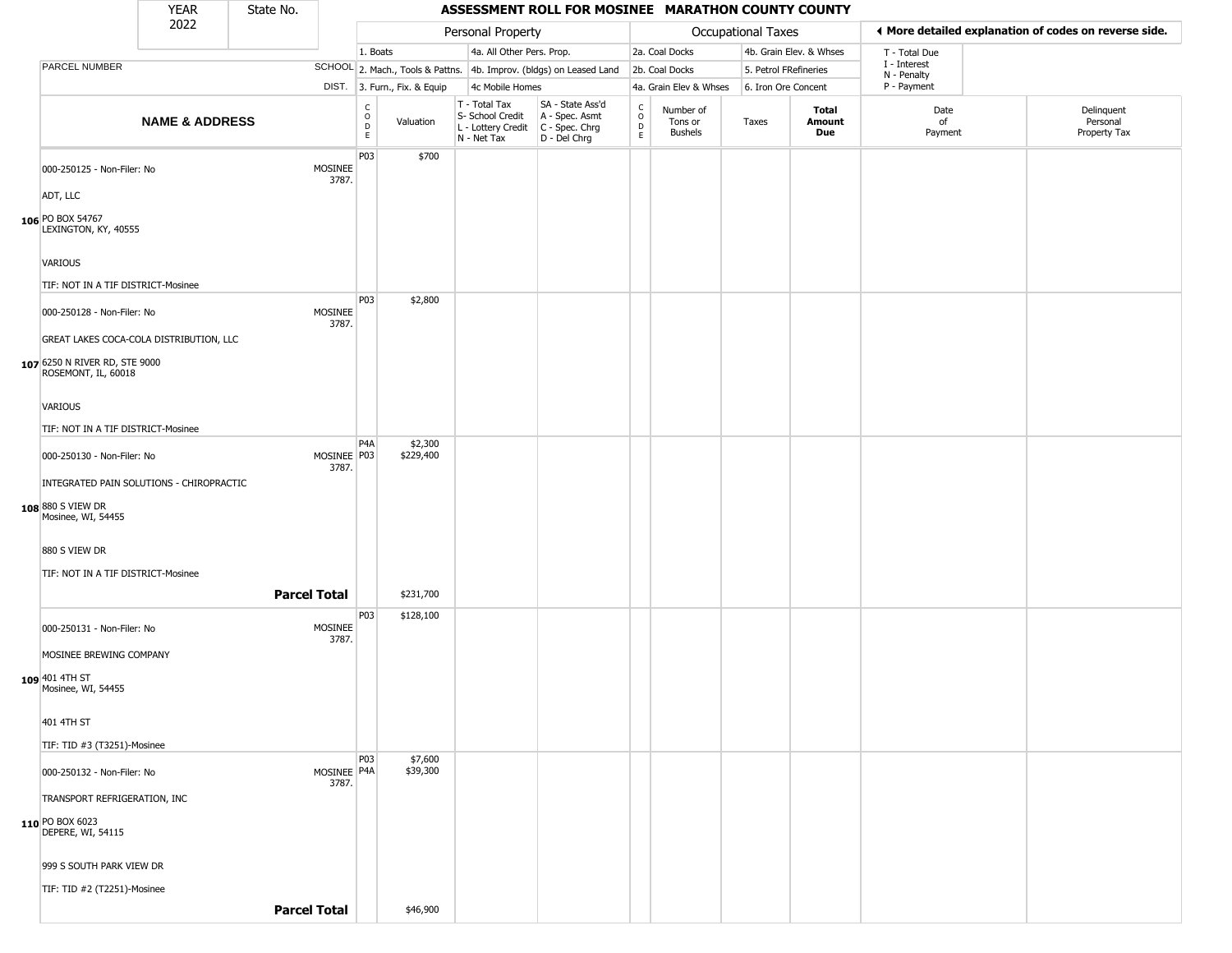|                                                                     | <b>YEAR</b>               | State No. |                        |                         |                              |                                                                                         | ASSESSMENT ROLL FOR MOSINEE MARATHON COUNTY COUNTY                  |                                |                                        |                       |                         |                             |                                                       |
|---------------------------------------------------------------------|---------------------------|-----------|------------------------|-------------------------|------------------------------|-----------------------------------------------------------------------------------------|---------------------------------------------------------------------|--------------------------------|----------------------------------------|-----------------------|-------------------------|-----------------------------|-------------------------------------------------------|
|                                                                     | 2022                      |           |                        |                         |                              | Personal Property                                                                       |                                                                     |                                |                                        | Occupational Taxes    |                         |                             | ♦ More detailed explanation of codes on reverse side. |
|                                                                     |                           |           |                        | 1. Boats                |                              | 4a. All Other Pers. Prop.                                                               |                                                                     |                                | 2a. Coal Docks                         |                       | 4b. Grain Elev. & Whses | T - Total Due               |                                                       |
| PARCEL NUMBER                                                       |                           |           |                        |                         |                              |                                                                                         | SCHOOL 2. Mach., Tools & Pattns. 4b. Improv. (bldgs) on Leased Land |                                | 2b. Coal Docks                         | 5. Petrol FRefineries |                         | I - Interest<br>N - Penalty |                                                       |
|                                                                     |                           |           |                        |                         | DIST. 3. Furn., Fix. & Equip | 4c Mobile Homes                                                                         |                                                                     |                                | 4a. Grain Elev & Whses                 | 6. Iron Ore Concent   |                         | P - Payment                 |                                                       |
|                                                                     | <b>NAME &amp; ADDRESS</b> |           |                        | c<br>$\circ$<br>D<br>E. | Valuation                    | T - Total Tax<br>S- School Credit<br>L - Lottery Credit   C - Spec. Chrg<br>N - Net Tax | SA - State Ass'd<br>A - Spec. Asmt<br>D - Del Chrg                  | $\frac{c}{0}$<br>$\frac{D}{E}$ | Number of<br>Tons or<br><b>Bushels</b> | Taxes                 | Total<br>Amount<br>Due  | Date<br>of<br>Payment       | Delinquent<br>Personal<br>Property Tax                |
| 000-250133 - Non-Filer: No<br>DATA SALES CO, INC                    |                           |           | MOSINEE<br>3787.       | P03                     | \$100                        |                                                                                         |                                                                     |                                |                                        |                       |                         |                             |                                                       |
| 111 3450 BURNSVILLE PKWY<br>BURNSVILLE, MN, 55337                   |                           |           |                        |                         |                              |                                                                                         |                                                                     |                                |                                        |                       |                         |                             |                                                       |
| 701 4TH ST                                                          |                           |           |                        |                         |                              |                                                                                         |                                                                     |                                |                                        |                       |                         |                             |                                                       |
| TIF: NOT IN A TIF DISTRICT-Mosinee                                  |                           |           |                        |                         |                              |                                                                                         |                                                                     |                                |                                        |                       |                         |                             |                                                       |
| 000-250134 - Non-Filer: No<br>OAKWELLS COMMUTER RAIL, LLC           |                           |           | MOSINEE   P03<br>3787. | P4A                     | \$2,800<br>\$66,600          |                                                                                         |                                                                     |                                |                                        |                       |                         |                             |                                                       |
|                                                                     |                           |           |                        |                         |                              |                                                                                         |                                                                     |                                |                                        |                       |                         |                             |                                                       |
| 112 1035 S SEMORAN BLVD, STE 1040, BLDG 2<br>WINTER PARK, FL, 32792 |                           |           |                        |                         |                              |                                                                                         |                                                                     |                                |                                        |                       |                         |                             |                                                       |
| 100 CWA DR                                                          |                           |           |                        |                         |                              |                                                                                         |                                                                     |                                |                                        |                       |                         |                             |                                                       |
| TIF: NOT IN A TIF DISTRICT-Mosinee                                  |                           |           |                        |                         |                              |                                                                                         |                                                                     |                                |                                        |                       |                         |                             |                                                       |
|                                                                     |                           |           | <b>Parcel Total</b>    |                         | \$69,400                     |                                                                                         |                                                                     |                                |                                        |                       |                         |                             |                                                       |
|                                                                     |                           |           |                        | P03                     | \$3,900                      |                                                                                         |                                                                     |                                |                                        |                       |                         |                             |                                                       |
| 000-250135 - Non-Filer: No<br>BAXTER HEALTHCARE CORP C/O RYAN, LLC  |                           |           | MOSINEE<br>3787.       |                         |                              |                                                                                         |                                                                     |                                |                                        |                       |                         |                             |                                                       |
|                                                                     |                           |           |                        |                         |                              |                                                                                         |                                                                     |                                |                                        |                       |                         |                             |                                                       |
| 113 PO BOX 4900, DEPT 313<br>SCOTTSDALE, AZ, 85261                  |                           |           |                        |                         |                              |                                                                                         |                                                                     |                                |                                        |                       |                         |                             |                                                       |
| VARIOUS                                                             |                           |           |                        |                         |                              |                                                                                         |                                                                     |                                |                                        |                       |                         |                             |                                                       |
| TIF: NOT IN A TIF DISTRICT-Mosinee                                  |                           |           |                        |                         |                              |                                                                                         |                                                                     |                                |                                        |                       |                         |                             |                                                       |
| 000-250136 - Non-Filer: Yes                                         |                           |           | MOSINEE                | P <sub>0</sub> 3        | \$2,400                      |                                                                                         |                                                                     |                                |                                        |                       |                         |                             |                                                       |
| FRANCOTYP-POSTALIA, INC DBA FP MAILING SOLUTIONS                    |                           |           | 3787.                  |                         |                              |                                                                                         |                                                                     |                                |                                        |                       |                         |                             |                                                       |
| 114 140 N MITCHELL CT, STE 200<br>ADDISON, IL, 60101                |                           |           |                        |                         |                              |                                                                                         |                                                                     |                                |                                        |                       |                         |                             |                                                       |
| VARIOUS                                                             |                           |           |                        |                         |                              |                                                                                         |                                                                     |                                |                                        |                       |                         |                             |                                                       |
| TIF: NOT IN A TIF DISTRICT-Mosinee                                  |                           |           |                        |                         |                              |                                                                                         |                                                                     |                                |                                        |                       |                         |                             |                                                       |
| 000-250137 - Non-Filer: No                                          |                           |           | MOSINEE P4A<br>3787.   | P <sub>03</sub>         | \$500<br>\$3,500             |                                                                                         |                                                                     |                                |                                        |                       |                         |                             |                                                       |
| MIDWESTERN WHEELS, INC DBA AVIS RENT A CAR                          |                           |           |                        |                         |                              |                                                                                         |                                                                     |                                |                                        |                       |                         |                             |                                                       |
| 115 PO BOX 1935<br>APPLETON, WI, 54912                              |                           |           |                        |                         |                              |                                                                                         |                                                                     |                                |                                        |                       |                         |                             |                                                       |
| 151 CWA DR                                                          |                           |           |                        |                         |                              |                                                                                         |                                                                     |                                |                                        |                       |                         |                             |                                                       |
| TIF: NOT IN A TIF DISTRICT-Mosinee                                  |                           |           |                        |                         |                              |                                                                                         |                                                                     |                                |                                        |                       |                         |                             |                                                       |
|                                                                     |                           |           | <b>Parcel Total</b>    |                         | \$4,000                      |                                                                                         |                                                                     |                                |                                        |                       |                         |                             |                                                       |
|                                                                     |                           |           |                        |                         |                              |                                                                                         |                                                                     |                                |                                        |                       |                         |                             |                                                       |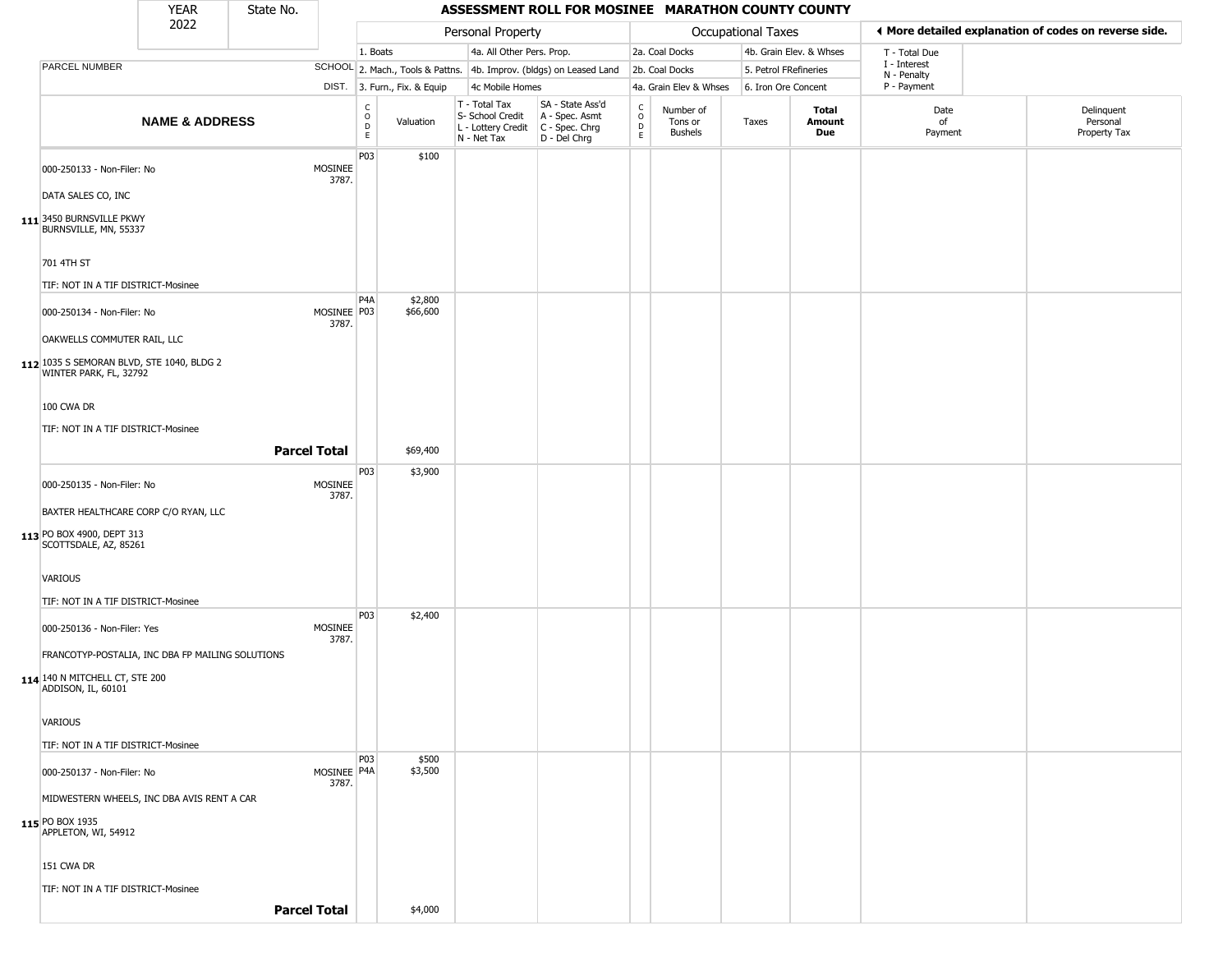|                                                           | <b>YEAR</b>               | State No. |                        |                               |                              |                                                                                         | ASSESSMENT ROLL FOR MOSINEE MARATHON COUNTY COUNTY                  |                                |                                        |                       |                         |                             |                                                       |
|-----------------------------------------------------------|---------------------------|-----------|------------------------|-------------------------------|------------------------------|-----------------------------------------------------------------------------------------|---------------------------------------------------------------------|--------------------------------|----------------------------------------|-----------------------|-------------------------|-----------------------------|-------------------------------------------------------|
|                                                           | 2022                      |           |                        |                               |                              | Personal Property                                                                       |                                                                     |                                |                                        | Occupational Taxes    |                         |                             | ♦ More detailed explanation of codes on reverse side. |
|                                                           |                           |           |                        | 1. Boats                      |                              | 4a. All Other Pers. Prop.                                                               |                                                                     |                                | 2a. Coal Docks                         |                       | 4b. Grain Elev. & Whses | T - Total Due               |                                                       |
| PARCEL NUMBER                                             |                           |           |                        |                               |                              |                                                                                         | SCHOOL 2. Mach., Tools & Pattns. 4b. Improv. (bldgs) on Leased Land |                                | 2b. Coal Docks                         | 5. Petrol FRefineries |                         | I - Interest<br>N - Penalty |                                                       |
|                                                           |                           |           |                        |                               | DIST. 3. Furn., Fix. & Equip | 4c Mobile Homes                                                                         |                                                                     |                                | 4a. Grain Elev & Whses                 | 6. Iron Ore Concent   |                         | P - Payment                 |                                                       |
|                                                           | <b>NAME &amp; ADDRESS</b> |           |                        | C<br>$\circ$<br>$\frac{D}{E}$ | Valuation                    | T - Total Tax<br>S- School Credit<br>L - Lottery Credit   C - Spec. Chrg<br>N - Net Tax | SA - State Ass'd<br>A - Spec. Asmt<br>D - Del Chrg                  | $\rm _o^c$<br>D<br>$\mathsf E$ | Number of<br>Tons or<br><b>Bushels</b> | Taxes                 | Total<br>Amount<br>Due  | Date<br>of<br>Payment       | Delinquent<br>Personal<br>Property Tax                |
| 000-250138 - Non-Filer: Yes<br>JOHNNA'S HAIR STUDIO       |                           |           | MOSINEE<br>3787.       | P03                           | \$5,500                      |                                                                                         |                                                                     |                                |                                        |                       |                         |                             |                                                       |
|                                                           |                           |           |                        |                               |                              |                                                                                         |                                                                     |                                |                                        |                       |                         |                             |                                                       |
| 116 405A 4TH ST<br>Mosinee, WI, 54455                     |                           |           |                        |                               |                              |                                                                                         |                                                                     |                                |                                        |                       |                         |                             |                                                       |
| 405A 4TH ST                                               |                           |           |                        |                               |                              |                                                                                         |                                                                     |                                |                                        |                       |                         |                             |                                                       |
| TIF: TID #3 (T3251)-Mosinee                               |                           |           |                        |                               |                              |                                                                                         |                                                                     |                                |                                        |                       |                         |                             |                                                       |
| 000-250139 - Non-Filer: Yes                               |                           |           | MOSINEE P03<br>3787.   | P4A                           | \$400<br>\$14,100            |                                                                                         |                                                                     |                                |                                        |                       |                         |                             |                                                       |
| NORTH STAR ENVIRONMENTAL TESTING, LLC                     |                           |           |                        |                               |                              |                                                                                         |                                                                     |                                |                                        |                       |                         |                             |                                                       |
| 117 1006 WESTERN AVE<br>Mosinee, WI, 54455                |                           |           |                        |                               |                              |                                                                                         |                                                                     |                                |                                        |                       |                         |                             |                                                       |
| 1006 WESTERN AVE                                          |                           |           |                        |                               |                              |                                                                                         |                                                                     |                                |                                        |                       |                         |                             |                                                       |
| TIF: NOT IN A TIF DISTRICT-Mosinee                        |                           |           |                        |                               |                              |                                                                                         |                                                                     |                                |                                        |                       |                         |                             |                                                       |
|                                                           |                           |           | <b>Parcel Total</b>    |                               | \$14,500                     |                                                                                         |                                                                     |                                |                                        |                       |                         |                             |                                                       |
|                                                           |                           |           |                        | Stat                          | \$0                          |                                                                                         |                                                                     |                                |                                        |                       |                         |                             |                                                       |
| 000-250140 - Non-Filer: No                                |                           |           | MOSINEE e<br>3787. Ass |                               |                              |                                                                                         |                                                                     |                                |                                        |                       |                         |                             |                                                       |
| LTR PRODUCTS LLC                                          |                           |           |                        | ess<br>ed                     |                              |                                                                                         |                                                                     |                                |                                        |                       |                         |                             |                                                       |
| 118 1050 INDIANHEAD DR<br>Mosinee, WI, 54455              |                           |           |                        |                               |                              |                                                                                         |                                                                     |                                |                                        |                       |                         |                             |                                                       |
| 1050 INDIANHEAD DR                                        |                           |           |                        |                               |                              |                                                                                         |                                                                     |                                |                                        |                       |                         |                             |                                                       |
| TIF: NOT IN A TIF DISTRICT-Mosinee                        |                           |           |                        | P <sub>4</sub> A              | \$46,200                     |                                                                                         |                                                                     |                                |                                        |                       |                         |                             |                                                       |
| 000-250141 - Non-Filer: No                                |                           |           | MOSINEE<br>3787.       |                               |                              |                                                                                         |                                                                     |                                |                                        |                       |                         |                             |                                                       |
| SIGNATURE FINANCIAL, LLC                                  |                           |           |                        |                               |                              |                                                                                         |                                                                     |                                |                                        |                       |                         |                             |                                                       |
| 119 PO BOX 1301<br>NORTHBROOK, IL, 60065                  |                           |           |                        |                               |                              |                                                                                         |                                                                     |                                |                                        |                       |                         |                             |                                                       |
| 950 S PARK CIRCLE                                         |                           |           |                        |                               |                              |                                                                                         |                                                                     |                                |                                        |                       |                         |                             |                                                       |
| TIF: NOT IN A TIF DISTRICT-Mosinee                        |                           |           |                        |                               |                              |                                                                                         |                                                                     |                                |                                        |                       |                         |                             |                                                       |
| 000-250142 - Non-Filer: Yes                               |                           |           | MOSINEE<br>3787.       | P <sub>4</sub> A              | \$1,700                      |                                                                                         |                                                                     |                                |                                        |                       |                         |                             |                                                       |
| PINNACLE PROPANE EXPRESS, LLC                             |                           |           |                        |                               |                              |                                                                                         |                                                                     |                                |                                        |                       |                         |                             |                                                       |
| 120 600 E LAS COLINAS BLVD, STE 2000<br>IRVING, TX, 75039 |                           |           |                        |                               |                              |                                                                                         |                                                                     |                                |                                        |                       |                         |                             |                                                       |
| 530 W HIGHWAY 153                                         |                           |           |                        |                               |                              |                                                                                         |                                                                     |                                |                                        |                       |                         |                             |                                                       |
| TIF: NOT IN A TIF DISTRICT-Mosinee                        |                           |           |                        |                               |                              |                                                                                         |                                                                     |                                |                                        |                       |                         |                             |                                                       |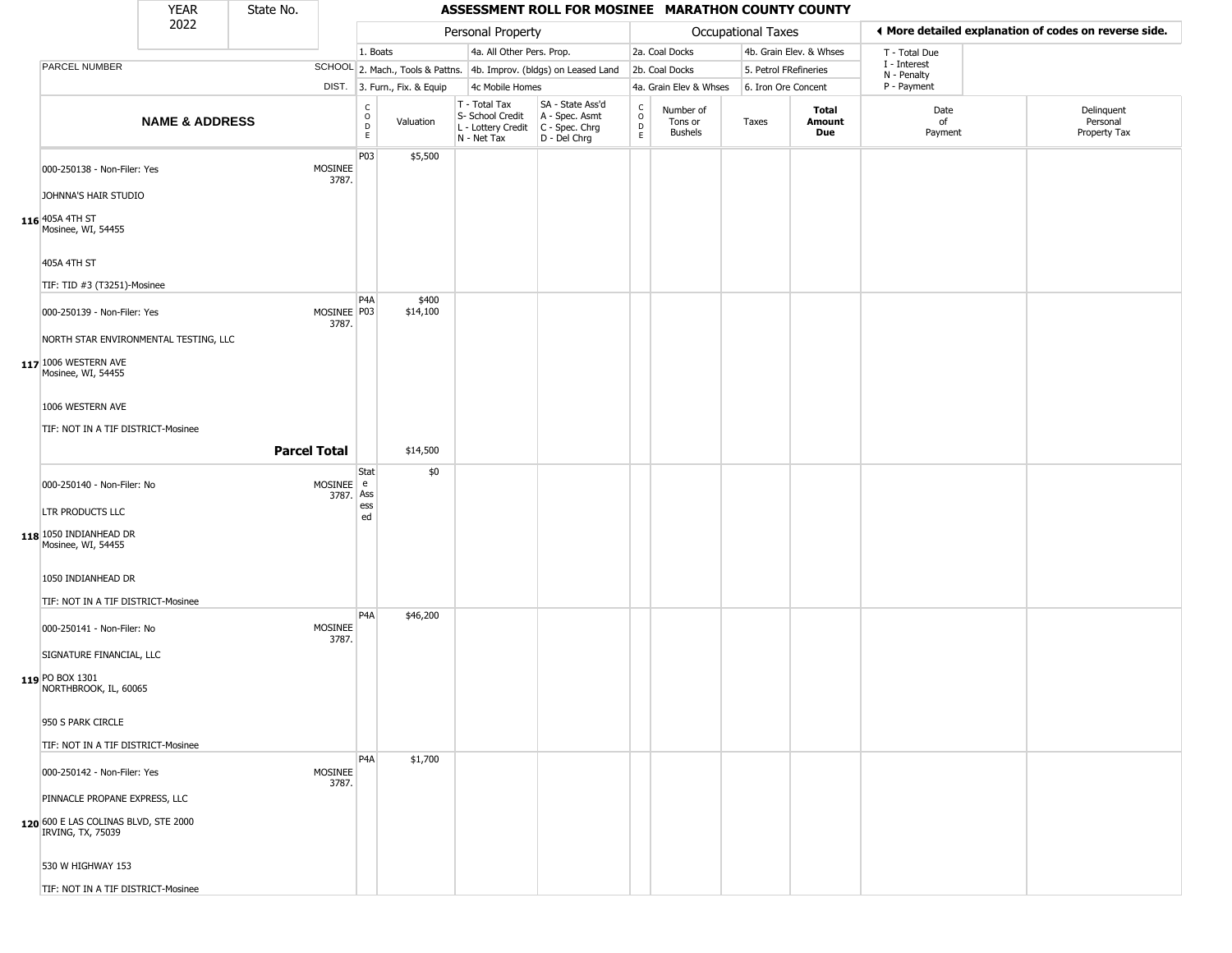|                                                                                                                     | <b>YEAR</b>               | State No. |                         |                            |                              |                                                                                         | ASSESSMENT ROLL FOR MOSINEE MARATHON COUNTY COUNTY                  |                      |                                        |                       |                         |                             |                                                       |
|---------------------------------------------------------------------------------------------------------------------|---------------------------|-----------|-------------------------|----------------------------|------------------------------|-----------------------------------------------------------------------------------------|---------------------------------------------------------------------|----------------------|----------------------------------------|-----------------------|-------------------------|-----------------------------|-------------------------------------------------------|
|                                                                                                                     | 2022                      |           |                         |                            |                              | Personal Property                                                                       |                                                                     |                      |                                        | Occupational Taxes    |                         |                             | ♦ More detailed explanation of codes on reverse side. |
|                                                                                                                     |                           |           |                         | 1. Boats                   |                              | 4a. All Other Pers. Prop.                                                               |                                                                     |                      | 2a. Coal Docks                         |                       | 4b. Grain Elev. & Whses | T - Total Due               |                                                       |
| PARCEL NUMBER                                                                                                       |                           |           |                         |                            |                              |                                                                                         | SCHOOL 2. Mach., Tools & Pattns. 4b. Improv. (bldgs) on Leased Land |                      | 2b. Coal Docks                         | 5. Petrol FRefineries |                         | I - Interest<br>N - Penalty |                                                       |
|                                                                                                                     |                           |           |                         |                            | DIST. 3. Furn., Fix. & Equip | 4c Mobile Homes                                                                         |                                                                     |                      | 4a. Grain Elev & Whses                 | 6. Iron Ore Concent   |                         | P - Payment                 |                                                       |
|                                                                                                                     | <b>NAME &amp; ADDRESS</b> |           |                         | $\rm ^c_{\rm o}$<br>D<br>E | Valuation                    | T - Total Tax<br>S- School Credit<br>L - Lottery Credit   C - Spec. Chrg<br>N - Net Tax | SA - State Ass'd<br>A - Spec. Asmt<br>D - Del Chrg                  | $\rm _o^c$<br>D<br>E | Number of<br>Tons or<br><b>Bushels</b> | Taxes                 | Total<br>Amount<br>Due  | Date<br>of<br>Payment       | Delinquent<br>Personal<br>Property Tax                |
| 000-250143 - Non-Filer: No<br>O'REILLY AUTO STORES INC DBA O'REILLY AUTO PARTS<br>121 PO BOX 9167                   |                           |           | MOSINEE P4A<br>3787.    | P03                        | \$32,400<br>\$33,400         |                                                                                         |                                                                     |                      |                                        |                       |                         |                             |                                                       |
| SPRINGFIELD, MO, 65801<br>495 STATE HWY 153<br>TIF: TID #3 (T3251)-Mosinee                                          |                           |           | <b>Parcel Total</b>     |                            | \$65,800                     |                                                                                         |                                                                     |                      |                                        |                       |                         |                             |                                                       |
| 000-250144 - Non-Filer: No<br>BANC OF AMERICA LEASING AND CAPITAL, LLC<br>122 PO BOX 105578<br>ATLANTA, GA, 30348   |                           |           | <b>MOSINEE</b><br>3787. | P03                        | \$700                        |                                                                                         |                                                                     |                      |                                        |                       |                         |                             |                                                       |
| 101 MAIN ST<br>TIF: TID #3 (T3251)-Mosinee                                                                          |                           |           |                         | P03                        | \$2,100                      |                                                                                         |                                                                     |                      |                                        |                       |                         |                             |                                                       |
| 000-250145 - Non-Filer: No<br>CANON SOLUTIONS AMERICA, INC<br>123 300 COMMERCE SQUARE BLVD<br>BURLINGTON, NJ, 08016 |                           |           | MOSINEE<br>3787.        |                            |                              |                                                                                         |                                                                     |                      |                                        |                       |                         |                             |                                                       |
| 1000 N PARK VIEW CIRCLE<br>TIF: TID #2 (T2251)-Mosinee                                                              |                           |           |                         | P <sub>4</sub> A           | \$6,900                      |                                                                                         |                                                                     |                      |                                        |                       |                         |                             |                                                       |
| 000-250146 - Non-Filer: No<br>AIR METHODS CORP<br>124 15 W 6TH ST, STE 2400<br><b>TULSA, OK, 74119</b>              |                           |           | MOSINEE<br>3787.        |                            |                              |                                                                                         |                                                                     |                      |                                        |                       |                         |                             |                                                       |
| 400 CWA DR<br>TIF: NOT IN A TIF DISTRICT-Mosinee                                                                    |                           |           |                         |                            |                              |                                                                                         |                                                                     |                      |                                        |                       |                         |                             |                                                       |
| 000-250147 - Non-Filer: No<br>WABASHA LEASING, LLC<br>125 PO BOX 80615<br>INDIANAPOLIS, IN, 46280                   |                           |           | MOSINEE<br>3787.        | P <sub>03</sub>            | \$7,500                      |                                                                                         |                                                                     |                      |                                        |                       |                         |                             |                                                       |
| VARIOUS<br>TIF: NOT IN A TIF DISTRICT-Mosinee                                                                       |                           |           |                         |                            |                              |                                                                                         |                                                                     |                      |                                        |                       |                         |                             |                                                       |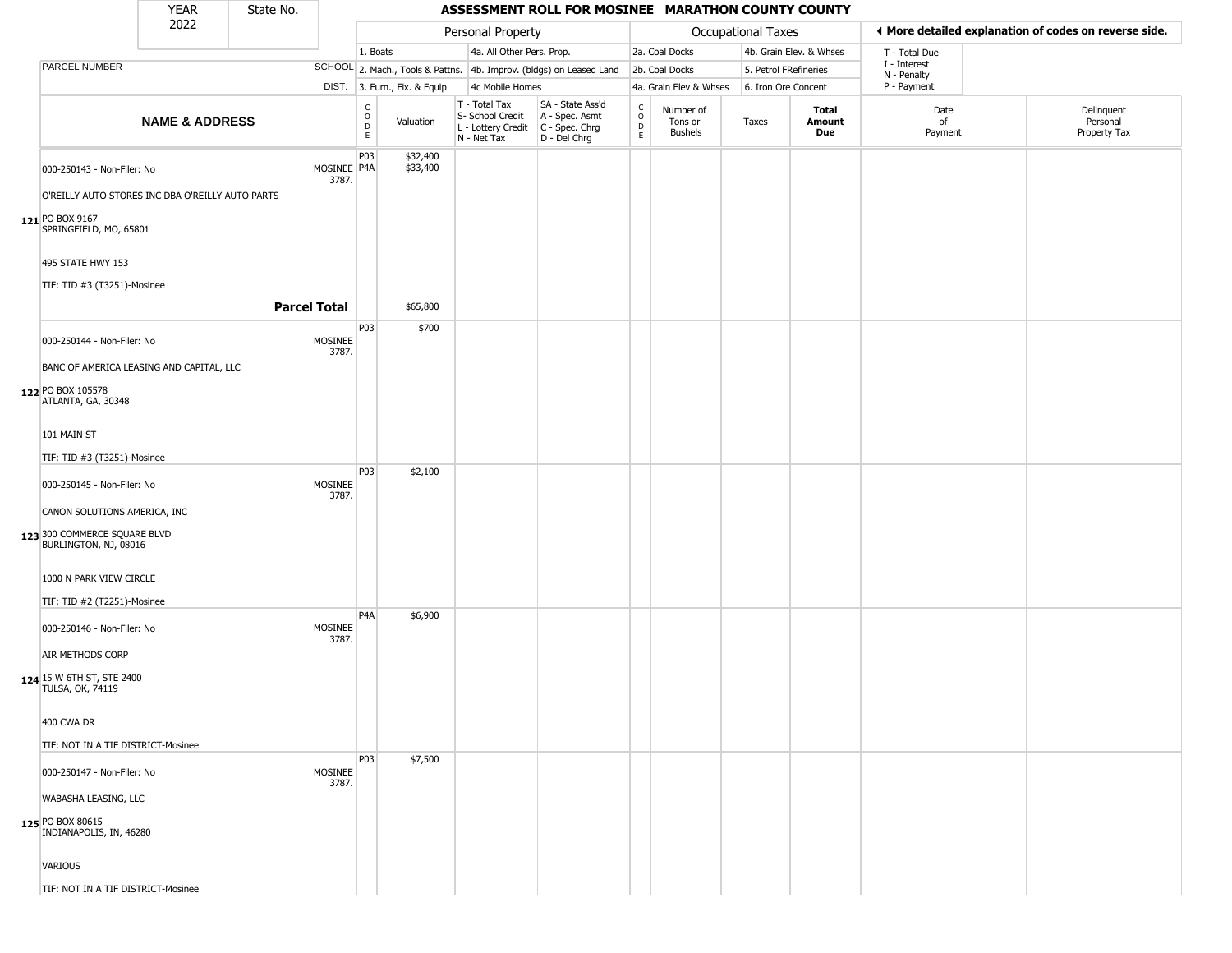|                                           | <b>YEAR</b>               | State No.           |                                           |                              |                                                                        | ASSESSMENT ROLL FOR MOSINEE MARATHON COUNTY COUNTY                   |                                            |                                        |                       |                         |                             |                                                       |  |
|-------------------------------------------|---------------------------|---------------------|-------------------------------------------|------------------------------|------------------------------------------------------------------------|----------------------------------------------------------------------|--------------------------------------------|----------------------------------------|-----------------------|-------------------------|-----------------------------|-------------------------------------------------------|--|
|                                           | 2022                      |                     |                                           |                              | Personal Property                                                      |                                                                      |                                            |                                        | Occupational Taxes    |                         |                             | ♦ More detailed explanation of codes on reverse side. |  |
|                                           |                           |                     |                                           | 1. Boats                     | 4a. All Other Pers. Prop.                                              |                                                                      |                                            | 2a. Coal Docks                         |                       | 4b. Grain Elev. & Whses | T - Total Due               |                                                       |  |
| PARCEL NUMBER                             |                           |                     |                                           |                              |                                                                        | SCHOOL 2. Mach., Tools & Pattns. 4b. Improv. (bldgs) on Leased Land  |                                            | 2b. Coal Docks                         | 5. Petrol FRefineries |                         | I - Interest<br>N - Penalty |                                                       |  |
|                                           |                           |                     |                                           | DIST. 3. Furn., Fix. & Equip | 4c Mobile Homes                                                        |                                                                      |                                            | 4a. Grain Elev & Whses                 | 6. Iron Ore Concent   |                         | P - Payment                 |                                                       |  |
|                                           | <b>NAME &amp; ADDRESS</b> |                     | $\begin{matrix} 0 \\ 0 \\ D \end{matrix}$ | Valuation<br>E               | T - Total Tax<br>S- School Credit<br>L - Lottery Credit<br>N - Net Tax | SA - State Ass'd<br>A - Spec. Asmt<br>C - Spec. Chrg<br>D - Del Chrg | $\begin{array}{c} C \\ 0 \\ E \end{array}$ | Number of<br>Tons or<br><b>Bushels</b> | Taxes                 | Total<br>Amount<br>Due  | Date<br>of<br>Payment       | Delinquent<br>Personal<br>Property Tax                |  |
| 000-250148 - Non-Filer: Yes               |                           |                     | P <sub>4</sub> A<br>MOSINEE P03<br>3787.  | \$1,000<br>\$11,100          |                                                                        |                                                                      |                                            |                                        |                       |                         |                             |                                                       |  |
| CASA MEZCAL MOSINEE                       |                           |                     |                                           |                              |                                                                        |                                                                      |                                            |                                        |                       |                         |                             |                                                       |  |
| 126 420 4TH ST<br>Mosinee, WI, 54455      |                           |                     |                                           |                              |                                                                        |                                                                      |                                            |                                        |                       |                         |                             |                                                       |  |
| 420 4TH ST                                |                           |                     |                                           |                              |                                                                        |                                                                      |                                            |                                        |                       |                         |                             |                                                       |  |
| TIF: TID #3 (T3251)-Mosinee               |                           |                     |                                           |                              |                                                                        |                                                                      |                                            |                                        |                       |                         |                             |                                                       |  |
|                                           |                           | <b>Parcel Total</b> |                                           | \$12,100                     |                                                                        |                                                                      |                                            |                                        |                       |                         |                             |                                                       |  |
| 000-250149 - Non-Filer: Yes               |                           |                     | P <sub>4</sub> A<br>MOSINEE P03<br>3787.  | \$1,000<br>\$25,000          |                                                                        |                                                                      |                                            |                                        |                       |                         |                             |                                                       |  |
| <b>CYPRUS GRILL</b>                       |                           |                     |                                           |                              |                                                                        |                                                                      |                                            |                                        |                       |                         |                             |                                                       |  |
| 127 801 WESTERN AVE<br>Mosinee, WI, 54455 |                           |                     |                                           |                              |                                                                        |                                                                      |                                            |                                        |                       |                         |                             |                                                       |  |
| 801 WESTERN AVE                           |                           |                     |                                           |                              |                                                                        |                                                                      |                                            |                                        |                       |                         |                             |                                                       |  |
| TIF: NOT IN A TIF DISTRICT-Mosinee        |                           |                     |                                           |                              |                                                                        |                                                                      |                                            |                                        |                       |                         |                             |                                                       |  |
|                                           |                           | <b>Parcel Total</b> |                                           | \$26,000                     |                                                                        |                                                                      |                                            |                                        |                       |                         |                             |                                                       |  |
| 000-250150 - Non-Filer: Yes               |                           |                     | P <sub>4</sub> A<br>MOSINEE P03<br>3787.  | \$1,000<br>\$45,000          |                                                                        |                                                                      |                                            |                                        |                       |                         |                             |                                                       |  |
| <b>GORSKI'S</b>                           |                           |                     |                                           |                              |                                                                        |                                                                      |                                            |                                        |                       |                         |                             |                                                       |  |
| 128 450 ORBITING DR<br>Mosinee, WI, 54455 |                           |                     |                                           |                              |                                                                        |                                                                      |                                            |                                        |                       |                         |                             |                                                       |  |
| 450 ORBITING DR                           |                           |                     |                                           |                              |                                                                        |                                                                      |                                            |                                        |                       |                         |                             |                                                       |  |
| TIF: NOT IN A TIF DISTRICT-Mosinee        |                           |                     |                                           |                              |                                                                        |                                                                      |                                            |                                        |                       |                         |                             |                                                       |  |
|                                           |                           | <b>Parcel Total</b> |                                           | \$46,000                     |                                                                        |                                                                      |                                            |                                        |                       |                         |                             |                                                       |  |
| 000-250151 - Non-Filer: No                |                           |                     | P <sub>4</sub> A<br>MOSINEE P03<br>3787.  | \$3,300<br>\$4,900           |                                                                        |                                                                      |                                            |                                        |                       |                         |                             |                                                       |  |
| <b>TAIL-WAGGING TRIMS</b>                 |                           |                     |                                           |                              |                                                                        |                                                                      |                                            |                                        |                       |                         |                             |                                                       |  |
| 129 1106 MAIN ST<br>Mosinee, WI, 54455    |                           |                     |                                           |                              |                                                                        |                                                                      |                                            |                                        |                       |                         |                             |                                                       |  |
| 1106 MAIN ST                              |                           |                     |                                           |                              |                                                                        |                                                                      |                                            |                                        |                       |                         |                             |                                                       |  |
| TIF: NOT IN A TIF DISTRICT-Mosinee        |                           |                     |                                           |                              |                                                                        |                                                                      |                                            |                                        |                       |                         |                             |                                                       |  |
|                                           |                           | <b>Parcel Total</b> |                                           | \$8,200                      |                                                                        |                                                                      |                                            |                                        |                       |                         |                             |                                                       |  |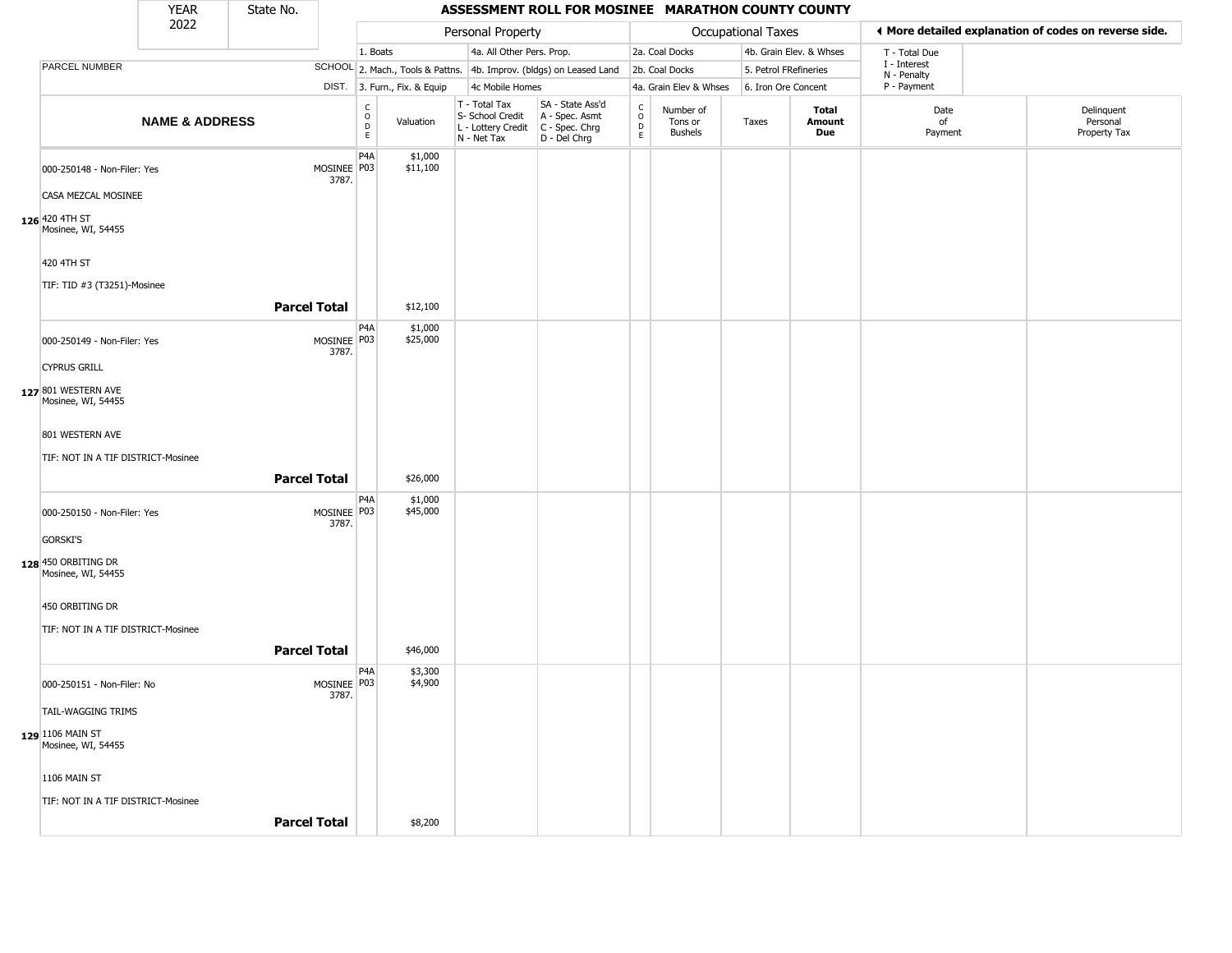|                                                             | <b>YEAR</b>               | State No.           |                      |                                                 |                              |  |                                                  | ASSESSMENT ROLL FOR MOSINEE MARATHON COUNTY COUNTY                                        |                                              |                                 |                       |                         |                             |                                                       |
|-------------------------------------------------------------|---------------------------|---------------------|----------------------|-------------------------------------------------|------------------------------|--|--------------------------------------------------|-------------------------------------------------------------------------------------------|----------------------------------------------|---------------------------------|-----------------------|-------------------------|-----------------------------|-------------------------------------------------------|
|                                                             | 2022                      |                     |                      |                                                 |                              |  | Personal Property                                |                                                                                           |                                              |                                 | Occupational Taxes    |                         |                             | ♦ More detailed explanation of codes on reverse side. |
|                                                             |                           |                     |                      | 1. Boats                                        |                              |  | 4a. All Other Pers. Prop.                        |                                                                                           |                                              | 2a. Coal Docks                  |                       | 4b. Grain Elev. & Whses | T - Total Due               |                                                       |
| PARCEL NUMBER                                               |                           |                     |                      |                                                 |                              |  |                                                  | SCHOOL 2. Mach., Tools & Pattns. 4b. Improv. (bldgs) on Leased Land                       |                                              | 2b. Coal Docks                  | 5. Petrol FRefineries |                         | I - Interest<br>N - Penalty |                                                       |
|                                                             |                           |                     |                      |                                                 | DIST. 3. Furn., Fix. & Equip |  | 4c Mobile Homes                                  |                                                                                           |                                              | 4a. Grain Elev & Whses          | 6. Iron Ore Concent   |                         | P - Payment                 |                                                       |
|                                                             | <b>NAME &amp; ADDRESS</b> |                     |                      | $\begin{array}{c} C \\ O \\ D \\ E \end{array}$ | Valuation                    |  | T - Total Tax<br>S- School Credit<br>N - Net Tax | SA - State Ass'd<br>A - Spec. Asmt<br>L - Lottery Credit   C - Spec. Chrg<br>D - Del Chrg | $\begin{array}{c}\nC \\ D \\ E\n\end{array}$ | Number of<br>Tons or<br>Bushels | Taxes                 | Total<br>Amount<br>Due  | Date<br>of<br>Payment       | Delinquent<br>Personal<br>Property Tax                |
| 000-250152 - Non-Filer: No                                  |                           |                     | MOSINEE P03<br>3787. | P <sub>4</sub> A                                | \$4,400<br>\$4,900           |  |                                                  |                                                                                           |                                              |                                 |                       |                         |                             |                                                       |
| ALL ROADS REAL ESTATE INC                                   |                           |                     |                      |                                                 |                              |  |                                                  |                                                                                           |                                              |                                 |                       |                         |                             |                                                       |
| 130 210302 BADGER RD<br>Mosinee, WI, 54455                  |                           |                     |                      |                                                 |                              |  |                                                  |                                                                                           |                                              |                                 |                       |                         |                             |                                                       |
| 1116 WESTERN AVE                                            |                           |                     |                      |                                                 |                              |  |                                                  |                                                                                           |                                              |                                 |                       |                         |                             |                                                       |
| TIF: NOT IN A TIF DISTRICT-Mosinee                          |                           |                     |                      |                                                 |                              |  |                                                  |                                                                                           |                                              |                                 |                       |                         |                             |                                                       |
|                                                             |                           | <b>Parcel Total</b> |                      |                                                 | \$9,300                      |  |                                                  |                                                                                           |                                              |                                 |                       |                         |                             |                                                       |
| 000-250153 - Non-Filer: No                                  |                           |                     | MOSINEE<br>3787.     | P03                                             | \$2,700                      |  |                                                  |                                                                                           |                                              |                                 |                       |                         |                             |                                                       |
| CANON FINANCIAL SERVICES, LLC                               |                           |                     |                      |                                                 |                              |  |                                                  |                                                                                           |                                              |                                 |                       |                         |                             |                                                       |
| 131 158 GAITHER DRIVE<br>MOUNT LAUREL, NJ, 08054            |                           |                     |                      |                                                 |                              |  |                                                  |                                                                                           |                                              |                                 |                       |                         |                             |                                                       |
| VARIOUS                                                     |                           |                     |                      |                                                 |                              |  |                                                  |                                                                                           |                                              |                                 |                       |                         |                             |                                                       |
| TIF: NOT IN A TIF DISTRICT-Mosinee                          |                           |                     |                      |                                                 |                              |  |                                                  |                                                                                           |                                              |                                 |                       |                         |                             |                                                       |
| 000-250155 - Non-Filer: No                                  |                           |                     | MOSINEE<br>3787.     | P <sub>4</sub> A                                | \$43,100                     |  |                                                  |                                                                                           |                                              |                                 |                       |                         |                             |                                                       |
| CHEP USA INDIRECT TAX                                       |                           |                     |                      |                                                 |                              |  |                                                  |                                                                                           |                                              |                                 |                       |                         |                             |                                                       |
| 132 5897 WINDWARD PARKWAY<br>ALPHARETTA, GA, 30005          |                           |                     |                      |                                                 |                              |  |                                                  |                                                                                           |                                              |                                 |                       |                         |                             |                                                       |
| 625 RIVER ROAD<br>TIF: NOT IN A TIF DISTRICT-Mosinee        |                           |                     |                      |                                                 |                              |  |                                                  |                                                                                           |                                              |                                 |                       |                         |                             |                                                       |
| 000-250156 - Non-Filer: No                                  |                           |                     | MOSINEE<br>3787.     | <b>P03</b>                                      | \$100                        |  |                                                  |                                                                                           |                                              |                                 |                       |                         |                             |                                                       |
| CONOPCO, INC                                                |                           |                     |                      |                                                 |                              |  |                                                  |                                                                                           |                                              |                                 |                       |                         |                             |                                                       |
| 133 PO BOX 5195<br>OAK BROOK, IL, 60522                     |                           |                     |                      |                                                 |                              |  |                                                  |                                                                                           |                                              |                                 |                       |                         |                             |                                                       |
| VARIOUS                                                     |                           |                     |                      |                                                 |                              |  |                                                  |                                                                                           |                                              |                                 |                       |                         |                             |                                                       |
| TIF: NOT IN A TIF DISTRICT-Mosinee                          |                           |                     |                      |                                                 |                              |  |                                                  |                                                                                           |                                              |                                 |                       |                         |                             |                                                       |
| 000-250157 - Non-Filer: No                                  |                           |                     | MOSINEE<br>3787.     | P03                                             | \$2,900                      |  |                                                  |                                                                                           |                                              |                                 |                       |                         |                             |                                                       |
| TRANSACTION NETWORK SERVICES, INC                           |                           |                     |                      |                                                 |                              |  |                                                  |                                                                                           |                                              |                                 |                       |                         |                             |                                                       |
| 134 10740 PARKRIDE BLVD STE 100<br><b>RESTON, VA, 20191</b> |                           |                     |                      |                                                 |                              |  |                                                  |                                                                                           |                                              |                                 |                       |                         |                             |                                                       |
| VARIOUS                                                     |                           |                     |                      |                                                 |                              |  |                                                  |                                                                                           |                                              |                                 |                       |                         |                             |                                                       |
| TIF: NOT IN A TIF DISTRICT-Mosinee                          |                           |                     |                      |                                                 |                              |  |                                                  |                                                                                           |                                              |                                 |                       |                         |                             |                                                       |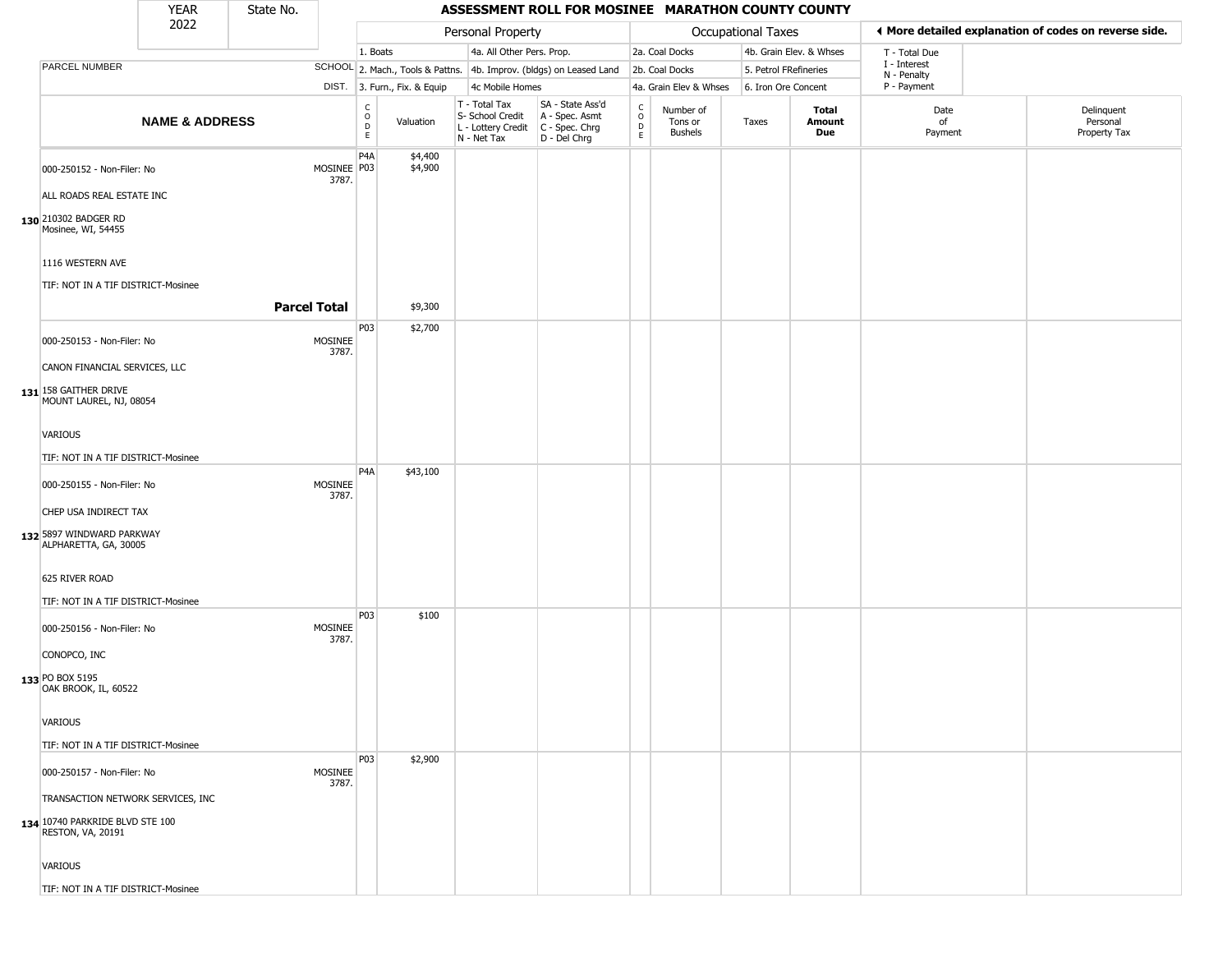|                                                                                                       | <b>YEAR</b>               | State No.           |                        |                                                  |                              |                                                                        | ASSESSMENT ROLL FOR MOSINEE MARATHON COUNTY COUNTY                   |                                                                    |                                        |                           |                         |                             |                                                       |
|-------------------------------------------------------------------------------------------------------|---------------------------|---------------------|------------------------|--------------------------------------------------|------------------------------|------------------------------------------------------------------------|----------------------------------------------------------------------|--------------------------------------------------------------------|----------------------------------------|---------------------------|-------------------------|-----------------------------|-------------------------------------------------------|
|                                                                                                       | 2022                      |                     |                        |                                                  |                              | Personal Property                                                      |                                                                      |                                                                    |                                        | <b>Occupational Taxes</b> |                         |                             | ◀ More detailed explanation of codes on reverse side. |
|                                                                                                       |                           |                     |                        | 1. Boats                                         |                              | 4a. All Other Pers. Prop.                                              |                                                                      |                                                                    | 2a. Coal Docks                         |                           | 4b. Grain Elev. & Whses | T - Total Due               |                                                       |
| PARCEL NUMBER                                                                                         |                           |                     |                        |                                                  |                              |                                                                        | SCHOOL 2. Mach., Tools & Pattns. 4b. Improv. (bldgs) on Leased Land  |                                                                    | 2b. Coal Docks                         | 5. Petrol FRefineries     |                         | I - Interest<br>N - Penalty |                                                       |
|                                                                                                       |                           |                     |                        |                                                  | DIST. 3. Furn., Fix. & Equip | 4c Mobile Homes                                                        |                                                                      |                                                                    | 4a. Grain Elev & Whses                 | 6. Iron Ore Concent       |                         | P - Payment                 |                                                       |
|                                                                                                       | <b>NAME &amp; ADDRESS</b> |                     |                        | $_{\rm o}^{\rm c}$<br>$\mathsf D$<br>$\mathsf E$ | Valuation                    | T - Total Tax<br>S- School Credit<br>L - Lottery Credit<br>N - Net Tax | SA - State Ass'd<br>A - Spec. Asmt<br>C - Spec. Chrg<br>D - Del Chrg | $\begin{smallmatrix} C \\ 0 \\ D \end{smallmatrix}$<br>$\mathsf E$ | Number of<br>Tons or<br><b>Bushels</b> | Taxes                     | Total<br>Amount<br>Due  | Date<br>of<br>Payment       | Delinquent<br>Personal<br>Property Tax                |
| 000-250158 - Non-Filer: No<br><b>MARATHON BANK</b>                                                    |                           |                     | MOSINEE P03<br>3787.   | P4A                                              | \$7,700<br>\$25,300          |                                                                        |                                                                      |                                                                    |                                        |                           |                         |                             |                                                       |
| 135 500 SCOTT ST<br>WAUSAU, WI, 54402-1666                                                            |                           |                     |                        |                                                  |                              |                                                                        |                                                                      |                                                                    |                                        |                           |                         |                             |                                                       |
| 307 3RD AVE<br>TIF: TID #3 (T3251)-Mosinee                                                            |                           | <b>Parcel Total</b> |                        |                                                  | \$33,000                     |                                                                        |                                                                      |                                                                    |                                        |                           |                         |                             |                                                       |
|                                                                                                       |                           |                     |                        | P <sub>4</sub> A                                 |                              |                                                                        |                                                                      |                                                                    |                                        |                           |                         |                             |                                                       |
| 000-250159 - Non-Filer: Yes<br>MOSINEE CAFE ATTN: LYN KEARNS<br>136 313 MAIN ST<br>MOSINEE, WI, 54455 |                           |                     | MOSINEE   P03<br>3787. |                                                  | \$1,000<br>\$10,000          |                                                                        |                                                                      |                                                                    |                                        |                           |                         |                             |                                                       |
|                                                                                                       |                           |                     |                        |                                                  |                              |                                                                        |                                                                      |                                                                    |                                        |                           |                         |                             |                                                       |
| 313 MAIN ST                                                                                           |                           |                     |                        |                                                  |                              |                                                                        |                                                                      |                                                                    |                                        |                           |                         |                             |                                                       |
| TIF: TID #3 (T3251)-Mosinee                                                                           |                           |                     |                        |                                                  |                              |                                                                        |                                                                      |                                                                    |                                        |                           |                         |                             |                                                       |
|                                                                                                       |                           | <b>Parcel Total</b> |                        |                                                  | \$11,000                     |                                                                        |                                                                      |                                                                    |                                        |                           |                         |                             |                                                       |
| 200-010001 - Non-Filer: No<br>ABL LIGHTS INC                                                          |                           |                     | MOSINEE e<br>3787. Ass | Stat<br>ess<br>ed                                | \$0                          |                                                                        |                                                                      |                                                                    |                                        |                           |                         |                             |                                                       |
| 137 660 GOLF CLUB BLVD<br>MOSINEE, WI, 54455                                                          |                           |                     |                        |                                                  |                              |                                                                        |                                                                      |                                                                    |                                        |                           |                         |                             |                                                       |
| 660 GOLF CLUB                                                                                         |                           |                     |                        |                                                  |                              |                                                                        |                                                                      |                                                                    |                                        |                           |                         |                             |                                                       |
| TIF: NOT IN A TIF DISTRICT-Mosinee                                                                    |                           |                     |                        |                                                  |                              |                                                                        |                                                                      |                                                                    |                                        |                           |                         |                             |                                                       |
| 200-010002 - Non-Filer: No<br>AROW GLOBAL CORP                                                        |                           |                     | MOSINEE e<br>3787. Ass | Stat<br>ess                                      | \$0                          |                                                                        |                                                                      |                                                                    |                                        |                           |                         |                             |                                                       |
| 138 924 N PARKVIEW CIR<br>MOSINEE, WI, 54455                                                          |                           |                     |                        | ed                                               |                              |                                                                        |                                                                      |                                                                    |                                        |                           |                         |                             |                                                       |
| 924 N PARK VIEW CIR<br>TIF: TID #2 (T2251)-Mosinee                                                    |                           |                     |                        |                                                  |                              |                                                                        |                                                                      |                                                                    |                                        |                           |                         |                             |                                                       |
| 200-010003 - Non-Filer: No<br>AROW GLOBAL CORP                                                        |                           |                     | MOSINEE e<br>3787. Ass | Stat<br>ess                                      | \$0                          |                                                                        |                                                                      |                                                                    |                                        |                           |                         |                             |                                                       |
| 139 924 N PARK VIEW CIRCLE<br>Mosinee, WI, 54455                                                      |                           |                     |                        | ed                                               |                              |                                                                        |                                                                      |                                                                    |                                        |                           |                         |                             |                                                       |
| 1000 STATE HWY 153                                                                                    |                           |                     |                        |                                                  |                              |                                                                        |                                                                      |                                                                    |                                        |                           |                         |                             |                                                       |
| TIF: NOT IN A TIF DISTRICT-Mosinee                                                                    |                           |                     |                        |                                                  |                              |                                                                        |                                                                      |                                                                    |                                        |                           |                         |                             |                                                       |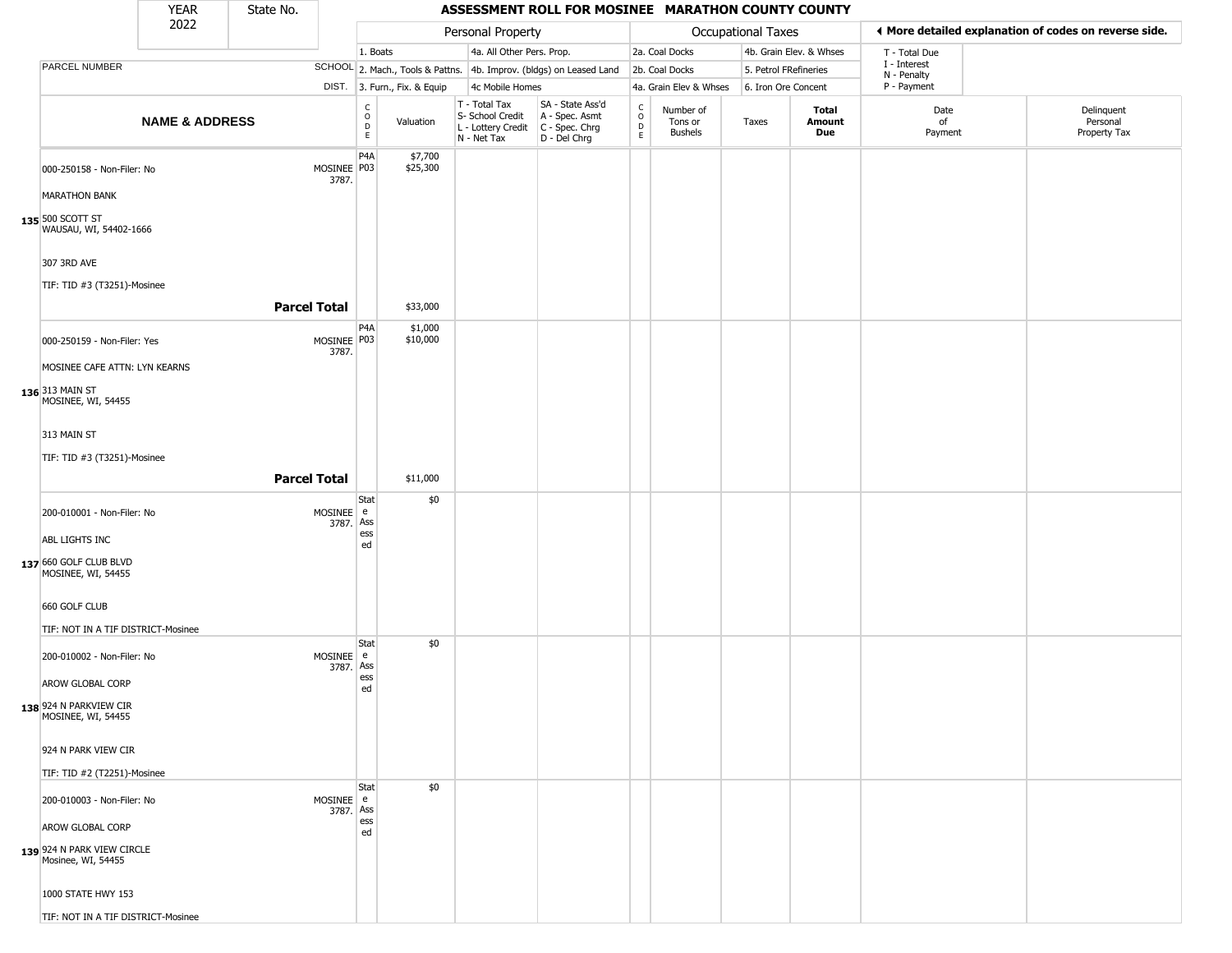#### YEAR **ASSESSMENT ROLL FOR MOSINEE MARATHON COUNTY COUNTY** 2022 DIST. 3. Furn., Fix. & Equip PARCEL NUMBER **NAME & ADDRESS** State No. C O D E Valuation T - Total Tax S- School Credit A - Spec. Asmt L - Lottery Credit C - Spec. Chrg N - Net Tax SA - State Ass'd D - Del Chrg C O D E Number of Tons or Bushels Taxes **Total Amount Due** Date of Payment Delinquent Personal Property Tax Personal Property **Department Controller Service Controller** Occupational Taxes 1. Boats **4a. All Other Pers. Prop.** 2a. Coal Docks 4b. Grain Elev. & Whses SCHOOL 2. Mach., Tools & Pattns. 4b. Improv. (bldgs) on Leased Land 2b. Coal Docks 5. Petrol FRefineries 4c Mobile Homes 4a. Grain Elev & Whses 6. Iron Ore Concent T - Total Due I - Interest N - Penalty P - Payment 3**More detailed explanation of codes on reverse side. 140** 2610 ROSS AVE 200-030003 - Non-Filer: No 3787. Ass CRYSTAL FINISHING SYSTEMS INC SCHOFIELD, WI, 54476 880 SOUTHVIEW DR TIF: NOT IN A TIF DISTRICT-Mosinee **Stat** MOSINEE e ess ed \$0 **141** PO BOX 600 200-050001 - Non-Filer: No 3787. EXPERA SPECIALTY SOLUTIONS LLC KAUKAUNA, WI, 54130-0600 100 E MAIN ST TIF: NOT IN A TIF DISTRICT-Mosinee **Stat** MOSINEE e Ass ess ed \$0 **142** 411 MAIN ST 200-060117 - Non-Filer: No 3787. FORMS SPECIALISTS INC MOSINEE, WI, 54455 411 MAIN ST TIF: NOT IN A TIF DISTRICT-Mosinee **Stat** MOSINEE e Ass ess ed \$0 **143** 1040 INDIANHEAD DR 200-070031 - Non-Filer: No 3787. Ass GENESIS VENTURES, INC DBA:GENESIS VENTURES, INC MOSINEE, WI, 54455 1040 INDIANHEAD DR TIF: NOT IN A TIF DISTRICT-Mosinee **Stat** MOSINEE e ess ed \$0 **144** 990 PARK VIEW 200-070032 - Non-Filer: No 3787. GREENHECK FAN MOSINEE, WI, 54455 990 S PARK VIEW CIR **Stat** MOSINEE e Ass ess ed \$0

TIF: TID #2 (T2251)-Mosinee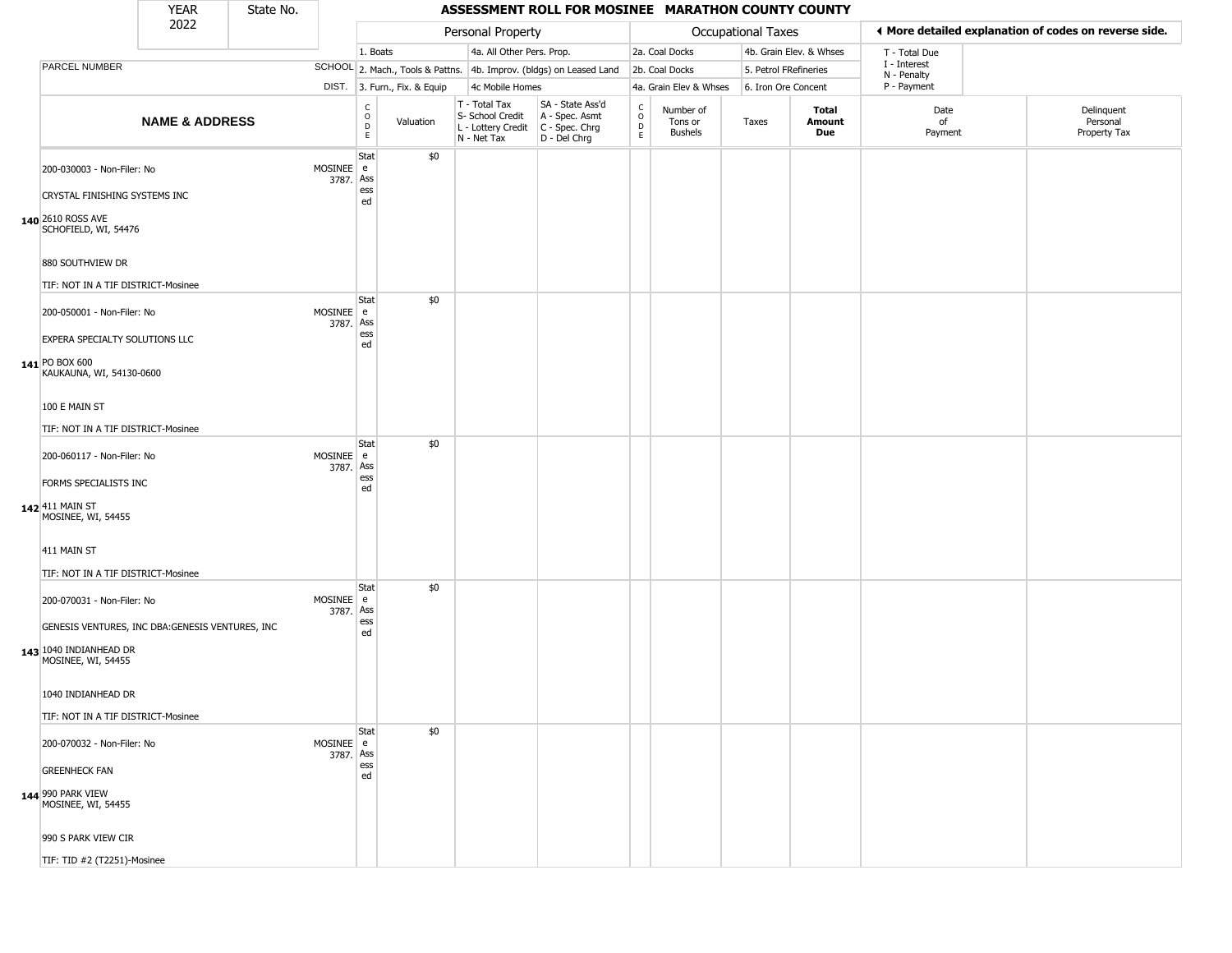|                                                                                                                                                                                  | <b>YEAR</b>               | State No.     |                             |                                   |                                  |                                                                        | ASSESSMENT ROLL FOR MOSINEE MARATHON COUNTY COUNTY                   |                 |                                        |                           |                     |                               |                             |                                                       |
|----------------------------------------------------------------------------------------------------------------------------------------------------------------------------------|---------------------------|---------------|-----------------------------|-----------------------------------|----------------------------------|------------------------------------------------------------------------|----------------------------------------------------------------------|-----------------|----------------------------------------|---------------------------|---------------------|-------------------------------|-----------------------------|-------------------------------------------------------|
|                                                                                                                                                                                  | 2022                      |               |                             |                                   |                                  | Personal Property                                                      |                                                                      |                 |                                        | <b>Occupational Taxes</b> |                     |                               |                             | ← More detailed explanation of codes on reverse side. |
|                                                                                                                                                                                  |                           |               |                             | 1. Boats                          |                                  | 4a. All Other Pers. Prop.                                              |                                                                      |                 | 2a. Coal Docks                         |                           |                     | 4b. Grain Elev. & Whses       | T - Total Due               |                                                       |
| <b>PARCEL NUMBER</b>                                                                                                                                                             |                           |               |                             |                                   | SCHOOL 2. Mach., Tools & Pattns. |                                                                        | 4b. Improv. (bldgs) on Leased Land                                   |                 | 2b. Coal Docks                         |                           |                     | 5. Petrol FRefineries         | I - Interest<br>N - Penalty |                                                       |
|                                                                                                                                                                                  |                           |               |                             |                                   | DIST. 3. Furn., Fix. & Equip     | 4c Mobile Homes                                                        |                                                                      |                 | 4a. Grain Elev & Whses                 |                           | 6. Iron Ore Concent |                               | P - Payment                 |                                                       |
|                                                                                                                                                                                  | <b>NAME &amp; ADDRESS</b> |               |                             | $\mathsf{C}$<br>$\circ$<br>D<br>E | Valuation                        | T - Total Tax<br>S- School Credit<br>L - Lottery Credit<br>N - Net Tax | SA - State Ass'd<br>A - Spec. Asmt<br>C - Spec. Chrg<br>D - Del Chrq | $\rm _o^C$<br>E | Number of<br>Tons or<br><b>Bushels</b> | Taxes                     |                     | <b>Total</b><br>Amount<br>Due | Date<br>of<br>Payment       | Delinquent<br>Personal<br>Property Tax                |
| 200-130002 - Non-Filer: No<br><b>MEKONG FRESH MEATS</b><br>145 905 S PARK VIEW<br>MOSINEE, WI, 54455<br>905 S PARK VIEW CIR<br>TIF: NOT IN A TIF DISTRICT-Mosinee                |                           |               | <b>MOSINEE</b><br>3787. Ass | Stat<br>e<br>ess<br>ed            | \$0                              |                                                                        |                                                                      |                 |                                        |                           |                     |                               |                             |                                                       |
| 200-130121 - Non-Filer: No<br>THIRD STREET ENTERPRISES DBA: THIRD STREET ENTERPRISES<br>146 407 3RD ST<br>MOSINEE, WI, 54455<br>407 3RD ST<br>TIF: NOT IN A TIF DISTRICT-Mosinee |                           |               | MOSINEE e<br>3787. Ass      | Stat<br>ess<br>ed                 | \$0                              |                                                                        |                                                                      |                 |                                        |                           |                     |                               |                             |                                                       |
| NO. OF PARCELS 146                                                                                                                                                               |                           | <b>TOTALS</b> |                             |                                   | 4,208,300.00                     |                                                                        |                                                                      |                 |                                        |                           |                     |                               |                             |                                                       |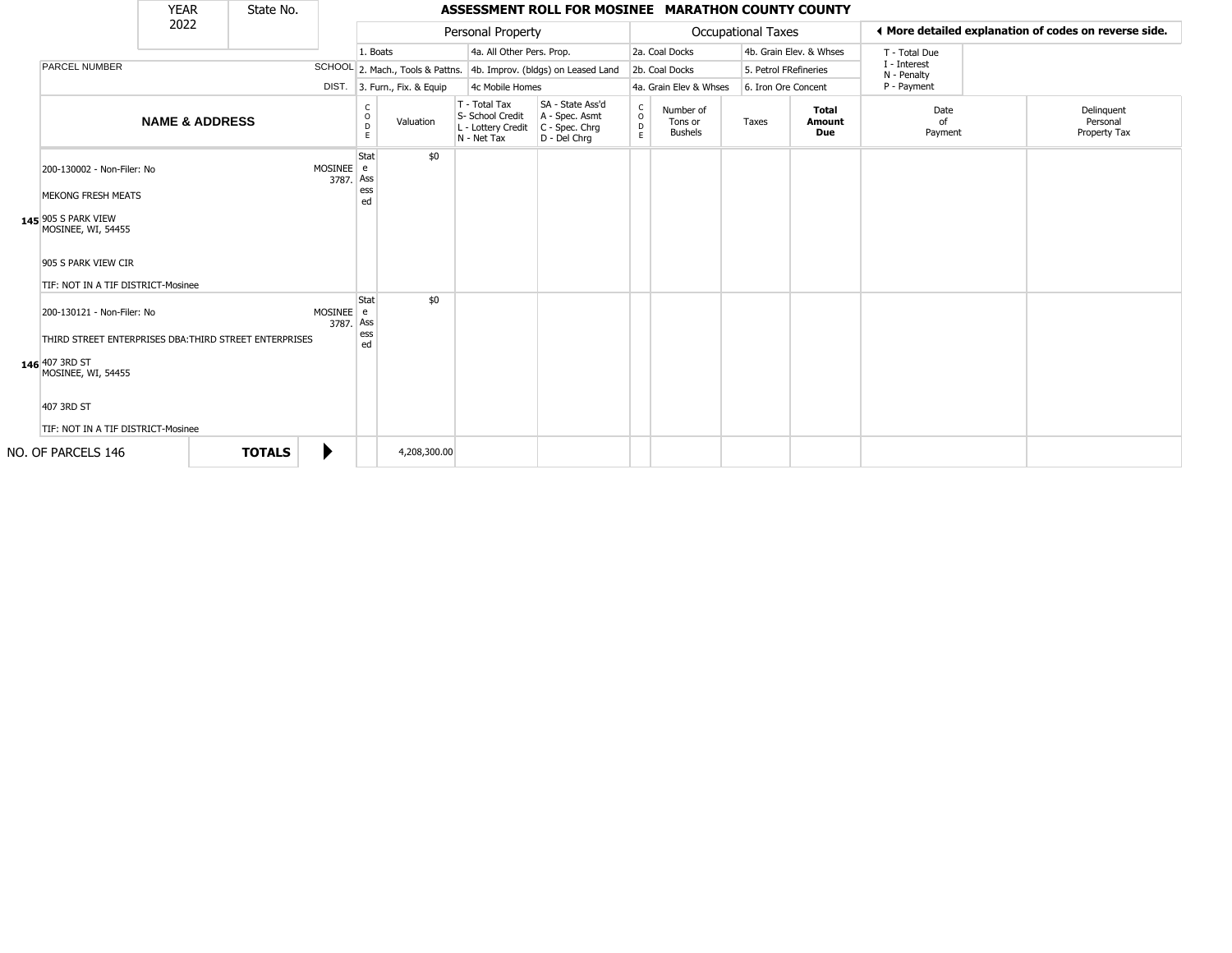| Class                 | <b>Total PP Records   Total Valuation</b> |             |
|-----------------------|-------------------------------------------|-------------|
| <b>No Value</b>       | 1                                         | \$0         |
| <b>P03</b>            | 127                                       | \$3,580,300 |
| P4A                   | 86                                        | \$562,600   |
| P4B                   | 1                                         | \$238,100   |
| <b>State Assessed</b> | 11                                        | \$0         |
| Total:                | 153                                       | \$4381000   |

## **Municipality Totals by Class Municipality Totals - By County and Class**

| County                           | <b>Class</b>          | <b>Total PP Records   Total Valuation</b> |             |
|----------------------------------|-----------------------|-------------------------------------------|-------------|
| <b>Marathon</b>                  | P <sub>0</sub> 3      | 7                                         | \$172,300   |
|                                  | P4A                   | $\mathbf{1}$                              | \$400       |
|                                  | Total:                | 7                                         | \$172,700   |
| <b>MARATHON</b><br><b>COUNTY</b> | No Value              | 1                                         | \$0         |
|                                  | <b>P03</b>            | 120                                       | \$3,408,000 |
|                                  | P4A                   | 85                                        | \$562,200   |
|                                  | P <sub>4</sub> B      | 1                                         | \$238,100   |
|                                  | <b>State Assessed</b> | 11                                        | \$0         |
|                                  | Total:                | 146                                       | \$4,208,300 |
| Total:                           |                       | 153                                       | \$4,381,000 |

# **Municipality Totals - By County, TIF, Class**

| County                           | <b>TIF District</b> | <b>Class</b>          | <b>Total PP Records   Total Valuation</b> |             |
|----------------------------------|---------------------|-----------------------|-------------------------------------------|-------------|
| <b>Marathon</b>                  |                     | P <sub>0</sub> 3      | $\overline{7}$                            | \$172,300   |
|                                  |                     | P4A                   | 1                                         | \$400       |
|                                  |                     | Total:                | $\overline{7}$                            | \$172,700   |
|                                  | Total:              |                       | $\overline{7}$                            | \$172,700   |
| <b>MARATHON</b><br><b>COUNTY</b> |                     | <b>No Value</b>       | 1                                         | \$0         |
|                                  |                     | P <sub>0</sub> 3      | 120                                       | \$3,408,000 |
|                                  |                     | P <sub>4</sub> A      | 85                                        | \$562,200   |
|                                  |                     | P <sub>4</sub> B      | 1                                         | \$238,100   |
|                                  |                     | <b>State Assessed</b> | 11                                        | \$0         |
|                                  |                     | Total:                | 146                                       | \$4,208,300 |
|                                  | Total:              |                       | 146                                       | \$4,208,300 |
| Total:                           |                     |                       | 153                                       | \$4,381,000 |

## **Municipality Totals - By County, School District, Class**

| County          | <b>School District1</b> | Class      | <b>Total PP Records   Total Valuation</b> |           |
|-----------------|-------------------------|------------|-------------------------------------------|-----------|
| <b>Marathon</b> | <b>MOSINEE</b>          | <b>P03</b> |                                           | \$172,300 |
|                 |                         |            |                                           |           |